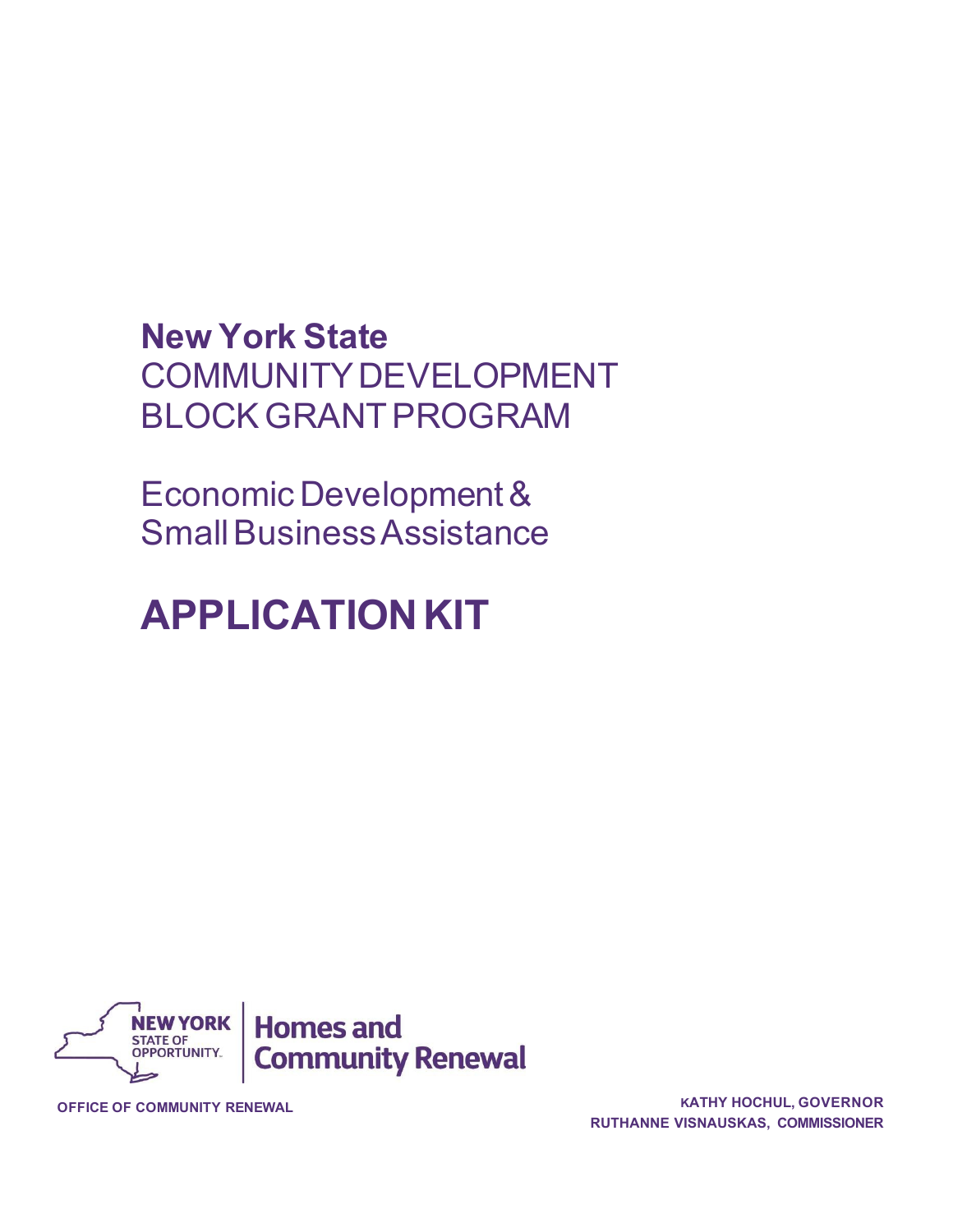# **TABLE OF CONTENTS**

# **Contents**

| $\mathbf{I}$ |           |                                                                |  |
|--------------|-----------|----------------------------------------------------------------|--|
| II.          |           |                                                                |  |
|              | А.        | Objectives of the Community Development Block Grant Program  1 |  |
|              | В.        |                                                                |  |
| III.         |           |                                                                |  |
|              | А.        |                                                                |  |
|              | <b>B.</b> |                                                                |  |
|              | C.        |                                                                |  |
|              | D.        |                                                                |  |
|              | Е.        |                                                                |  |
|              | F.        |                                                                |  |
|              | G.        |                                                                |  |
|              |           |                                                                |  |
|              |           |                                                                |  |
|              | Н.        |                                                                |  |
|              | L.        |                                                                |  |
|              | J.        |                                                                |  |
|              | Κ.        |                                                                |  |
|              |           |                                                                |  |
|              |           |                                                                |  |
| $W_{\cdot}$  |           |                                                                |  |
|              | A.        |                                                                |  |
|              | В.        |                                                                |  |
|              | C.        |                                                                |  |
| V.           |           |                                                                |  |
|              | А.        |                                                                |  |
|              | В.        |                                                                |  |
|              |           |                                                                |  |
|              | A         |                                                                |  |
|              |           |                                                                |  |
|              |           |                                                                |  |
|              | В.        | State Environmental Quality Review Act (SEQR) Compliance 27    |  |
|              |           |                                                                |  |
|              | А.        |                                                                |  |
|              |           |                                                                |  |
|              |           |                                                                |  |
|              |           |                                                                |  |
|              |           |                                                                |  |
|              |           |                                                                |  |
|              | В.        |                                                                |  |
|              | C.        |                                                                |  |
|              | D.        |                                                                |  |
|              | Е.        |                                                                |  |
|              | F.        |                                                                |  |
|              | G.        |                                                                |  |
|              | Η.        |                                                                |  |
|              | L.        | Small Business Assistance Program Green Incentive Checklist 38 |  |
|              | J.        |                                                                |  |
|              |           |                                                                |  |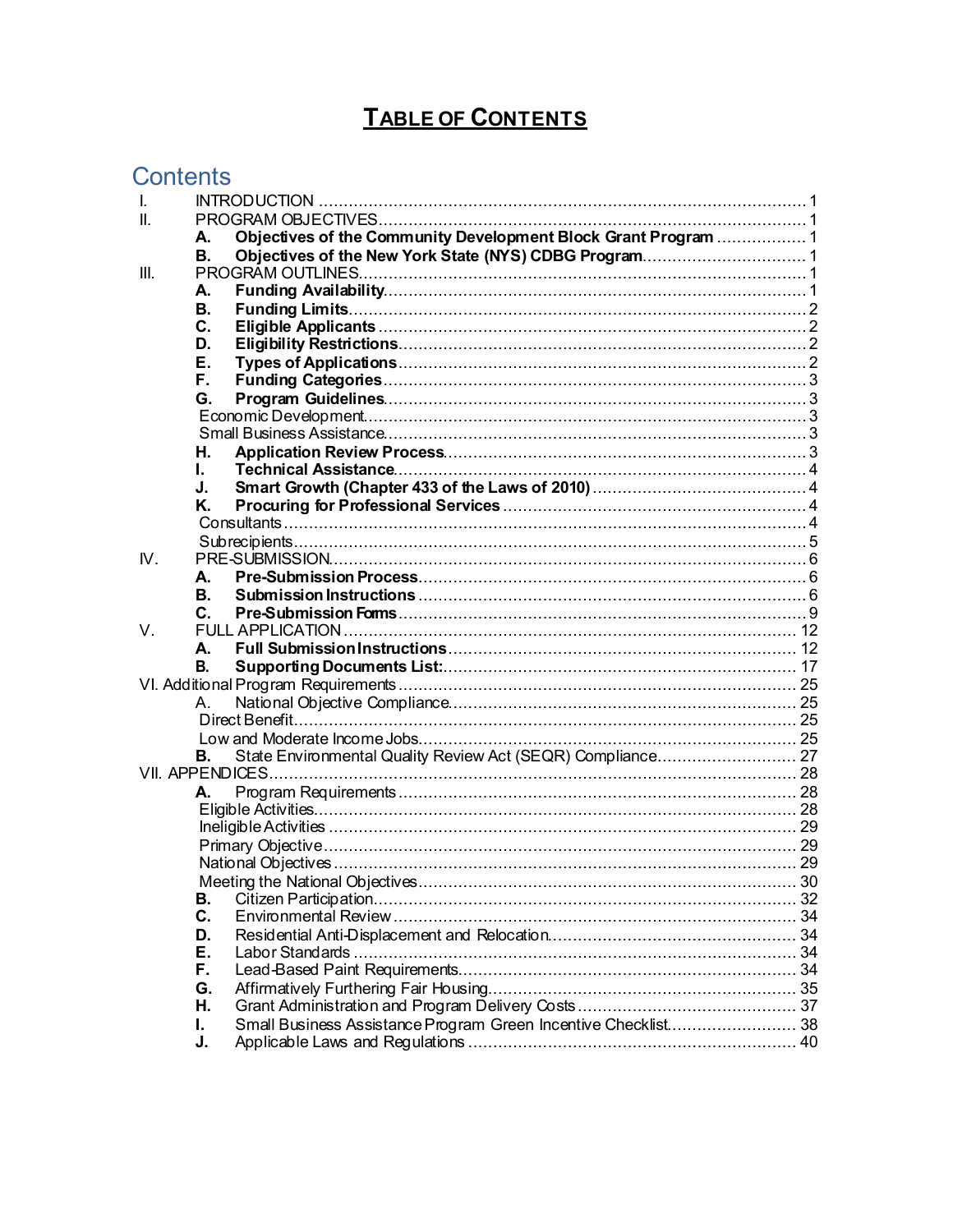# **I. INTRODUCTION**

<span id="page-2-0"></span>In accordance with New York State's approved Consolidated Plan and its AnnualAction Plan, the Office of Com munity Renewal (OCR) invites eligible applicants to submit an application for Community Development Block Grant (NYS CDBG) funding. NYS CDBG funds provide small communities and counties in New York State with a great opportunity to undertake activities that focus on community development needs, such as creating or expanding job opportunities, providing safe affordable housing, and addressing local public infrastructure and public facilities issues. OCR encourages communities to propose activities that are creative and innovative in addressing their needs.

The Application requests information necessary to document the eligibility of the activity, compliance with the Primary and National Objectives, the need for the activity, and its overall impact on the community. It contains information to assist Applicants in compiling a complete, relevant and competitive application. Therefore, it is important for prospective Applicants to read it carefully and to become familiar with all applicable guidelines and requirements. The Federal regulations set forth at 24 CFR Part 570 and specifically, Subpart I of 24 CFR 570 are the governing regulations of the NYS CDBGProgram for non-entitlement communities.

# **II. PROGRAM OBJECTIVES**

#### <span id="page-2-2"></span><span id="page-2-1"></span>**A. Objectives of the Community Development Block Grant Program**

As set forth in the Federal Housing and Community Development Act, the Primary Objective of the CDBG program "is the development of viable urban communities by providing decent housing and a suitable living environment and expanding economic opportunities, principally for persons of low and moderate income (LMI)".

#### <span id="page-2-3"></span>**B. Objectives of the New York State (NYS) CDBG Program**

Financial assistance will be provided for the development of projects that meet the NYS CDBG Program Objectives and that provide decent, safe, affordable housing, access to clean drinking water, proper disposal of household wastewater, access to local public facilities, and economic opportunities for persons from LMI households by supporting development projects that are designed to create or retain employment opportunities or foster microenterpriseactivities.

In support of New York's community development goals, the NYS CDBG Program will:

- 1. Support a mix of rehabilitation, and conversion activities to preserve and increase affordable housing, for both renters and homeowners;
- 2. Encourage investment in communities by assisting local governments in devising and implementing economic development strategies to revitalize viable communities and provide econom ic opportunities that principally benefit LMI persons;
- 3. Revitalize the vibrancy of NYS' communities and enhancethe quality of life;
- 4. Develop and implement strategies, which facilitate the coordination of NYS CDBG funding with other federal, state, and local community developmentresources.

# **III. PROGRAM OUTLINES**

#### <span id="page-2-5"></span><span id="page-2-4"></span>**A. Funding Availability**

Available funds may be allocated according to the following categories: Community Development Funding; Economic Development Assistance; Imminent Threat; Technical Assistance & Capacity Building; and Program Administration. Actual allocation percentages are dependent upon the number of applications received in any given year.

There are two funding categories under the NYS CDBG Economic Development Program: (1) Economic Development and (2) Small Business Assistance. These funds are available to non-entitlement units of general local government to assist for- profit businesses to create or retain permanent employment, primarily for persons of low- and moderate-income (LMI) and/or to municipalities for the installation or extension of public infrastructure necessary to facilitate business expansion that will create or retain permanent employment, primarily for persons of low- and moderate-income.

Applicants that have received an Invitation to Apply may submit an application for economic development funding. Only

CDBG Economic Development/Small Business Application Kit (12/20) 1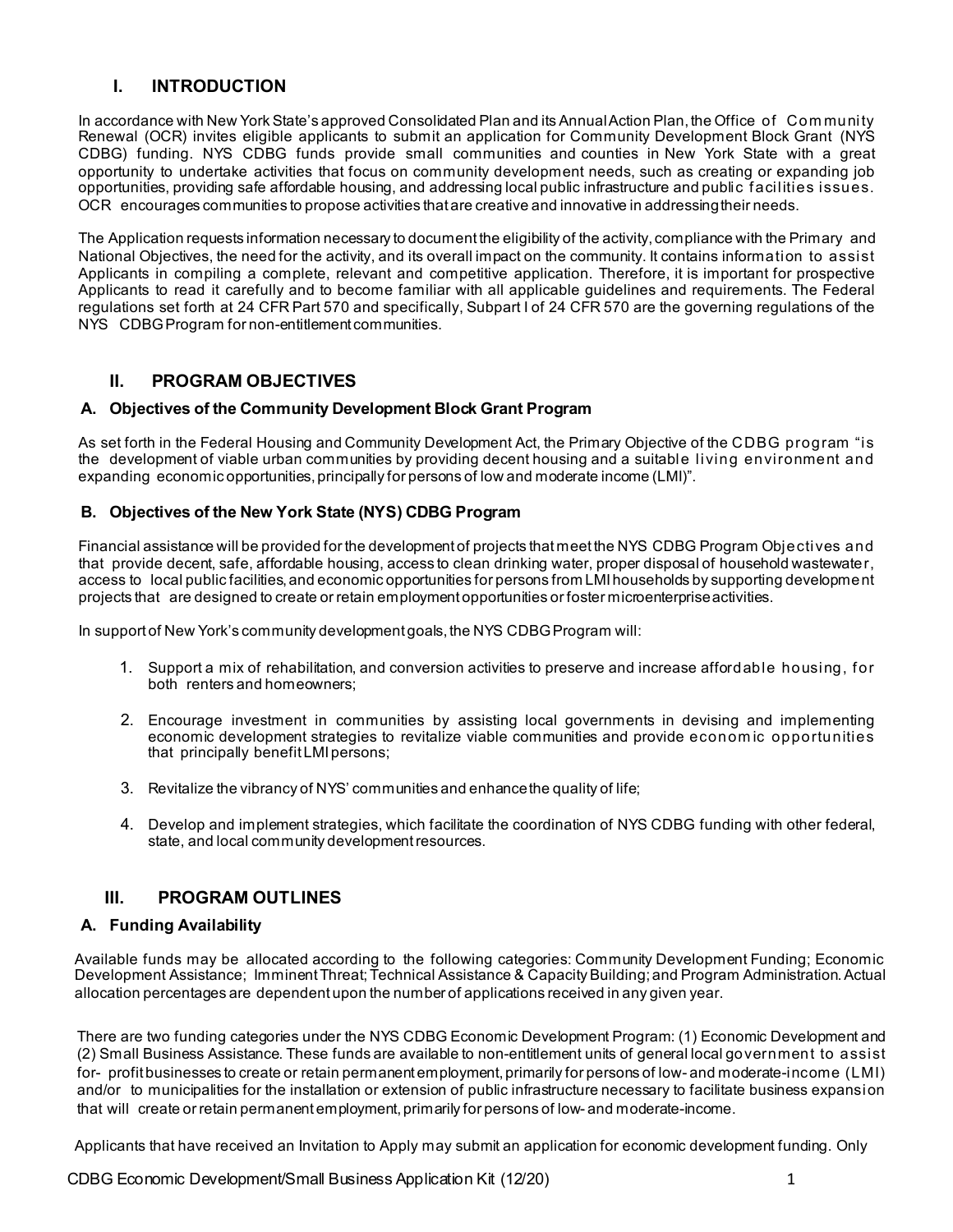applications that have been submitted in response to an Invitation to Apply will be considered for funding.

This Application consists of the instructions and forms required for eligible Applicants to apply for economic development and small business assistance. For more information on the competitive application process, contact the Office of Community Renewal at (518) 474-2057 or visit our website at h[ttps://hcr.ny.gov/community-development-block-grant](https://hcr.ny.gov/community-development-block-grant-economic-development-program)[economic-development-program](https://hcr.ny.gov/community-development-block-grant-economic-development-program)

#### <span id="page-3-0"></span>**B. Funding Limits**

Economic DevelopmentProgram \$100,000 to \$750,000 - Assistance to a business or public infrastructure project in support of a business

Small Business Assistance Program \$25,000 to \$100,000 - Award range for assistance to an individual business

Applicants seeking economic development funds may submit multiple applications.However, the total amount awarded in a program year for both Economic Development and Small Business Assistance may not exceed a total of \$750,000. Please note that the NYS OCR may exceed these caps if a project or projects have significant and transformational impacts beyond the immediate public benefit.

Applicants should only apply for the amount of funding that can be fully expended and the type of activities that **can be completed within the specified project completion period of twenty-four (24) months**. Applicants should not proceed with a project that cannot be completed within the specified timeframe or with the assumption that an extension of the project deadline will be considered. Grant recipients who are unable to satisfy the term of their grant agreement may be unable to secure further OCRfunding until such time as the prior grants have been completed or the funds recaptured. Inability to meet the required timeframe may be viewed as an issue of project readiness and/or inadequate local capacity to carry out grant activities in a timely manner and may require significant additional actions on the part of the municipality to ensure that any potential future grants will be completed withinthe term of the grant agreement.

#### <span id="page-3-1"></span>**C. Eligible Applicants**

Eligible applicants are non-entitlement units of general local government (cities, villages, towns or counties), excluding metropolitan cities, urban counties, and Indian Tribes that are designated Entitlement communities. Nonentitlement areas are defined as cities, towns, and villages with populations of less than 50,000 except those designated principal cities of Metropolitan Statistical Areas, and counties with populations of less than 200,000. A list of eligible communities is available at: htt[ps://hcr.ny.gov/community-development-block-grant-economic-development](https://hcr.ny.gov/community-development-block-grant-economic-development-program)[program](https://hcr.ny.gov/community-development-block-grant-economic-development-program)

Counties may apply on behalf of units of general local government located within their jurisdiction when the unit of local government has authorized the county to apply. The unit of general local government will be considered the Applicant for determining grant limits, and its statistics will be used for purposes of the selection factors. A cooperation agreement between the County and the local government, an authorizing resolution issued by the local government, and an explanation as to why the arrangement is needed must be included as an exhibit to the application.

#### <span id="page-3-2"></span>**D. Eligibility Restrictions**

**Prior Recipients of the NYS CDBG Program are subject to an evaluation of capacity and performance and must resolve all outstanding audit, monitoring and/or non-compliance issues which involve a violation of** federal, state or local law or CDBG program requirements prior to the submission of an application for funding. An Applicant may be ineligible for a grant when its performance evidences significant lack of capacity to carry out the proposed project or program as required and according to the applicable laws, regulations, policies and procedures governing the NYS CDBG Program.

#### <span id="page-3-3"></span>**E. Types of Applications**

The Economic Development Program provides grant funds to eligible communities for economic development projects that result in the creation or retention of permanent jobs, principally for persons from low- and moderate-income families. Eligible communities can apply for NYS CDBGfunds to support a wide range of activities. The Economic Development Program consists of two funding categories: (1) Economic Development and (2) Small Business Assistance.

This application is for the Economic Developmentand SmallBusiness Assistance programs.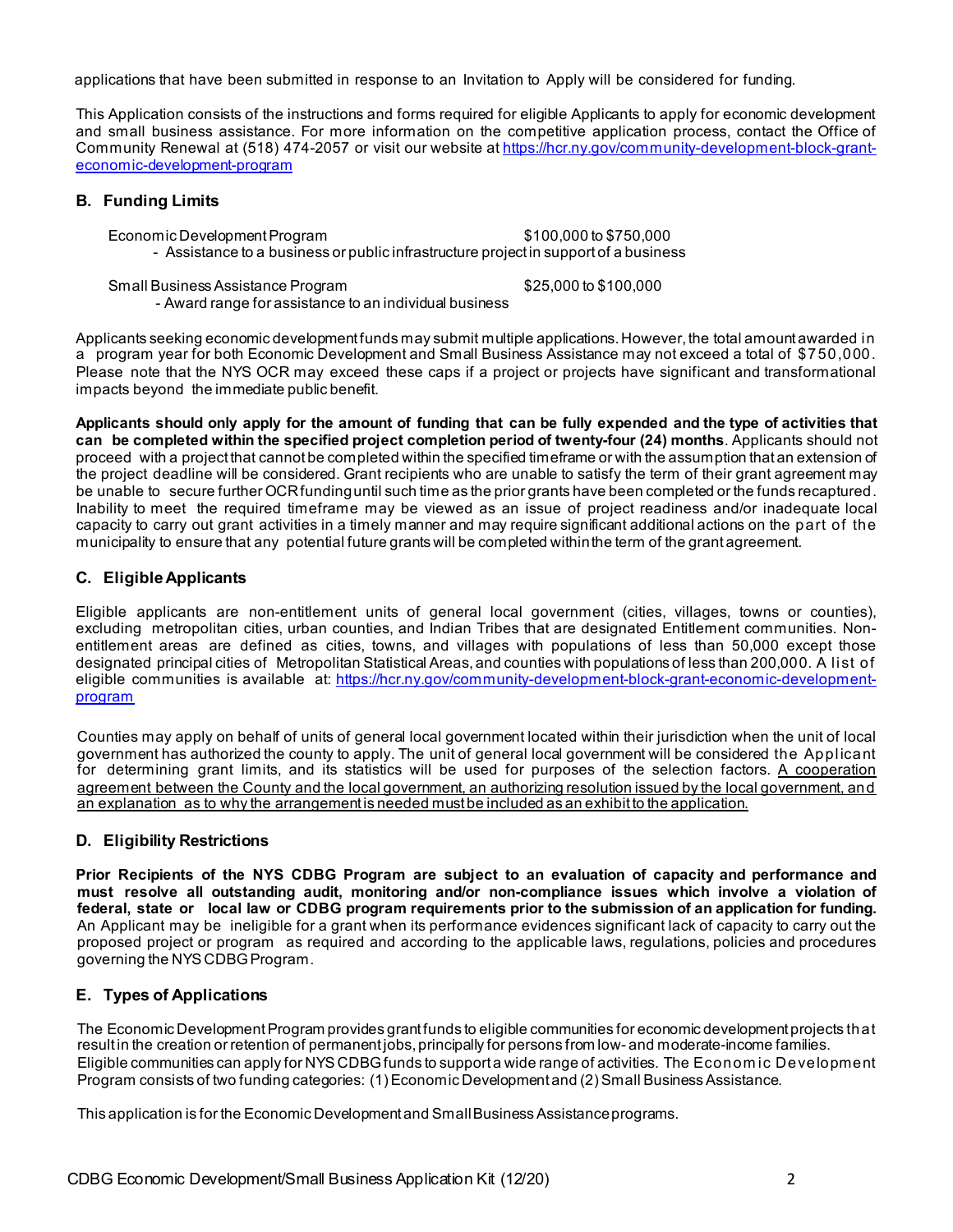# <span id="page-4-0"></span>**F. Funding Categories**

- 1. **Economic Development** Funding is typically provided to eligible communities for traditional economic development activities such as business attraction,expansion, and retention projects to:
	- provide financial assistance to businesses for an identified CDBG eligible activity which will result in the creation or retention of permanent, private sector job opportunities principally for persons from LMI;or
	- construct or improve publicly-owned infrastructure necessary to accommodate the creation, expansion or retention of a business which will result in the creation or retention of permanent, private sector job opportunities principally for persons from LMI families.
- 2. **Small Business Assistance Program –** Funding provides resources to eligible communities in an effort to foster small business development while providing job opportunities for persons from LMI families. For the purpose of this program, a small business is defined as a commercial enterprise that is independently owned, operated, and controlled, and has twenty-five (25) or fewer full-time equivalent employees at the time of application.

#### <span id="page-4-2"></span><span id="page-4-1"></span>**G. Program Guidelines**

#### **Economic Development**

- Maximum award amountof \$750,000 (minimum \$100,000).
- Projects must result in the creation or retention of at least one full-time equivalent (FTE) job for every \$15,000 of NYS CDBG funds awarded.
- NYS CDBG funds can only fund up to 40% of a total project cost, not to exceed the maximum award amount.
- NYS CDBG funds must be used as gap funding to induce project completion.
- A Business owner cannot be includedor reported as a created job.

#### <span id="page-4-3"></span>**Small Business Assistance**

- Maximum award amount of \$25,000 to \$100,000 per business.
- Projects must result in the creation or retention of at least one FTE job for every \$25,000 of NYS CDBG funds awarded.
- NYS CDBG funds can only fund up to 40% of a total project cost, not to exceed the maximum award amount.
- Minimum of 20% owner equity contribution to the project is required.\* (Equity investment must be in the form of cash.)
	- $\circ$  \*To induce sustainable green projects the equity contribution may be lowered to a minimum of 10% if the activity and/or business are certified by the community and OCR as a NYS CDBG Green Project. For the project to be certified, the Green Incentive Checklist must be completed and submitted as part of this application. See Appendix C.
- A Business owner cannot be includedor reported as a created job.

**The maximum award is not intended to serve as a target amount for requests for assistance.** Applicants should apply for the amount of funds needed to undertake the project and the amount that can be expended within the term of the grant.

#### <span id="page-4-4"></span>**H. Application Review Process**

The review process for the NYS CDBG Program is designed to ensure that the limited NYS CDBG funds available are awarded to communities that have met all of the Federal CDBG requirements, demonstrated a significant need for the proposed activity, demonstrated the project is financially feasible, shown a significant positive impact to the community, is consistent with the NYS HCR Investment Strategy and complies with the Smart Growth Public Infrastructure Act.

In evaluating projects, the OCRwill analyze the following specific factors:

- The demonstrated need for the project.
- The extent to which the project will create or retain permanent, full time jobs for persons of LMI. At least 51 percent of the jobs created or retained must be made available to, taken by or held by persons of LMI.
- Evidence of a market for the products and services of each of the businesses.
- The amount of NYS CDBG funds required to create or retain each full time equivalent (FTE) job.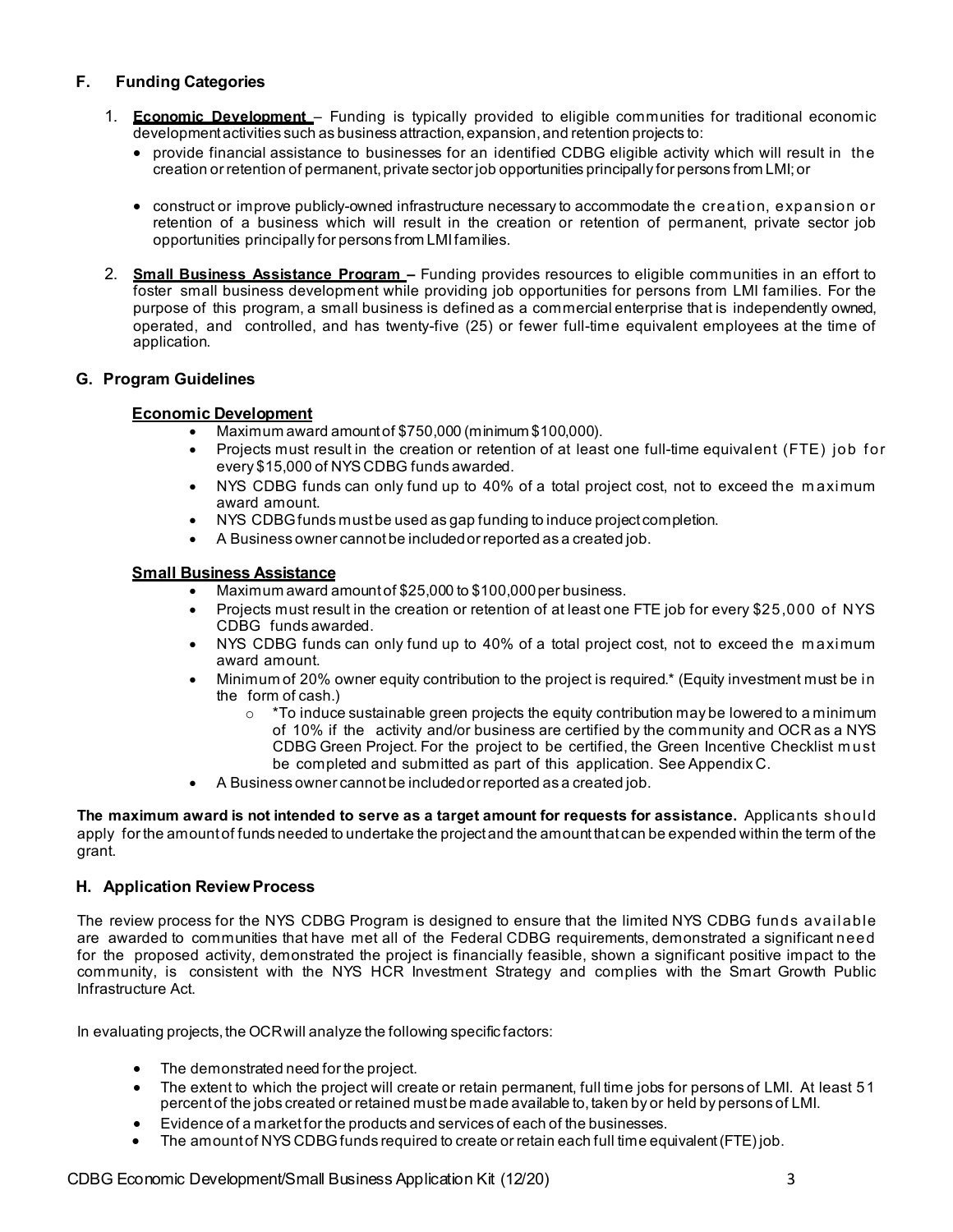- The degree to which the project is financially and technically feasible.
- Reasonableness of project costs.
- Commitment and availability of funds from other financing sources, in particular the equity investment of the businesses. The infusion of NYS CDBG dollars should leverage a substantial investment of private dollars.
- The extent to which the project can move forward upon award. Issues which may hinder timely com pletion of the project should be addressed prior to application but must be addressed prior to award.
- The current and future impact of the project and benefit to the public.
- The degree to which the project supports the strategic plan of a designated Empowerment Zone, Enterprise Community, NYS Empire Zone or NYS Excelsior Program, or similar community-approved strategic/comprehensive plan.

The OCR will use the underwriting guidelines that meet the requirements setforth in 24 CFR 570.482(e) and Appendix A to Part 570. The purpose of the underwriting is to select economic development projects which are financially viable and make the mosteffective use of NYS CDBG funds.

The capacity of the Applicant to complete activities in a timely manner may impactthe evaluation of the application. OCR will review an applicant's program history, beginning with Program Year 2000, to determine whether or not the Applicant has completed and/or made appropriate progress with any and all prior OCR grants including the number of extensions requested in order to complete a project beyond the specified deadline.Applicants should only apply for the amount of funding that can be fully expended and the type of activities that can be completed within the specified project completion period of twenty-four (24) months. Applicants should not proceed with a project that cannot be completed within the specified timeframe or with the assumption that an extension of the project deadline will be considered.

#### <span id="page-5-0"></span>**I. Technical Assistance**

Prior to submission of the application, OCR will provide technical assistance regarding the application, proposed projects, and program regulations to Applicants uponrequest.Potential applicants with questions regarding the application and/or the NYS CDBG Program should call 518-474-2057 for assistance.

#### <span id="page-5-1"></span>**J. Smart Growth (Chapter 433 of the Laws of 2010)**

Please note that the New York State Housing Trust Fund Corporation is subject to the State Smart Growth Public Infrastructure Act (Chapter 433 of the Laws of 2010) and must, to the extent applicable, make funding decisions consistent with the provisions of the Act.

#### <span id="page-5-3"></span><span id="page-5-2"></span>**K. Procuring for Professional Services**

#### **Consultants**

Applicants may contract with a consultant for the preparation of application materials and/or for the adm inistration of the NYS CDBG funded project.

Before selecting a consultant, engineer, architect or other professional to assist in the preparation of an application, please consider the following:

- **a. "Loss-Leader" Arrangements –** Loss-leader arrangements, in which consultants offer to prepare a grant application or make preliminary engineering designs and estimates at reduced rates or at no cost in return for receiving a contract for program delivery and/or administration if the application is funded, are prohibited by federal regulations. Applicants may find this approach attractive because costs they bear prior to the award of NYS CDBG funding, such as application preparation or preliminary engineering studies, are not reimbursable from the NYS CDBG grant. However, **loss-leader arrangements violate federal regulations which require "maximum open and free competition".**
- **b. Selection of Engineers or Administrative Consultants Prior to Grant Award –** Some Applicants may wish to procure the services of a consultant or engineer to assist with grant application preparation, preliminary engineering and administration/program delivery, using one procurement process to obtain all the services. This approach is permitted by HUD regulations, as long as federal procurement procedures found at 24 CFR Part 85 are complied with.

For NYS CDBG funded professional services, the selection of a provider must be conducted in a manner so as to provide maximum open and free competition. The provisions of OMB Circular A-87 and applicable state, federal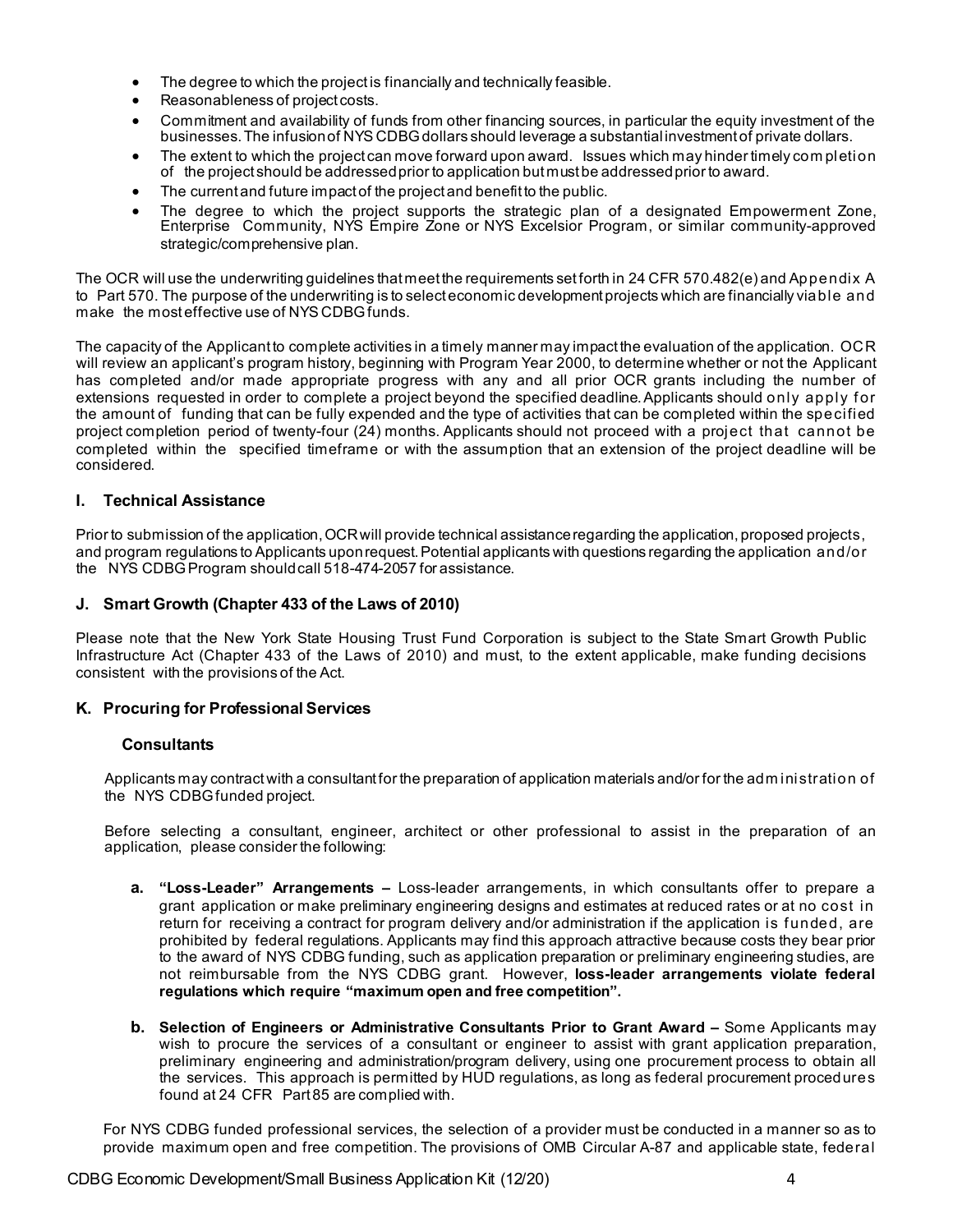(24CFR 85.36) and local laws govern the procurement of professional services. **The selectionof consultants must be completed according to the federal procurement regulations if NYS CDBG funds will be used for payment of the professional services.** Professional services that are not procured in compliance with the federal procurement regulations are ineligible CDBGexpenditures and will not be reimbursed for payment. **For non-CDBG funded professional services such as services for the preparation of the application, Applicants must follow their local procurement policies.** Use of NYS CDBG funds for preparation of an application is not an allowable use of program funds. Regardless of the funding source used to pay for professional services, written agreements must be executed between the parties detailing all responsibilities, standards and fees. For additional information on procuring professional services, reference Chapters 1 and 4 of the OCR Grant Administration Manual, which is available on the OCR website, [https://hcr.ny.gov/community-development-block-grant](https://hcr.ny.gov/community-development-block-grant-economic-development-program)[economic-development-program](https://hcr.ny.gov/community-development-block-grant-economic-development-program).

Applicants that elect to use a professional service contractor for both grant application preparation and administration of the program are encouraged to consider issuing one Request for Proposal (RFP) for these services, even though the services may be funded by different funding sources. Issuing one RFP for both of these services typically helps to reduce the amount of start-up time needed after award. Applicants choosing to issue one RFP for these services must comply with the federal procurement requirements **if any portion of the services will be funded by NYS CDBG funds**. While permissible under state law, communities should also be aware when soliciting for professional services that federal requirements restrict the use of Request for Qualifications (RFQ) process to hiring for engineering or architectural services only.Other procurement for professional services would generally be expected to be done through an RFP process.

#### **Subrecipients**

<span id="page-6-0"></span>Applicants may decide to use a Subrecipient to carry out the NYS CDBGfunded activity includingadministration and/or program delivery tasks required to administer NYS CDBG programs. There are typically two kinds of Subrecipients:

- Governmental non-profits, which are public agencies, commissions, or authorities that are created by the Recipient (such as a housing authority or water supply district). They also may have been created by a consortium of municipalities, such as a county or multi-county sewer authority;
- Private non-profits, which are incorporated under the non-profit statutes of state law and frequently have IRS 501(c)(3) status, providing specific services in areas such as job training, day care, housing, community development, homeless shelters, mental health centers, industrial development, etc.

**A Subrecipient is an organization that is directly provided NYS CDBGfunds for its use in carrying out previously agreed upon eligible activities. In order to be considered a Subrecipient, NYS CDBG funds must flow through the organization. This means that a Recipient must draw funds from OCR and then grant those funds to the Subrecipient who will then pay all vendors and make all grants from their bank account.**

**Federal procurement standards do not apply to the selection of a Subrecipient.** The Recipient and the Subrecipient must enter into a written agreement. The agreement must remain in effect during any period that the Subrecipient has control over NYS CDBG funds, including program income. For additional information on Subrecipients, reference Chapter 1 of the OCR Grant Administration Manual, which is available on the HCR website, <https://hcr.ny.gov/community-development-block-grant-economic-development-program>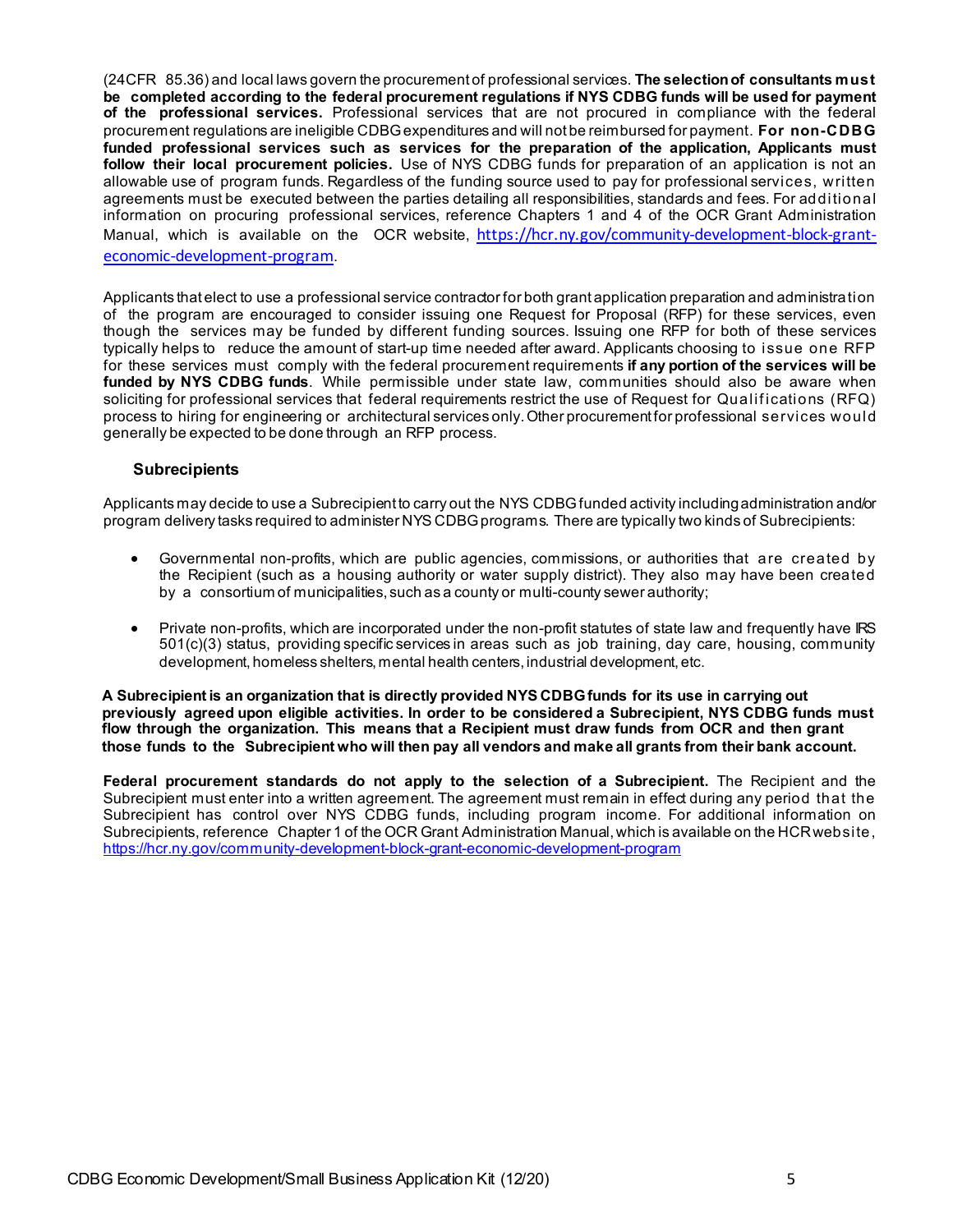# **IV. PRE-SUBMISSION**

#### <span id="page-7-0"></span>**A. Pre-SubmissionProcess**

Pre-Submission Forms:

- Pre-Submission CertificationForm
- Preliminary Budget Table
- Job Creation and Retention Table

All pre-submission forms can be found on the OCR website at: [https://hcr.ny.gov/community-development-block-grant](https://hcr.ny.gov/community-development-block-grant-economic-development-program)[economic-development-program](https://hcr.ny.gov/community-development-block-grant-economic-development-program)

Once the applicant clicks 'Submit' within the Pre-Submission part of the application, the applicant will receive one of three notifications via email:

- **Accept**  The Pre-Submission has been approved and the applicant can proceed to the full application within the CFAPortal.An Invitation to Apply will be sent to the applicant via USPS mail.
- **Reject -** The Pre-Submission form has not been approved. The applicant will not be able to proceed to the full application within the CFAPortal. An Invitation to Apply will not be sent.
- **Needs More Information**  OCR has determined that additional information is required before the application can be approved andan Invitationto Apply sent.

For all the above, OCR staff will be in contact with the applicant to discuss the next steps.

#### <span id="page-7-1"></span>**B. SubmissionInstructions**

The Economic Development and Small Business Application is submitted through an Open Round process and completed through the CFA portal. The Open Round applications require the completion of a Pre-Submission Form. The Pre-Submission Form will be reviewed by The Office of Community Renewaland if accepted, the applicantwill receive an invitation to apply and will have60 days to complete a full application within the CFAportal.

The Open Round and Pre-Submission Form process does not share the CFA deadline. Open Round applications may be submitted anytime as projects are deemed ready. Applicants applying for Economic Development or Small Business assistance through the Open Round will not be allowed to apply for any other fundingsources withinthe sameapplication.

The Pre-SubmissionForm must be completed as follows:

- Go to the CFA Portal: <https://apps.cio.ny.gov/apps/cfa/>
- Select the Economic Development and Small Business Application. Applicants must identify with in the application which project type they are applying for. Applicants cannot apply for both types of assistance
- Completeall requiredquestionsand documents and upload as attachments
- Submit Pre-application for approval. NOTE: *Once submitted, the CFA portal will not allow applicant to proceed to the full application until the Pre-Application form has been approved by the Office of Community Renewal (OCR)*
- OCR will review application. Once approved, the applicant will receive an Invitation to Apply.
- Once an Invitation to Apply is issued by OCR, applicants will have **60 days** from the date of the Invitation to Apply to complete the application within the CFA portal. After 60 days, the CFA portal will not allow this application to be submitted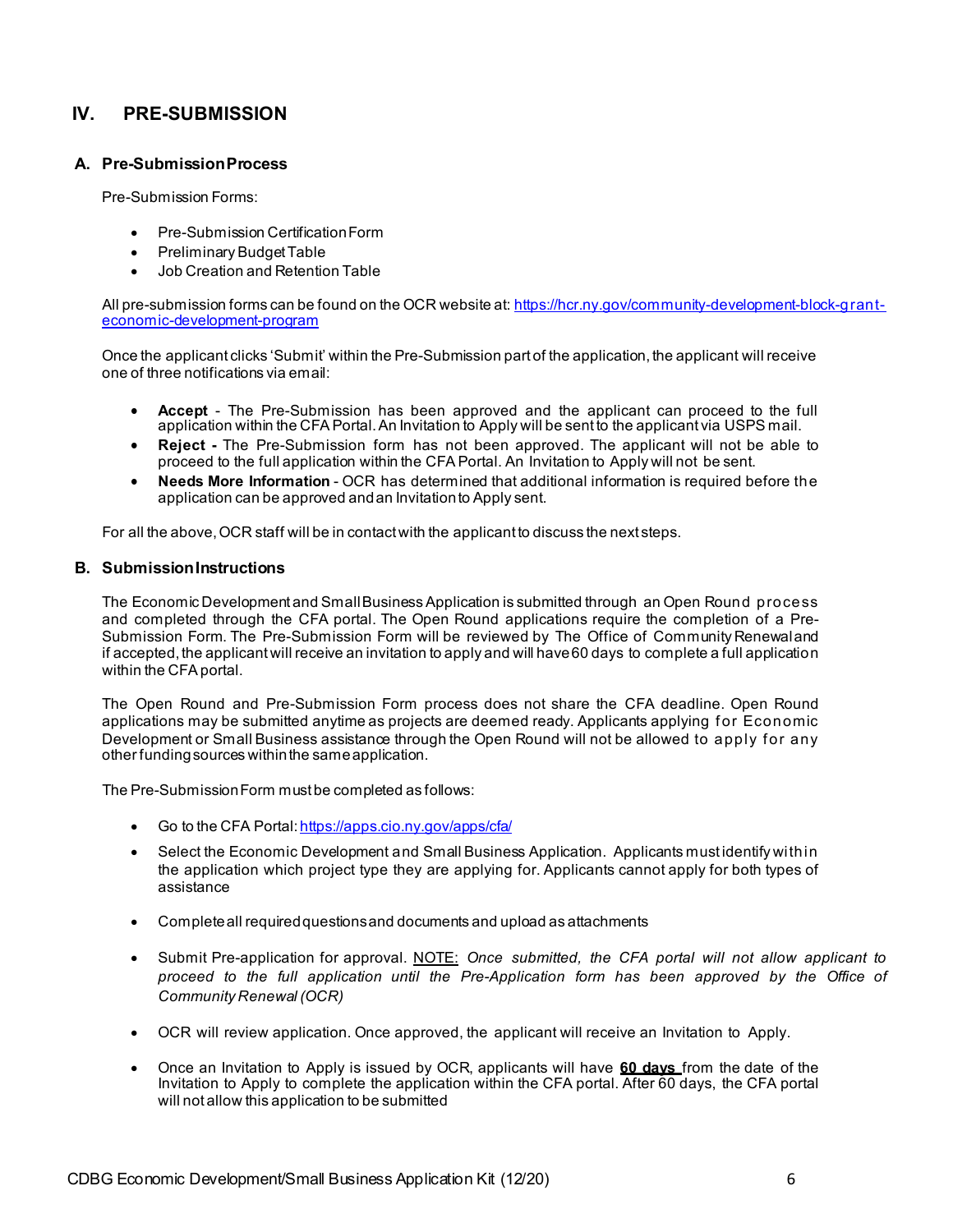#### **Pre-SubmissionCertification Form Instructions**

A Certification Form is required for each applicant. The Chief Elected Official must confirm that they:

- as the applicant, fully intend to submit a pre-submission form for the NYS CDBG Economic Development/Small Business funds to assistthe business.
- certify that the CEO is authorized to designate an individual to submit the pre-submission form on behalf of the applicant.
- certify that should the Office of Community Renewal invite us to submit a full application, we, as the Applicant,will be required to document our efforts of how we affirmatively further fair housing.
- understand that the submission of a Pre-Submission form does not guarantee that the application will be reviewed and does not guarantee that the Office of Community Renewal will make funds available.
- understand that the use of NYS CDBG funds requires meeting a National Objective. If jobs are to be created/retained, at least 51% will be 'taken or held by' or 'made available to' low and moderate-income persons.
- certify that all of the data contained in the Pre-Submission form is true, complete and correct to the best of my knowledge and belief. I will report any changes or additions to the information provided in this Pre- Submission form and will furnish such further documentation or information as may be requested by the Office of Community Renewal.

#### **Pre-Submission P reliminaryBudget Table Instructions**

A Preliminary Budget form is required for each business to be assisted.

**Project (Business) Name.**Enter the legal name of the business.

**Use of Funds.** Enter descriptive, concise names of each proposed use of funds. For example,real estate acquisition, construction, machinery and equipment, etc.

Source of Funds:

**NYS CDBG \$ Requested.**Enter the amount of CDBGfunding allocated for each of the uses listed.

**Sources.** If there are other funding sources financing the proposed uses, identify all of these in the columns provided in this form. For each of the other funding sources, enter the Name of the Lender associated with the funding source and the amount of funding.

\*If more than three Non-CDBG funding sources are contributing to the project, please contact OCR for assistance.

**Committed.**Committed funding is defined as a written documentation provided by the funding source. Committed funds should be able to provide written documentation atthe time of application. Identify whether funding is committed or not committed with a Y or N (Yes or No) in the ' $C^{**}$  column.

**Total.** Enter the total amount of CDBG and non-CDBG funding for each use.

**Administration.** Enter the amount of funds to be expended on the administration of this project.

**Program Delivery.**Enter the amount of funds to be expended on program delivery activities. The total cost of program delivery and administrative **may not exceed \$16,000** of the total CDBGfunds requested. (See Appendix Bfor more details.)

**Total.** Enter the total amount of funds requested/availablefor each funding sourcelisted.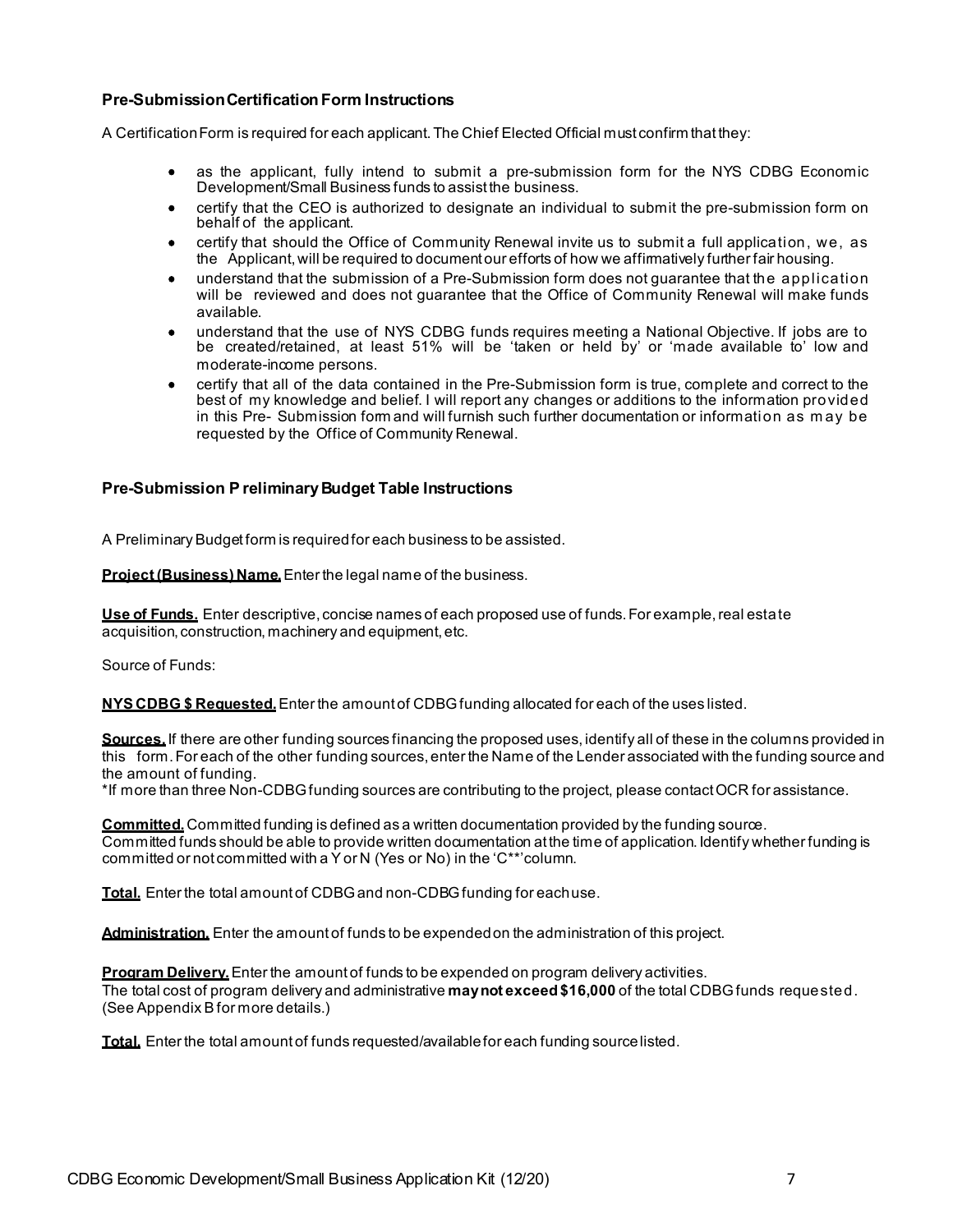#### **Pre-Submission JobCreation and Retention Table Instructions**

A job table must be completed for each business proposed. Complete the following information for each job title to be created or retained:

**Applicant Name.**Enter the legal name of the municipality.

**Name of Business.**Enter the name of the business.

**Job title.** Enter the job title of each individual creating or retaining a job.

**Skills required.** Provide a brief description of all required skills and/or education

**C/R.** Identify if this position will be created (C) or retained (R)

**Wage.** Provide the wage to be paid on an annual basis.

**Full-time jobs\*\*.** List the total number of full-time jobs to be created or retained and of each FT job identify how many will be made availableto or filled by low-to-moderate income persons.

**Part-time jobs\*\*.** List the total number of part-time jobs to be created or retained and of each PT job identify how many will be made available to or filled by low-to-moderate income persons.

**\*\***Listthe total number of full-time and part-time jobs to be created or retained.Of each full-time and part-time job, identify how many will be made available to or filled by low-to moderate-income (LMI) persons. For all part-time jobs, identify the average number of hours to be worked per week.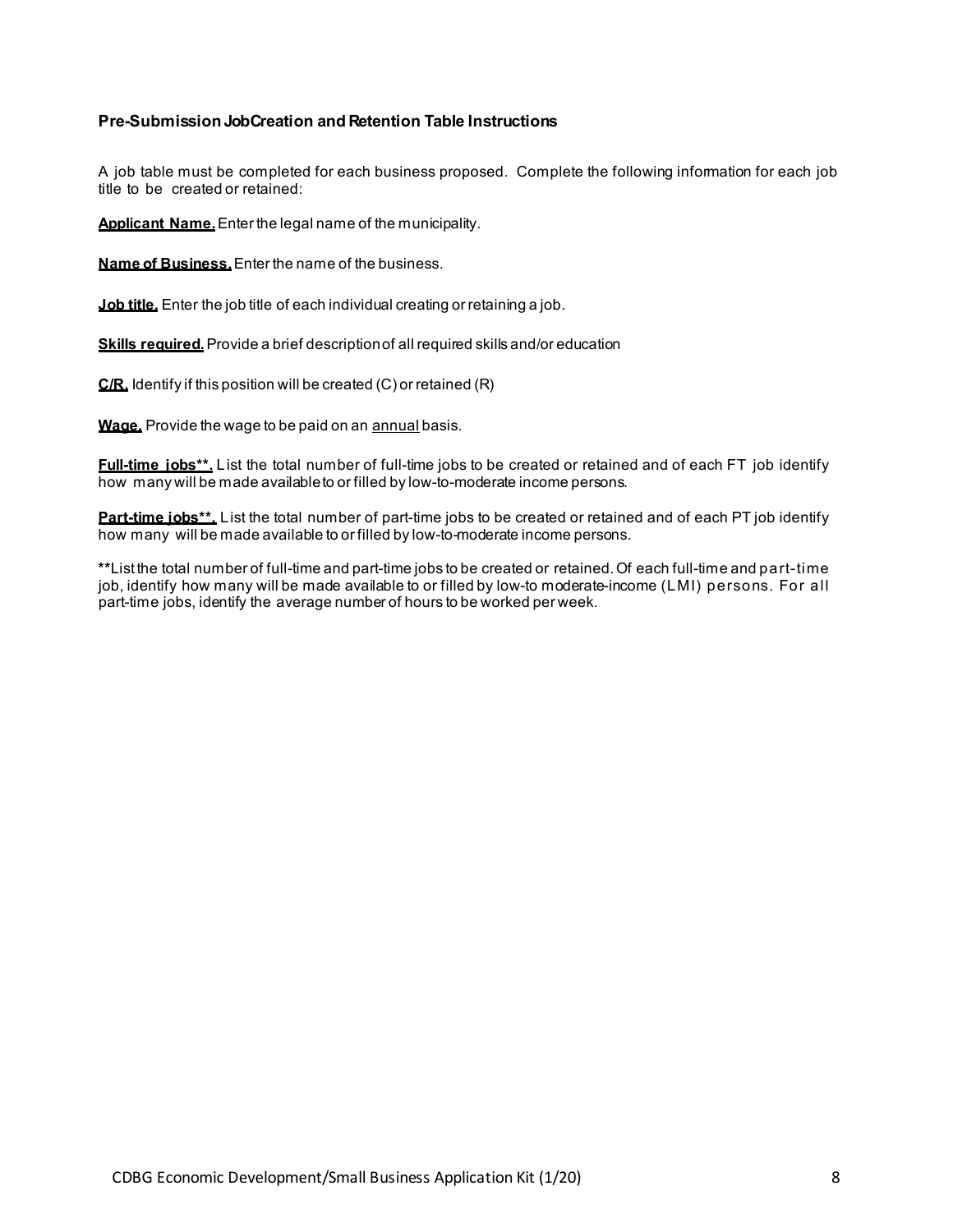.

#### PRE-SUBMISSION CERTIFICATION FORM

<span id="page-10-0"></span>In order to complete the online Pre-Submission form for NYS CDBG Economic Development/Small Business funds, the Chief Elected Official must certify the following:

| $1_{-}$ | The<br>fully intended to submit a Pre-Submission                                                                                                                                                                                                                                                                                                                                                                                       |
|---------|----------------------------------------------------------------------------------------------------------------------------------------------------------------------------------------------------------------------------------------------------------------------------------------------------------------------------------------------------------------------------------------------------------------------------------------|
|         | (Applicant Name)<br>form for NYS CDBG Economic Development/Small Business funds to assist                                                                                                                                                                                                                                                                                                                                              |
|         | (Business Name)                                                                                                                                                                                                                                                                                                                                                                                                                        |
| 2.      | I certify that I am authorized to designate_<br>from<br>(Name)                                                                                                                                                                                                                                                                                                                                                                         |
|         | (Agency/Company)                                                                                                                                                                                                                                                                                                                                                                                                                       |
|         | to submit the Pre-Submission form on behalf of<br>(Applicant)                                                                                                                                                                                                                                                                                                                                                                          |
| 3.      | I certify that should the Office of Community Renewal invite us to submit a full application, we,<br>as the Applicant, will be required to document our efforts of how we affirmatively further fair housing.                                                                                                                                                                                                                          |
| 4.      | I understand that the submission of a Pre-Submission form does not guarantee that the<br>application will be reviewed and does not guarantee that the Office of Community Renewal<br>will make funds available.                                                                                                                                                                                                                        |
| 5.      | I understand that the use of NYS CDBG funds requires meeting a National Objective. If jobs<br>are to be created/retained, at least 51% will be 'taken or held by' or 'made available to' low-<br>moderate income persons. For retained jobs, please reference Chapter 5 of the Grant<br>Administration Manual.https://hcr.ny.gov/system/files/documents/2019/04/cdbg-grant-<br>adminsitration-manual-chapter-5-eligible-activities.pdf |
| 6       | Leertify that all of the data contained in the Pre-Submission form is true, complete, and correct                                                                                                                                                                                                                                                                                                                                      |

6. I certify that all of the data contained in the Pre-Submission form is true, complete and correct to the best of my knowledge and belief. Iwill report any changes or additions to the informationprovided in this Pre-Submission form and will furnish such further documentation or information as may be requested by the Office of Community Renewal.

(Name of Chief ElectedOfficial)

(Signature) and the Communication of Communication (Date)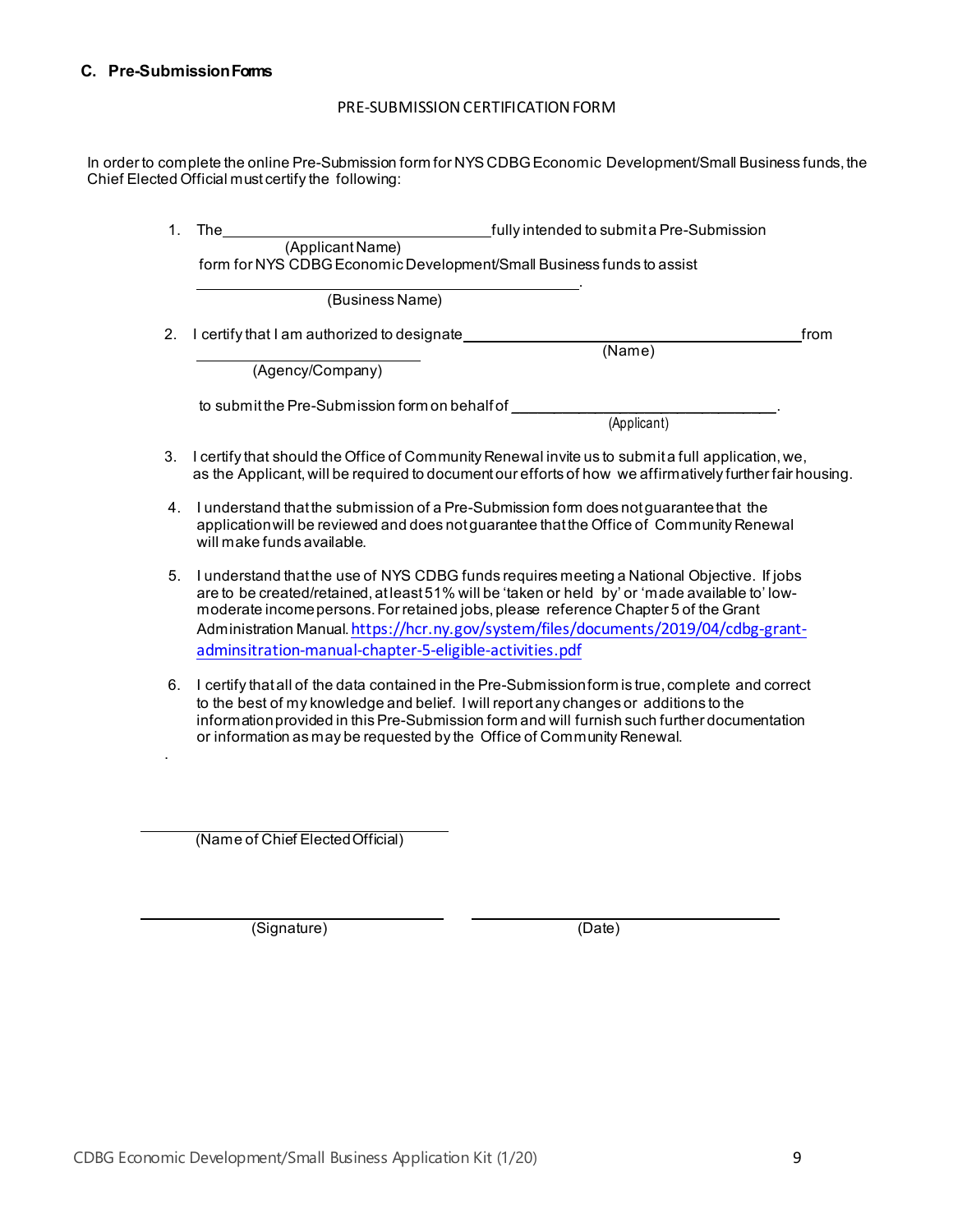| <b>Project (Business):</b>                                                                                                                                                  |                                                                                                                                                       |                          |  |                 |                                                                                                                                                      |                                 |  |                 |                  |
|-----------------------------------------------------------------------------------------------------------------------------------------------------------------------------|-------------------------------------------------------------------------------------------------------------------------------------------------------|--------------------------|--|-----------------|------------------------------------------------------------------------------------------------------------------------------------------------------|---------------------------------|--|-----------------|------------------|
| Use of Funds                                                                                                                                                                |                                                                                                                                                       | <b>Source of Funding</b> |  |                 |                                                                                                                                                      |                                 |  |                 |                  |
|                                                                                                                                                                             | <b>NYS CDBG</b>                                                                                                                                       | <b>Equity</b>            |  | $C^{**}$<br>Y/N |                                                                                                                                                      | $\mathsf{C}^{\ast\star}$<br>Y/N |  | $C^{**}$<br>Y/N | <b>Sub-Total</b> |
|                                                                                                                                                                             |                                                                                                                                                       |                          |  |                 |                                                                                                                                                      |                                 |  |                 |                  |
|                                                                                                                                                                             |                                                                                                                                                       |                          |  |                 |                                                                                                                                                      |                                 |  |                 |                  |
|                                                                                                                                                                             |                                                                                                                                                       |                          |  |                 |                                                                                                                                                      |                                 |  |                 |                  |
|                                                                                                                                                                             |                                                                                                                                                       |                          |  |                 |                                                                                                                                                      |                                 |  |                 |                  |
|                                                                                                                                                                             |                                                                                                                                                       |                          |  |                 |                                                                                                                                                      |                                 |  |                 |                  |
|                                                                                                                                                                             |                                                                                                                                                       |                          |  |                 |                                                                                                                                                      |                                 |  |                 |                  |
|                                                                                                                                                                             |                                                                                                                                                       |                          |  |                 |                                                                                                                                                      |                                 |  |                 |                  |
|                                                                                                                                                                             |                                                                                                                                                       |                          |  |                 |                                                                                                                                                      |                                 |  |                 |                  |
| Administration*<br>Program Delivery*                                                                                                                                        |                                                                                                                                                       |                          |  |                 |                                                                                                                                                      |                                 |  |                 |                  |
| <b>Total Project</b>                                                                                                                                                        |                                                                                                                                                       |                          |  |                 |                                                                                                                                                      |                                 |  |                 |                  |
| <b>Costs</b>                                                                                                                                                                |                                                                                                                                                       |                          |  |                 |                                                                                                                                                      |                                 |  |                 |                  |
|                                                                                                                                                                             | *For Economic Development and Small Business Assistance projects, program delivery and administrative costs may not exceed \$16,000 of the total CDBG |                          |  |                 |                                                                                                                                                      |                                 |  |                 |                  |
| funds requested.<br>**Committed funding is defined as written documentation provided by the funding source. For all committed funds, written documentation must be provided |                                                                                                                                                       |                          |  |                 |                                                                                                                                                      |                                 |  |                 |                  |
|                                                                                                                                                                             | at the time of application.                                                                                                                           |                          |  |                 |                                                                                                                                                      |                                 |  |                 |                  |
| For Small Business projects, a minimum of 20% equity contribution to the project is required.                                                                               |                                                                                                                                                       |                          |  |                 | Please note: NYS CDBG funds should be used as gap funding to induce project completion. NYS CDBG funds can fund up to 40% of the total project cost. |                                 |  |                 |                  |
|                                                                                                                                                                             |                                                                                                                                                       |                          |  |                 |                                                                                                                                                      |                                 |  |                 |                  |

I certify, to the best of knowledge, that the information provided in the pre-application form and any related attachments are true and accurate as of the stated date. I authorize OCR to make inquiries as necessary to verify the accuracy of the statements made and to evaluate this proposal for NYS CDBG Economic Development funding.

Typed Name **Chief Elected Official Signature** Typed Name **Typed Name** Date

 $\_$  , and the set of the set of the set of the set of the set of the set of the set of the set of the set of the set of the set of the set of the set of the set of the set of the set of the set of the set of the set of th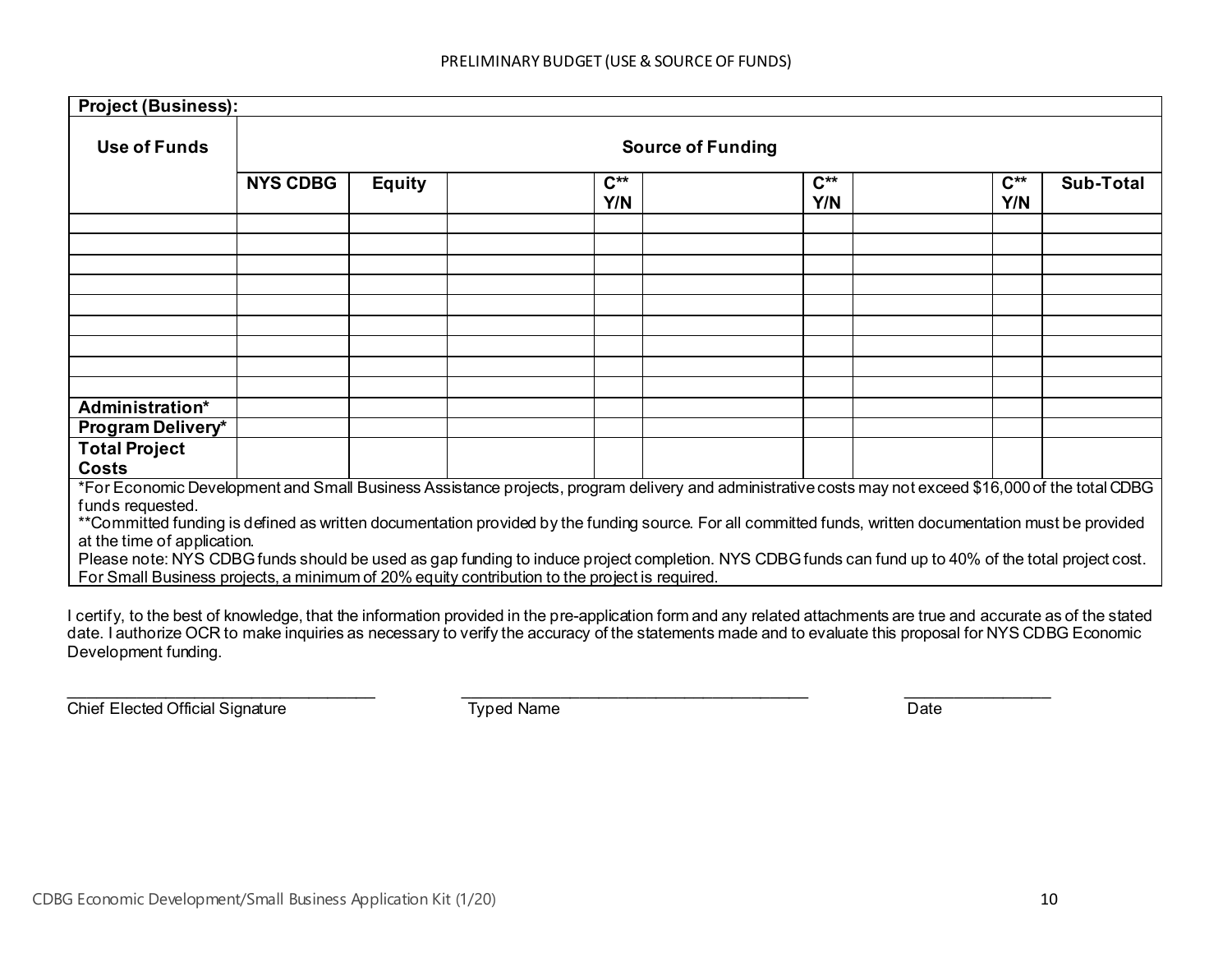#### **PRE-SUBMISSIONJOB CREATIONANDRETENTIONTABLE**

#### **APPLICANT NAME (Village, City, Town, County):**

#### **NAME OF BUSINESS:**

| <b>CFA APPLICATION NUMBER:</b> |                                              |         |                      |                  |                           |                         |                  |                           |                         |                                          |
|--------------------------------|----------------------------------------------|---------|----------------------|------------------|---------------------------|-------------------------|------------------|---------------------------|-------------------------|------------------------------------------|
| Job Title                      | <b>Skills Required</b>                       | $C/R^*$ | Wage                 | Full-Time Jobs** |                           |                         | Part-Time Jobs** |                           |                         |                                          |
|                                | (Provide a brief description of all required |         | (to be paid on       |                  |                           | <b>Total LMI</b>        | Total            |                           | <b>Total LMI</b>        | Average                                  |
|                                | skills and/or education.)                    |         | an annual<br>basis.) | Total            | Taken<br>Or<br>Held<br>By | Made<br>Available<br>To |                  | Taken<br>Or<br>Held<br>By | Made<br>Available<br>To | Number of<br>Hours<br>Worked Per<br>Week |
|                                |                                              |         |                      |                  |                           |                         |                  |                           |                         |                                          |
|                                |                                              |         |                      |                  |                           |                         |                  |                           |                         |                                          |
|                                |                                              |         |                      |                  |                           |                         |                  |                           |                         |                                          |
|                                |                                              |         |                      |                  |                           |                         |                  |                           |                         |                                          |
|                                |                                              |         |                      |                  |                           |                         |                  |                           |                         |                                          |
|                                |                                              |         |                      |                  |                           |                         |                  |                           |                         |                                          |
|                                |                                              |         |                      |                  |                           |                         |                  |                           |                         |                                          |
|                                |                                              |         |                      |                  |                           |                         |                  |                           |                         |                                          |
|                                |                                              |         |                      |                  |                           |                         |                  |                           |                         |                                          |
|                                |                                              |         |                      |                  |                           |                         |                  |                           |                         |                                          |
|                                |                                              |         |                      |                  |                           |                         |                  |                           |                         |                                          |
|                                |                                              |         |                      |                  |                           |                         |                  |                           |                         |                                          |
|                                |                                              |         |                      |                  |                           |                         |                  |                           |                         |                                          |
|                                |                                              |         |                      |                  |                           |                         |                  |                           |                         |                                          |
|                                |                                              |         | <b>TOTALS</b>        |                  |                           |                         |                  |                           |                         |                                          |

Complete the chart above for each job title to be created and or retained. If additional charts are required, copies may be produced.

\*C/R - Creation/Retention. Identify if the position is to be created (C) or retained (R).

\*\*List the total number of full-time and part-time jobs to be created or retained. Of each full-time and part-time job, identify how many will be made available to or filled by low to moderate income (LMI) persons. For all part-time jobs, identify the average number of hours to be worked per week.

To be considered full-time, a job must provide at least 2,080 hours per year.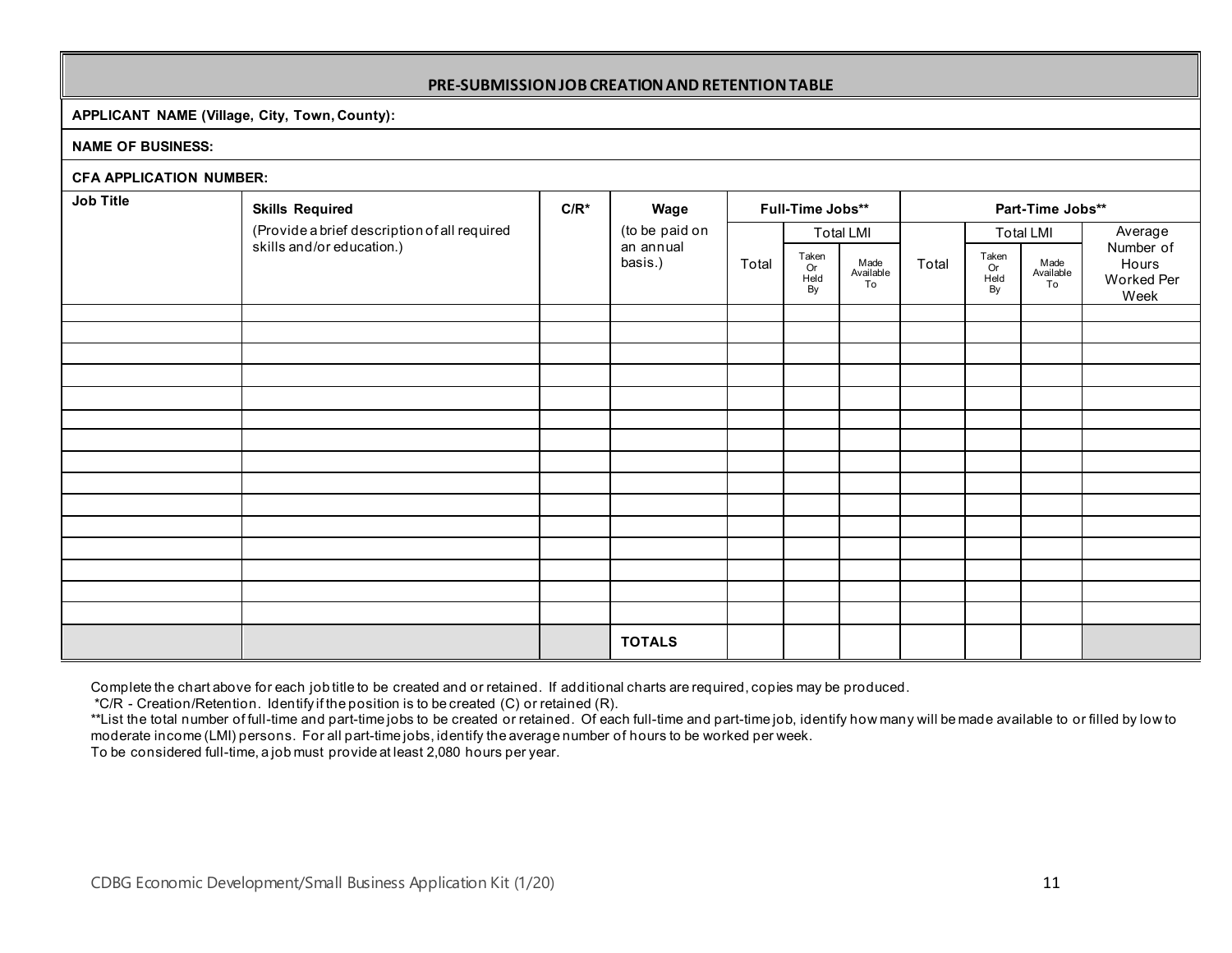# **V. FULL APPLICATION**

#### <span id="page-13-0"></span>**A. Full Submission Instructions**

Once the Pre-Submission Form and required documents have been completed and reviewed by the Office of Community Renewal (OCR), applicants may receive an Invitation to Apply. Applicants must submit an electronic application to OCRwithin sixty (60) days of receipt of an Invitation to Apply.

Applicants are strongly advised to thoroughly read the application, review the requirements of the NYS CDBG program and observe all of the application requirements. Applicants seeking consideration for funding must comply with all requests for information including completion of all required forms, providing descriptions, narratives and exhibits. All parts of the application and required exhibits must be completed in full for the application to be successfully evaluated. Required information that is not provided in the application will have a negative impact on the evaluation of the application. It is the Applicant's responsibility to provide OCR with an application that is clear, concise, well-organized and that provides all of the informationrequested.

Attachments(fillable forms):

- ApplicantCertification
- Certification of Business
- Proposed Project Financing and Lien Structure
- CDBG Program Income Report
- Applicant/Recipient Disclosure/Update Report  $\ddot{\phantom{0}}$

All full-application forms can be found on the OCR website at: <u>https://hcr.ny.gov/community-development-block-grant-</u> [economic-development-program](https://hcr.ny.gov/community-development-block-grant-economic-development-program)

#### **Applicant Certification Instructions**

Place of performance is the street address, county, state, and zip code for the Applicant's administrative offices. The Chief Elected Official of the Applicant must sign and date the Form where indicated.

#### **Certification of Business Instructions**

Certification is required if applying for direct assistance to a business under the Economic Development or Small Business Program. The Chief Executive Officer of the business must check the appropriate boxes and sign the Certification of Business. A Certification must be submitted for each business. If additional Certifications are required, additional copies maybe produced.

#### **Proposed Project Financing and Lien Structure Instructions**

A Proposed ProjectFinancing and Lien Structure Form is required for each business.

**Applicant Name.**Enter the name of the applicant.

**Name of Financing Source.** List all of the financing sources including the name of the entity and program providing the funding (e.g. equity, bank financing, local funds, etc.).

**Amount of Financing**. Enter the amount of financing allocated to the proposed uses.

**% of Total.** Enter the percentage that the financing source represents of the total project budget.

**Interest Rate.** Enter the interest rate of each of the financing sources. If equity leave blank, if a grant, list as "grant".

CDBG Economic Development/Small Business Application Kit (1/20) 12 **Terms.** Enter the terms of each of the financing sources. If a loan, provide length of repayment term. If there are special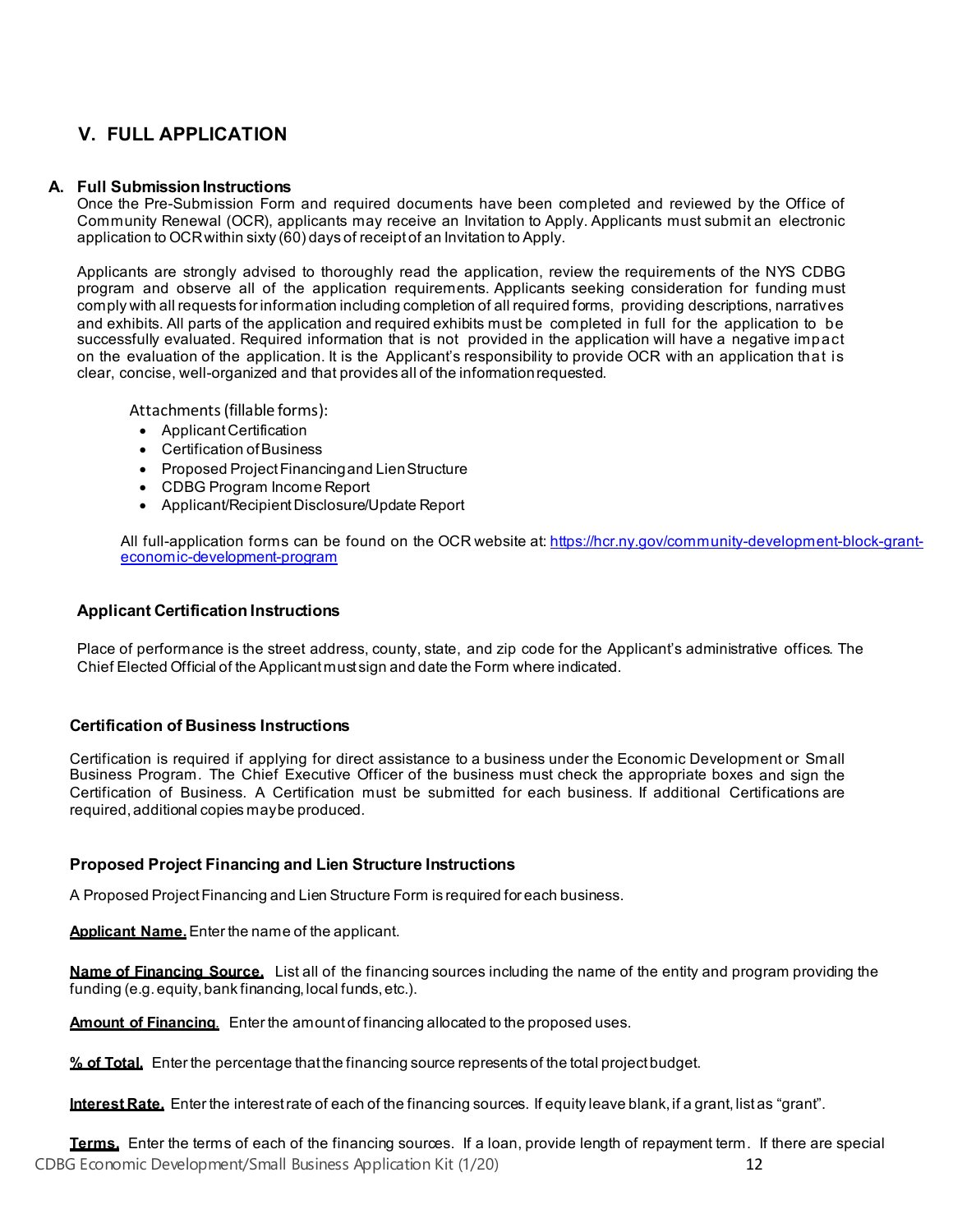terms, provide as applicable.

**Annual Payment.** Provide the total annual payment(principal and interest).

**Financing Status.** Enter the status of each of the financing sources (committed or pending).

**Date.** Enter the date of the financing status for each of the sources (e.g. date approved or date of anticipated funding decision).

Applicants must attach, as an exhibit, letters of commitment from all financial sources. **The Applicant must demonstrate that** all the financial sources are committed prior to OCR approval. The Applicant must demonstrate that all the financial **sources are neededto bring the project costs within a range affordable to the beneficiaries.**

#### **CDBG Program Income Report**

A CDBG Program Income ReportForm is required to be submitted with the full application.

Fill in the name of the applicant and indicate the amount of uncommitted program income on hand at the time of application. The form must be signed and dated by the Chief Elected Official. Follow the instructions on the form for all returned program income.

#### **Supporting Documents List**

Attach, as appropriate, those items applicable to the proposed project.Each of the items listed are associated with an individual question within the CFAPortal.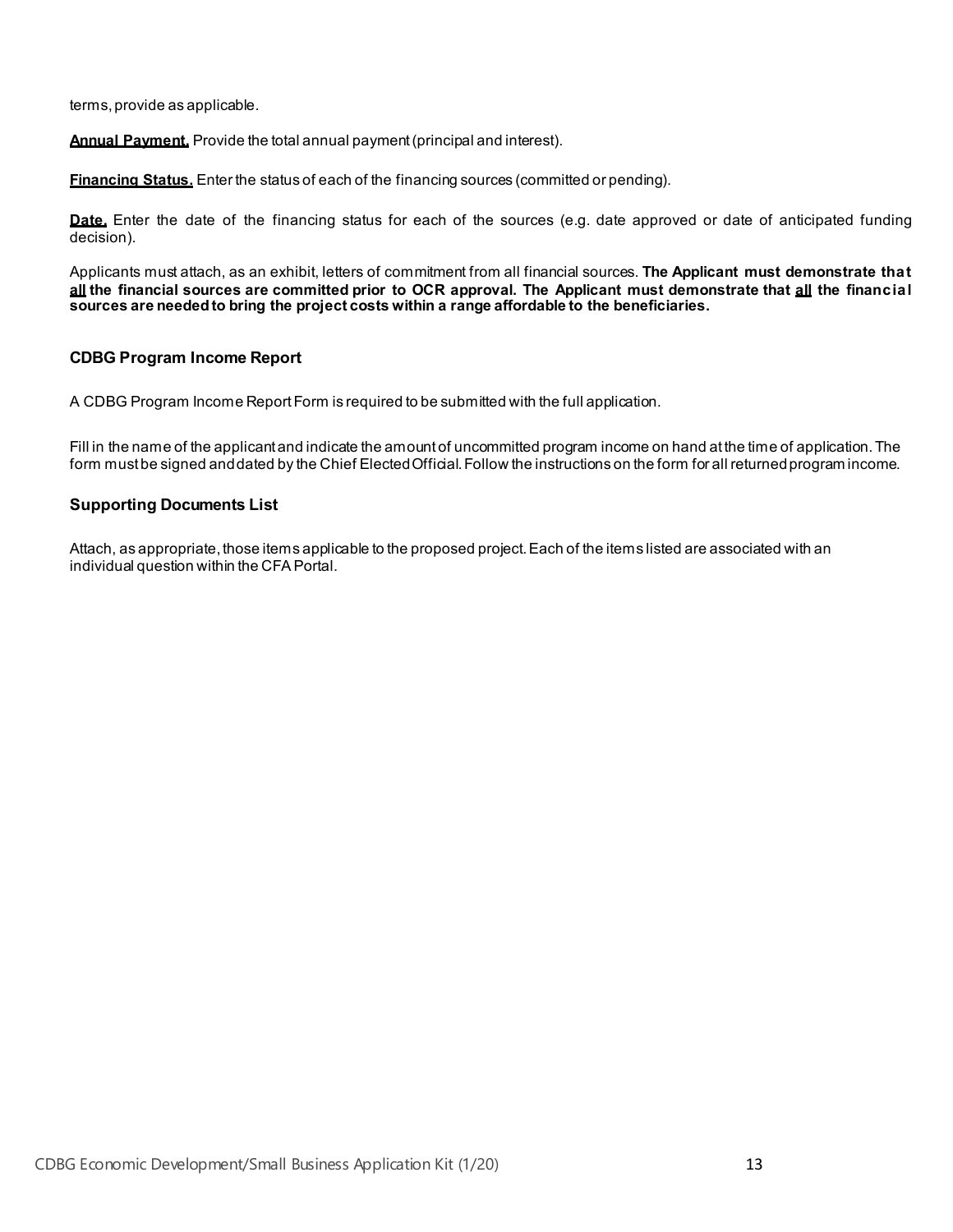#### **Full Submission Forms**

#### **CERTIFICATION OF BUSINESS**

#### Name of Business:

The undersigned does/do solemnly affirm that to the best of my/our knowledge, information and belief, all statements in this application, including all schedules, appendices and additional information submitted in connection herewith, are true and accurate.

A. Is the Company, or any of its principal officers, presently the subject of any litigation, or is any litigation threatened, which would have a material adverse effect on the Company's financial condition?  $\Box$  Yes  $\Box$  No

| B. Has the Company, any of its principal officers, or any of its affiliates, ever been involved in bankruptcy, a creditor's rights |  |  |                      |  |  |
|------------------------------------------------------------------------------------------------------------------------------------|--|--|----------------------|--|--|
| or receivership proceeding, or sought protection from creditors?                                                                   |  |  | $\Box$ Yes $\Box$ No |  |  |

|                          | C. Has the Company, or any of its affiliates, ever settled debt with a lending institution for less than the |
|--------------------------|--------------------------------------------------------------------------------------------------------------|
| full amount outstanding? | $\Box$ Yes $\Box$ No                                                                                         |

|                                                     | D. Has a senior manager or principal of the Company ever been convicted of a felony or misdemeanor, other than a minor |
|-----------------------------------------------------|------------------------------------------------------------------------------------------------------------------------|
| traffic violation, or are any such charges pending? | $\Box$ Yes $\Box$ No                                                                                                   |

| E. Has the Company or any of its affiliates, been cited for a violation of federal, state, or local laws or |
|-------------------------------------------------------------------------------------------------------------|
| regulations with respect to labor practices, hazardous wastes, environmental pollution operating practices? |
| $\Box$ Yes $\Box$ No                                                                                        |

|                            | F. Are there any outstanding judgments or liens pending against the Company other than liens in the |
|----------------------------|-----------------------------------------------------------------------------------------------------|
| normal course of business? | $\Box$ Yes $\Box$ No                                                                                |

G. Is the Company delinquent on any New York State, federal or local tax obligations?  $\Box$  Yes $\Box$  No

(NOTE: If your answer is "Yes" for any of the above questions, please provide an explanation.)

H. I understand that information and documentation provided in this application, including but not limited to, any descriptive text, all funding sources and use of funds, may be used by the NYS Office of Community Renewal as part of their Public Information Office's outreach and media efforts. Personal and confidential material will not beshared.

 $\Box$  Yes $\Box$  No

|        | Chief Executive Officer |  |
|--------|-------------------------|--|
|        |                         |  |
|        |                         |  |
| Email: |                         |  |
| Date:  |                         |  |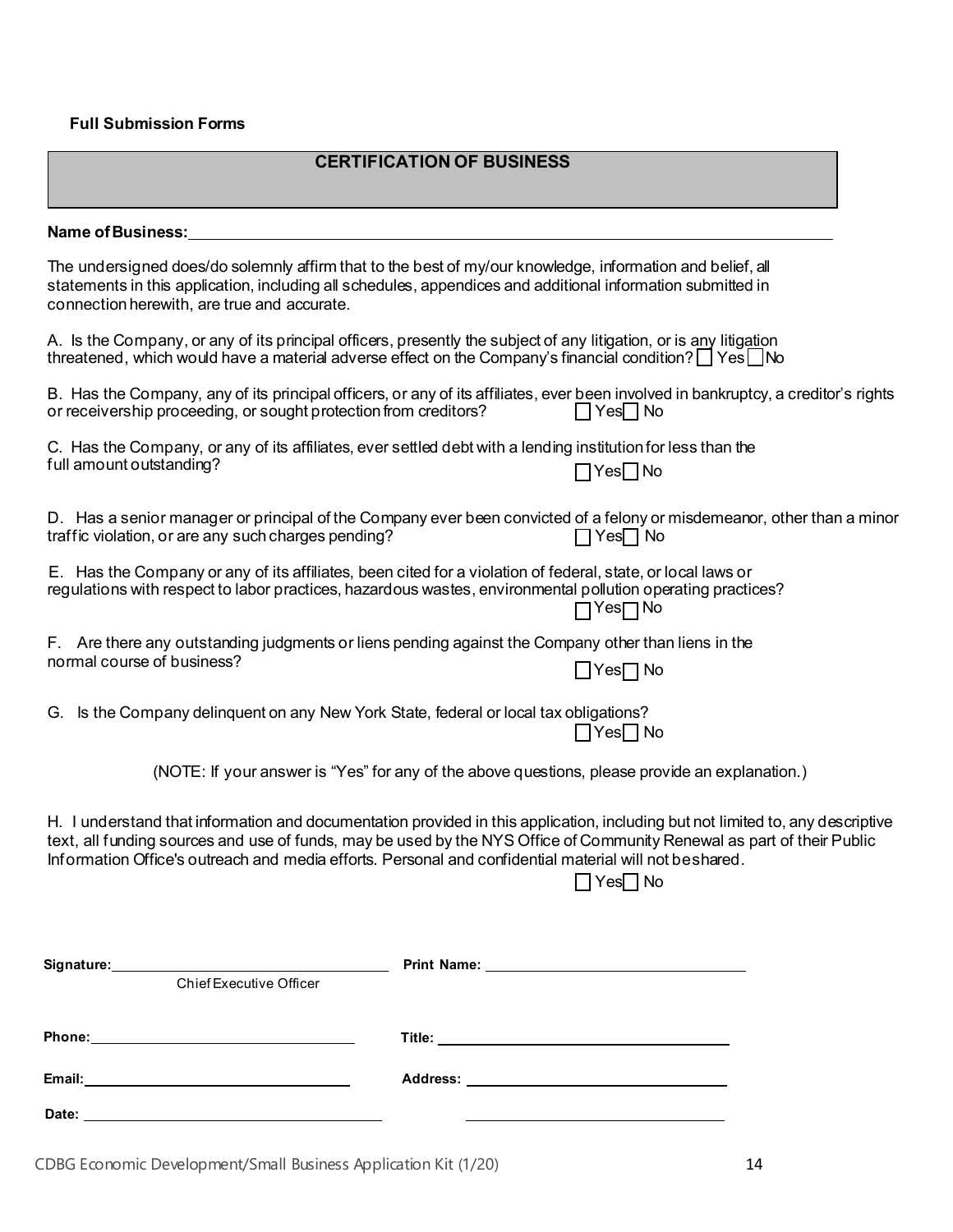# **PROPOSED PROJECT FINANCINGANDLIEN STRUCTURE**

**APPLICANT NAME:**

|                  | APPLICANT NAME:                 |                                         |                        |                                |              |                                 |                                   |             |
|------------------|---------------------------------|-----------------------------------------|------------------------|--------------------------------|--------------|---------------------------------|-----------------------------------|-------------|
|                  | <b>NAME OF FINANCING SOURCE</b> | <b>AMOUNT</b><br>OF<br><b>FINANCING</b> | $%$ of<br><b>TOTAL</b> | <b>INTEREST</b><br><b>RATE</b> | <b>TERMS</b> | <b>ANNUAL</b><br><b>PAYMENT</b> | <b>FINANCING</b><br><b>STATUS</b> | <b>DATE</b> |
| $\mathbf{1}$     | <b>CDBG</b>                     |                                         | $0\%$                  |                                |              |                                 |                                   |             |
| $\overline{2}$   |                                 |                                         | $0\%$                  |                                |              |                                 |                                   |             |
| $\mathbf{3}$     |                                 |                                         | 0%                     |                                |              |                                 |                                   |             |
| $\overline{4}$   |                                 |                                         | $0\%$                  |                                |              |                                 |                                   |             |
| $\sqrt{5}$       |                                 |                                         | $0\%$                  |                                |              |                                 |                                   |             |
| $\bf 6$          |                                 |                                         | $0\%$                  |                                |              |                                 |                                   |             |
| $\overline{7}$   |                                 |                                         | $0\%$                  |                                |              |                                 |                                   |             |
| $\bf{8}$         |                                 |                                         | $0\%$                  |                                |              |                                 |                                   |             |
| $\boldsymbol{9}$ |                                 |                                         | $0\%$                  |                                |              |                                 |                                   |             |
| $\overline{1}$   |                                 |                                         | 0%                     |                                |              |                                 |                                   |             |
| $\mathbf{1}$     |                                 |                                         | $0\%$                  |                                |              |                                 |                                   |             |
| $\mathbf{1}$     |                                 |                                         | $0\%$                  |                                |              |                                 |                                   |             |
| $\mathbf{1}$     |                                 |                                         | $0\%$                  |                                |              |                                 |                                   |             |
| $\mathbf{1}$     |                                 |                                         | 0%                     |                                |              |                                 |                                   |             |
| $\mathbf{1}$     |                                 |                                         | 0%                     |                                |              |                                 |                                   |             |
| $\mathbf{1}$     |                                 |                                         | $0\%$                  |                                |              |                                 |                                   |             |
| $\mathbf{1}$     |                                 |                                         | $0\%$                  |                                |              |                                 |                                   |             |

CDBG Economic Development/Small Business Application Kit (12/20) 15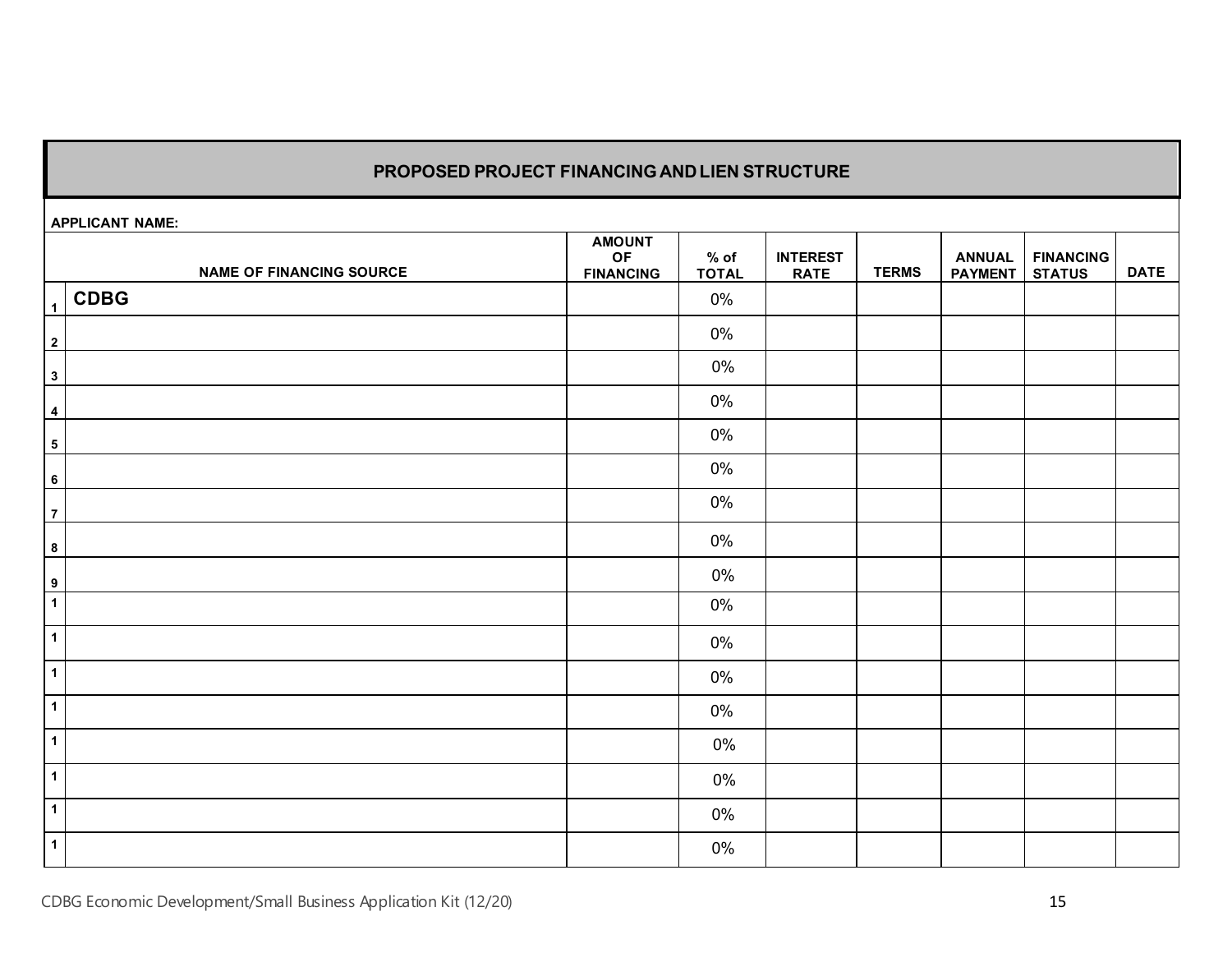# **NYS COMMUNITY DEVELOPMENT BLOCK GRANT PROGRAM**

# **CDBG PROGRAM INCOME REPORT**

Each Recipient must certify to the Office of Community Renewal (OCR) the amount of \*uncommitted program income from New York State administered CDBG grants currently on hand. This includes any additional program income received since last reported, and prior to 04/01/19. **All recipients** must fill out, sign and return the completed form to the OCR.

**I** certify that has \$

 (Community Name) in uncommitted NYS CDBG Program Income.

**If the Applicant has a zero (\$0.00) balance in NYS CDBG program income, please indicate that above. Do not leave blank. Any uncommitted program income must be returned following the guidelines below.**

Chief Elected Official Signature Title Title Shahara Annual State Title Title Title

Typed Name Date Date of the United States of the United States of the Date Date Date

#### **Beginning April 1, 2019, all program income received must be returned to the Housing Trust Fund Corporation (HTFC) as follows\*:**

- For any revolving loan fund (RLF) receipts, the funds must be returned monthly to HTFC to the address below

- For all other receipts, the funds must be accumulated in a separate local account and returned to HTFC at the end of the State fiscal year, along with a Program Income Report, if the amount exceeds \$35,000

- Recipients with \$35,000 or less in uncommitted program incomeon hand must provide a bank statement to verify this

#### Please send any program income payments

#### to: Housing Trust Fund Corporation PO Box 1339 Albany, NY 12201-1339 Checks should be made payable to the *Housing Trust Fund Corporation*

Please note:

Funds must be returned by the local recipient, not by any subrecipient or beneficiary **Any funds received after April 1, 2019 may not be directly disbursed to activities by the local recipient**

Forms and/or questions should be submitted t[o OCRREPORTS@nyshcr.org, o](mailto:OCRREPORTS@nyshcr.org)r contact the Office of Community Renewal directly at (518) 474-2057.

\* For further information about Program Income (PI), including definitions of PI, revolving loan funds, and what constitutes "commitment" please see the Program Income Fact Sheet here: <https://hcr.ny.gov/system/files/documents/2019/08/Program%20Income%20Fact%20Sheet.pdf>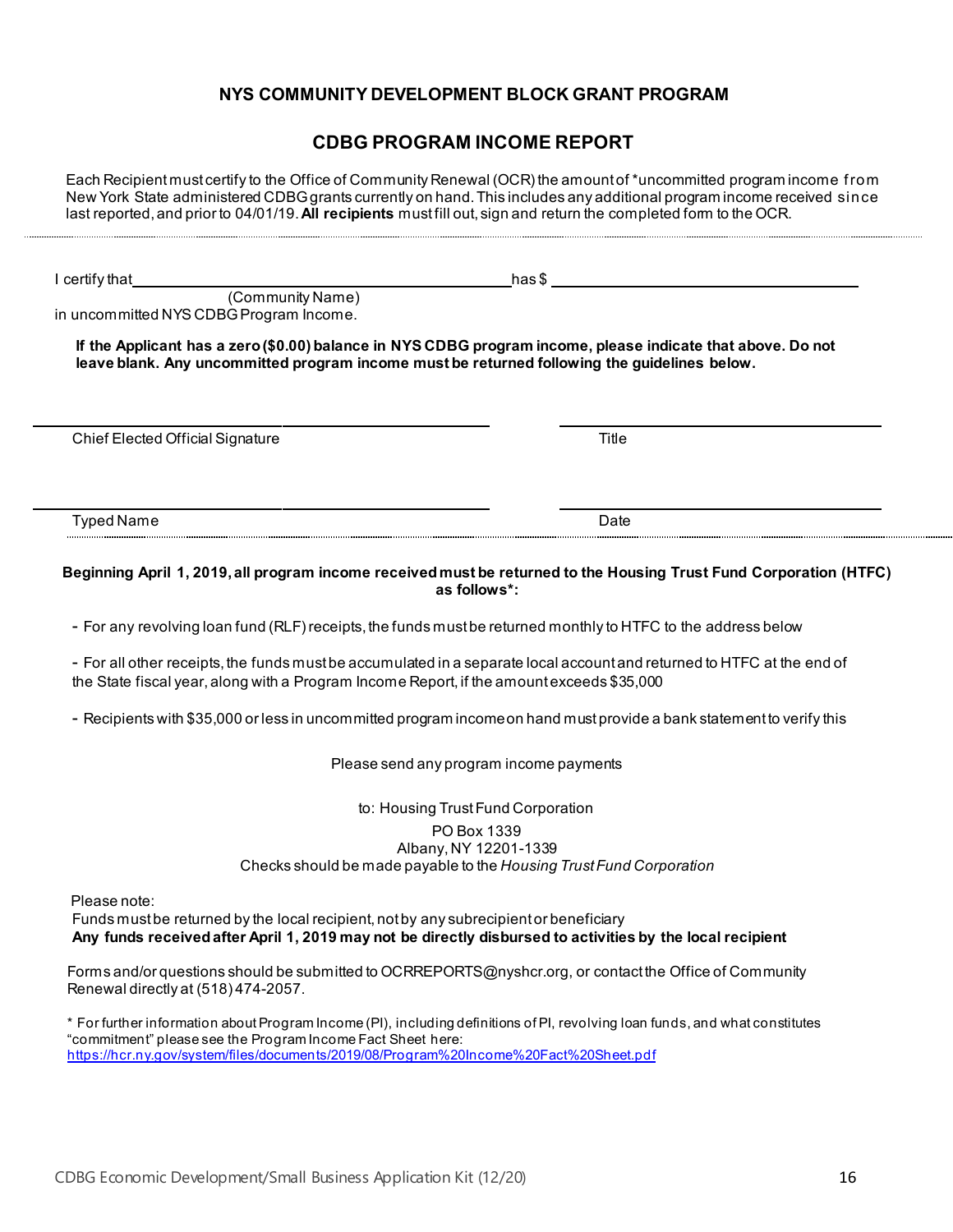#### <span id="page-18-0"></span>**B. Supporting DocumentsList:**

Attach,as appropriate, those items applicableto the proposed project.Each of the items listed below are associated with an individual question within theCFA Portal.

#### REQUIRED

Business Information:

- Business plan, with resumes of principals, market analysis, marketing strategy, and impact on local competitors.
- A written commitment from the business that it will make at least 51% of the jobs on a FTE basis available to LMI persons as well as a commitment of the equity contribution proposed in the budget.
- A description of the hiring process when indicating that at least 51% of the jobs will be "*taken by"* LMI persons.

Business Financial Information:

- Business financial statements for each of the past three years (balance sheets and income statements), including all notes and disclosures.
- Past three years business federal income tax returns, complete copies.
- Current business financial statements (less than 60 days old).
- Current business debt schedule (corresponds to current balancesheet).
- Projected business debt schedule (with CDBG and other new debt).
- Monthly cash flow projections for two years, with and without CDBG.
- Balance sheet and profit and loss statement for three years with and without CDBG (five years for startup operations and businesses less than three years old).

Personal Financial Information:

- Current personal financial statement of principal(s) with 20 percent or more ownership less than 60 days.
- Past three years personal federal tax return (complete copies) for each principal with 20 percent or more ownership.
- \*\*Please submit personal financial forms to OCR by email at **HCR\_CFA@nyshcr.org**

Source Documents:

- Commitment Letter(s) from all other funding sources, including proposed terms.
- Third party cost estimates, including documentation of the cost of real property, acquisition, construction/rehabilitation, and/or equipment costs.
- **Engineering Report (for public infrastructure projects only).**

Documentation of State Environmental Quality Review (SEQR) Compliance:

2-3A Certificate of State Environmental Quality Review Act (SEQR) Classification.

- **Short Environmental Assessment Form if classified as an Unlisted Action.**
- Full Environmental Assessment Form if classified as a Type I Action.

Compliance with Citizen Participation requirements:

Copies of public hearing notices to demonstrate compliance with Citizen Participation requirements. Affidavit of Publication, Meeting Minutes, and List of Attendees

Civil Rights

Fair Housing Statement/Documentation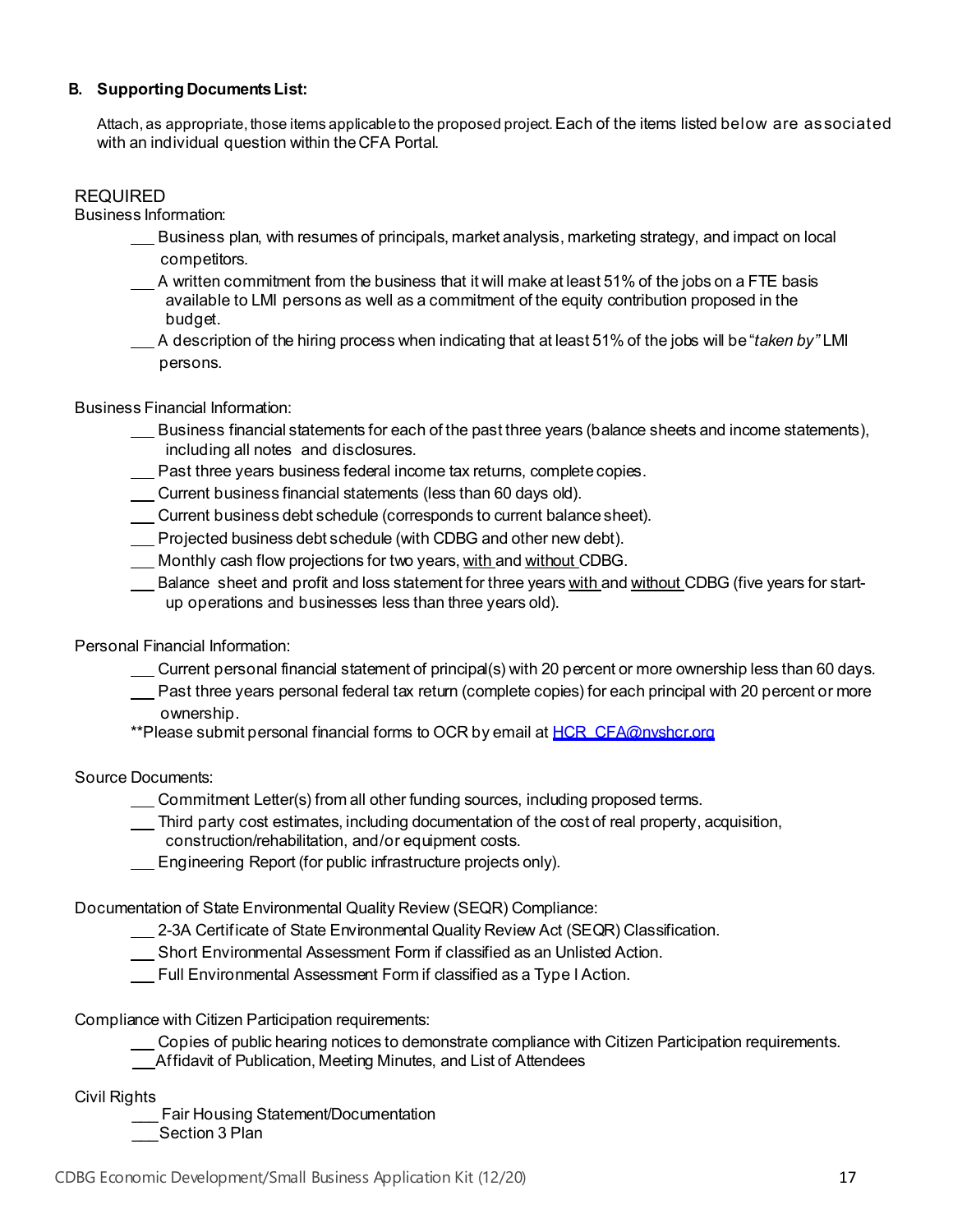Certifications:

\_\_\_Applicant Certification

**Certification of Business** 

Additional Program Requirements: (as applicable)

- If jobs will be retained as a result of CDBG assistance, provide documentation of clear and objective evidence that those jobs would be lost without CDBG assistance.
- A cooperation agreement and a resolution authorizing an Applicant to submit an application on behalf of a unit of local government, if applicable.
- Green Checklist (for applications to assist a small business only if requesting to certify the project as "green" to reduce the required equity commitment).
- Appraisals of real property.
- **Evidence of Site Control.**
- **Draft Lease Agreement(s) (if applicable).**
- Letters of Support.
- **Nogram Income Report**
- Documentation of attempts to pursue non-CDBG funding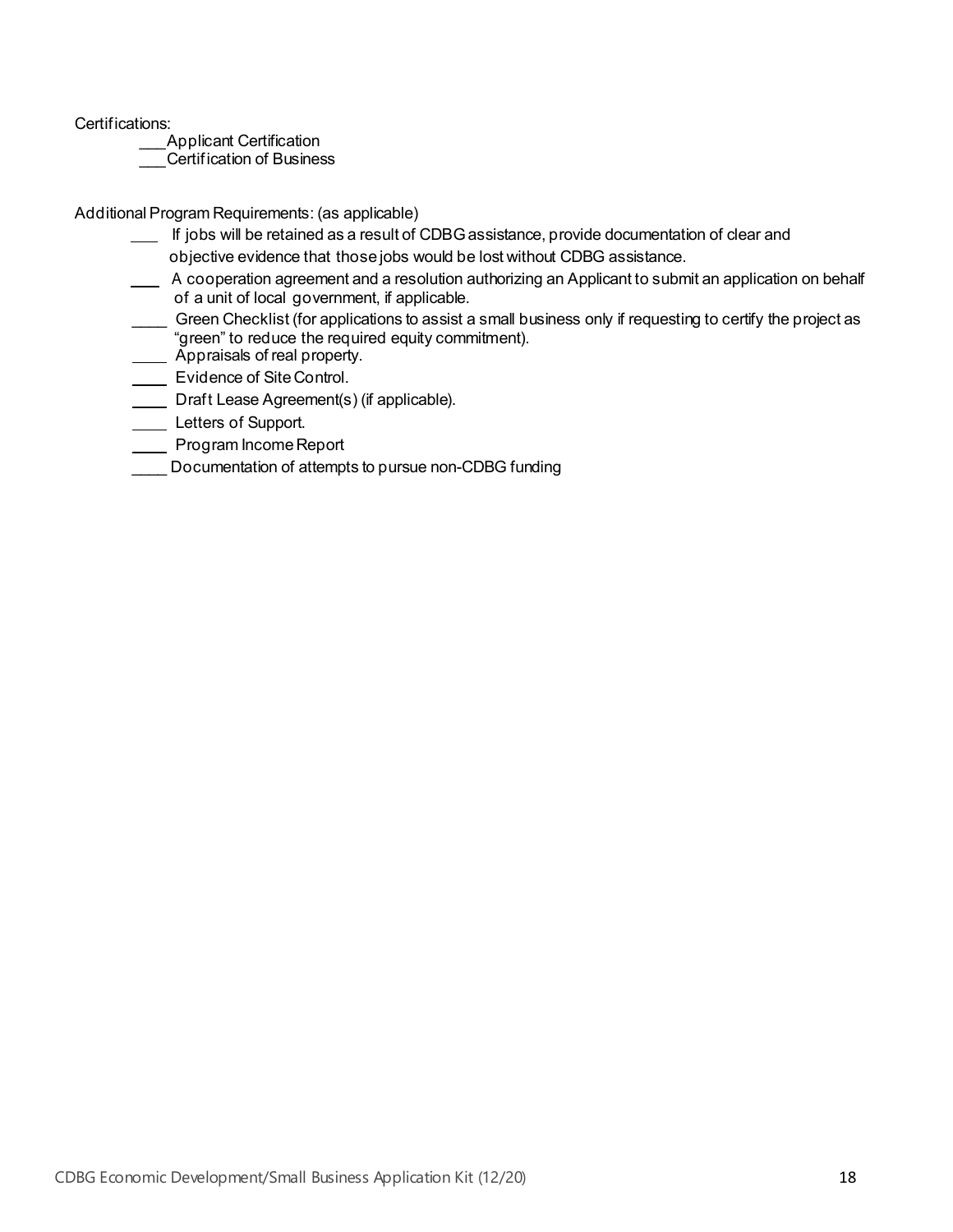# <span id="page-20-0"></span>**VI. Additional Program Requirements**

# <span id="page-20-1"></span>A. National Objective Compliance

Activities funded under the NYS CDBG Program must primarily benefit low- and moderate-income persons, aid in the prevention or elimination of slums or blight or meet community development needs having a particular urgency. **Most economic development activities (including small business) are undertaken for the purpose of job creation or retention where at least 51% of the jobs are either held by, or made available to, low- and moderate-income persons.**

#### <span id="page-20-2"></span>**Direct Benefit**

Activities that are a Direct Benefit are designed to exclusively serve LMI persons. This method is used to determ ine the LMI benefit for activities that assist a specific known person or household. Activities that qualify under this benefit include residential rehabilitation or job creation activities. For example, a Direct Benefit activity occurs when the community has income eligibility requirements that limit the benefits of the CDBGactivity to only LMI families.

Documenting LMI benefit for Direct Benefit projects is relatively clear-cut since potential Recipients of CDBG assistance are screened for income eligibility with the use of the most currentHUD income limits for the county in which the project is located. Reference the most recent HUD Income Limits or visit[, https://www.huduser.gov/portal/datasets/il.html](https://www.huduser.gov/portal/datasets/il.html).

#### <span id="page-20-3"></span>**Low and Moderate Income Jobs**

*A LMI Jobs activity* is one which creates or retains permanent jobs, atleast 51 percent of which, on a full time equivalent (FTE) basis, are either *held by* LMI persons or considered to be *available to* LMI persons.

#### *What jobs can be counted:*

In counting the jobs to be used in the calculation for determining the percentage that benefit LMI persons, the following policies apply:

- Part-time jobs must be converted to full-time equivalents (FTE);
- Only permanent jobs count(temporary jobs may not be included);
- Seasonal jobs are consideredonly if the job is the employee's principal occupation; and
- Jobs indirectly created or retained (i.e.,"spin off" jobs) may not be counted.

#### *Jobs "held by" LMI persons:*

A job is considered to be held by a LMI person if the person is,at the time their employment commences, a member of a family whose incomefalls ator below the applicable Section 8 program income limits. The family's entire incomemustbe counted (This is particularly importantwhen dealing with part-timejobs or jobs taken by students).The annual salary or hourly wage of the job that the person fills is irrelevant.

#### *Jobs "available to" LMI persons:*

Jobs that are not held (filled) by LMI persons may be claimed to be "available to" LMI persons *only* when *both* of the following are met:

- The jobs do not require special skills that can only be acquired with substantial (i.e., one year or more) training or work experience, and education beyond high school is not a prerequisite to fill such jobs, unless the business agrees to hire unqualified persons and train them, and
- The state grantrecipient and/or the assisted business takes actions to ensure that LMI persons receive "first consideration" for filling such jobs.

#### Principles involved in providing *"first consideration"*:

- The business must use a hiring practice that under usual circumstances would result in over 51 percent of LMI persons interviewed for applicable jobs being hired,
- The business must seriously consider a sufficient number of LMI job applicants to give reasonable opportunity to fill the position with such a person, and
- The distance from residenceand availability of transportationto the job site mustbe reasonable before a particular LMI person may be considered a serious applicant for the job.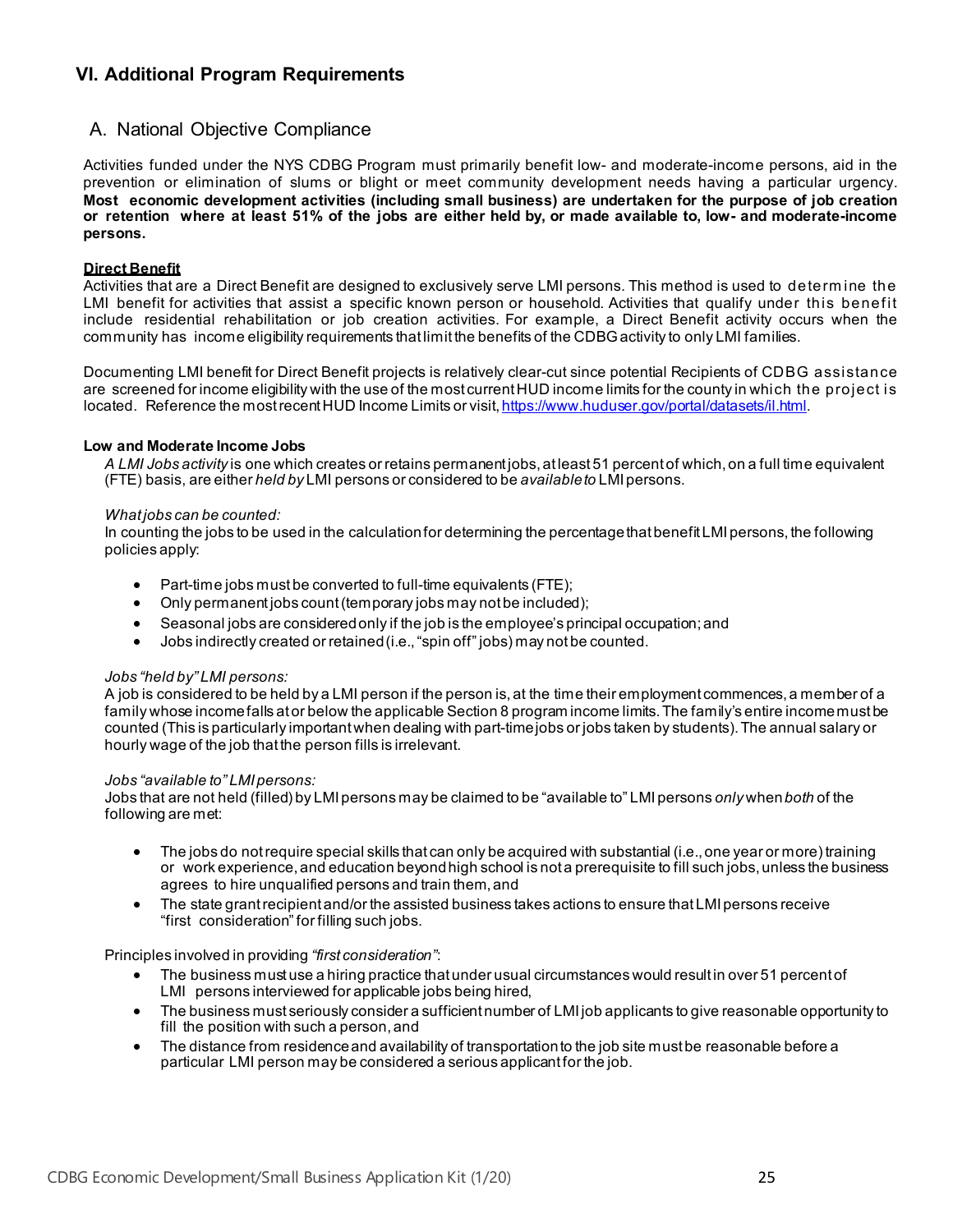#### *Special rules for retained jobs:*

In order to consider jobs *retained* as a result of CDBG assistance, there must be clear and objective evidence that permanent jobs will be lostwithoutCDBGassistance.For these purposes,"clear and objective" evidence that jobs will be lost would include:

- Evidence that the business has issued a notice to affected employees or made a public announcement to that effect, or
- Analysis of relevant financial records which clearly and convincingly shows that the business is likely to have to cut back employment in the near future without the plannedintervention.

To meet the LMI job standard, 51 percent or more of the retained jobs must be either:

- Known to be held by LMI persons atthe time CDBG assistance is provided and/or
- Jobs which can be reasonably expected to "turn over" to LMI persons within two years.

#### *General:*

When assistance is provided to a business for the purpose of creating or retaining jobs, the grant recipient must have on file a written agreementwith the business in which that business agrees to keep or create a specific number of jobs and identifies each such job by type and whether the job will be full- or part-time.The agreement mustalso specify the actions the business and the grantrecipientwill take to ensure that at least 51 percent of the jobs created or retained will benefit LMI persons pursuant to the program rules.

The program records also must document which jobs were actually created and retained, whether each such job was held by, taken by, or made availableto a LMI person, and the full-time equivalency status of each job.

#### *Job creation:*

When demonstrating that atleast 51 percent of the jobs created will be **made available to** LMI persons, documentation for each assisted business mustinclude:

- A written commitmentby the business that it will make at least 51 percent of the jobs on a full-time equivalent basis available to LMI persons and will providetraining for any of those jobs requiring special skills or education;
- A listing by job title of employees at the time the application for assistance is submitted;
- A listing, by job title, of the total permanent jobs to be created, indicating which jobs will be available to LMI persons, which jobs require special skills or education, and which jobs are part-time;
- Evidence supporting the estimate of the total number of jobs;
- A description of actions to be taken by the recipient and business to ensure that LMI persons will receive first consideration for these jobs;
- A listing,by job title, race, ethnicity, gender and handicapped status of the permanent jobs created;which jobs were made available to LMI persons, and a description of how first consideration was given to such persons for those jobs. That description should include the hiring process used; the number of LMI persons considered for each job; and the number of LMI persons actually hired;
- A description of how the LMI status of those given first consideration was determined; and
- A description of how the total number of jobs was determined.

When demonstrating that atleast 51 percent of the jobs will **be takenby** LMI persons, documentation for each assisted business mustinclude:

- A written commitmentby the business that atleast 51 percent of the jobs on a full-time equivalent basis, will be held by LMI persons;
- A listing, by job title, of employees atthe time the application for assistance is submitted;
- A listing, by job title, of the permanent jobs to be created;
- Evidence supporting the estimated total number of jobs to be created;
- A listing,by job title, race, ethnicity, gender and handicapped status of the permanent jobs actually created and those initially taken by LMI persons;
- A description of how the LMI status of those hired was determined by the applicant during the review of the recipient; and
- A description of how the total number of jobs was determined.

#### *Job retention:*

Following are record-keeping requirements for documenting records that support compliancewith job retention goals.

• Clear and objective evidence that in the absence of the CDBG assistance the jobs will be lost;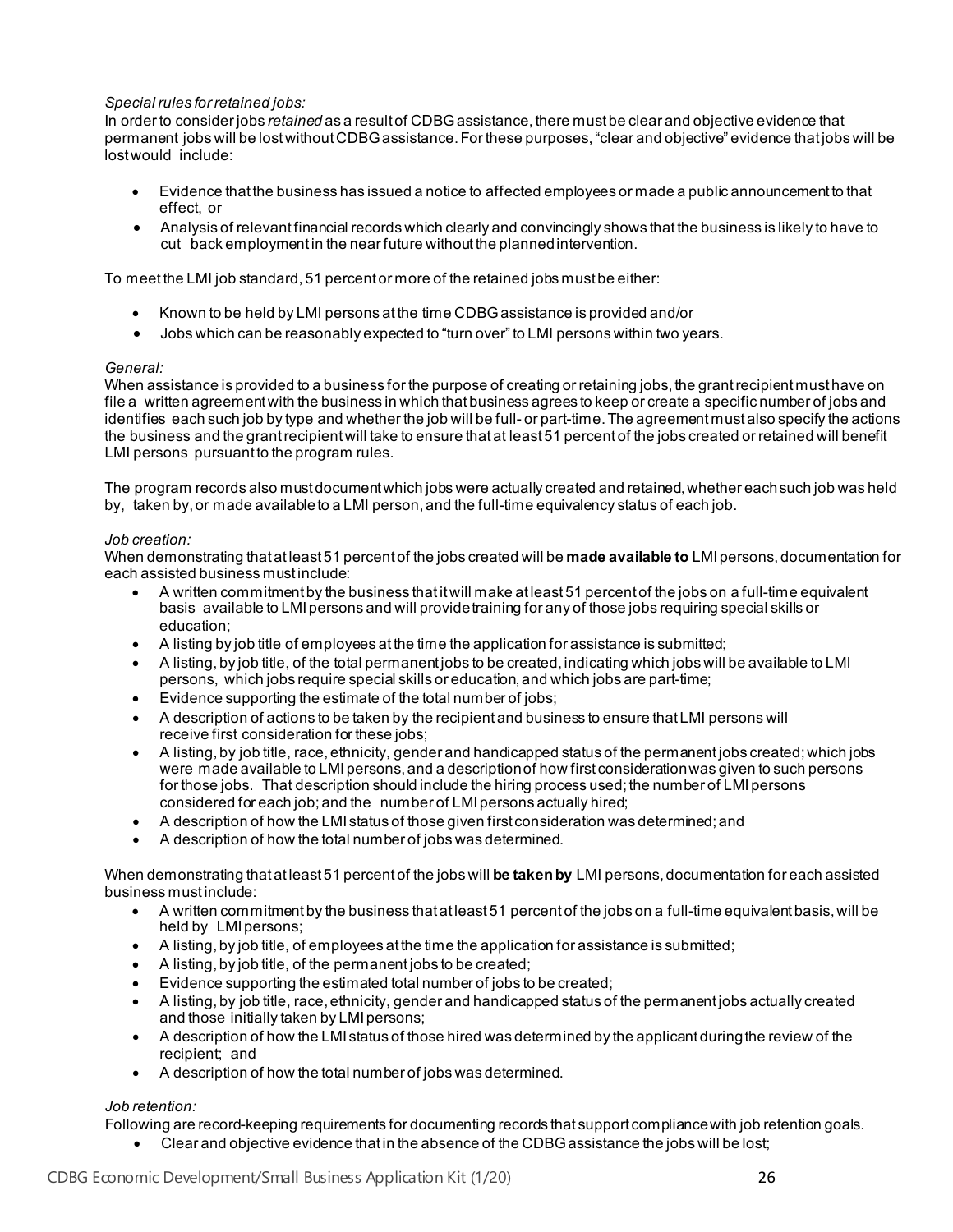- A written commitmentby the business to meet the standard for retained jobs involving the employment of LMI persons; and
- A listing by job title, race, ethnicity, gender and handicapped status of the employees atthe time the assistance is provided;

For each activity determined to benefit LMI persons based on jobs to be created for or retained by LMI persons:

- The number of jobs to be created and the number of additional jobs expected to be created, if any;
- The nature of the jobs created to date (number skilled, semiskilled, and unskilled, and for semi-skilled jobs,any special education or experiencerequired) and the nature of additional jobs expected to be created; and,
- Any other evidence to support the conclusion that a majority of jobs will be filled by LMI persons, such as:
	- $\checkmark$  Evidence to assure accessibility of the jobs to areas where substantial numbers of LMI persons reside; and
	- $\checkmark$  Evidence to support any special outreach and/or training to be directed toward LMI persons.

Additional information on National Objective Compliancecan be found at: <https://www.hudexchange.info/resource/2179/guide-national-objectives-eligible-activities-state-cdbg-programs/>

# <span id="page-22-0"></span>**B.** State Environmental Quality Review Act (SEQR) Compliance

Applicants must conduct an assessment to determine the SEQR Classification of the proposed activities and include 2-3A Certificate of State Environmental Quality Review Act (SEQR) Classification as an exhibit to the application.This form is available on the CDBG website here[: https://hcr.ny.gov/community-development-block-grant-economic-development](https://hcr.ny.gov/community-development-block-grant-economic-development-program)[program](https://hcr.ny.gov/community-development-block-grant-economic-development-program). If the Applicant determines the SEQR classification to be an Unlisted Action, the Applicant must include a completed Short Environmental Assessment Form (Short Form) as an exhibit to the application. If the Applicant determines the SEQR classification to be a Type I action, the Applicant must include a completed Full Environmental AssessmentForm (Full EAF) as an exhibit to the application.Additional information on SEQR, including the SEQRShort and Full EAF Forms, can be found at:<http://www.dec.ny.gov/permits/6191.html>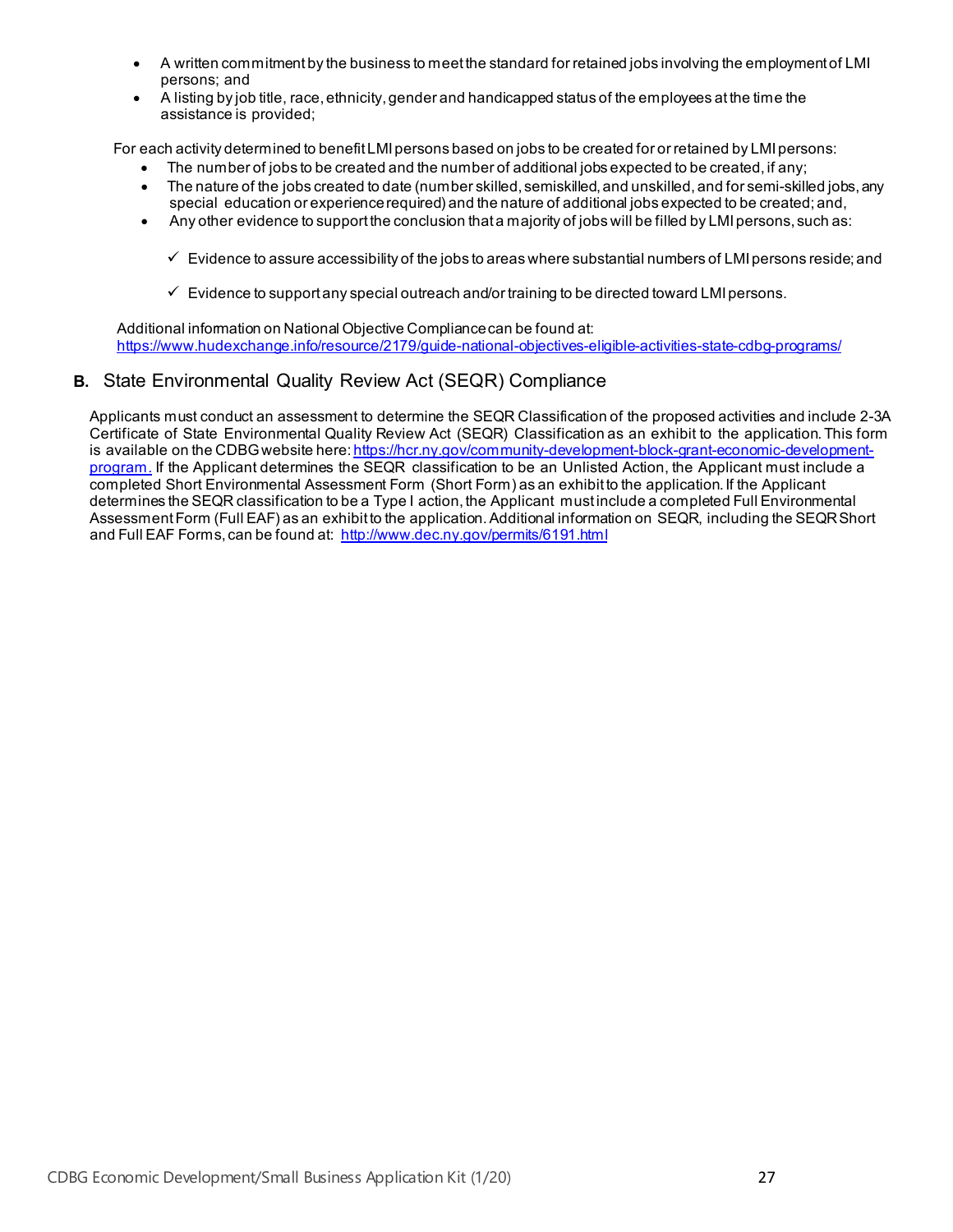<span id="page-23-0"></span>**VII. APPENDICES**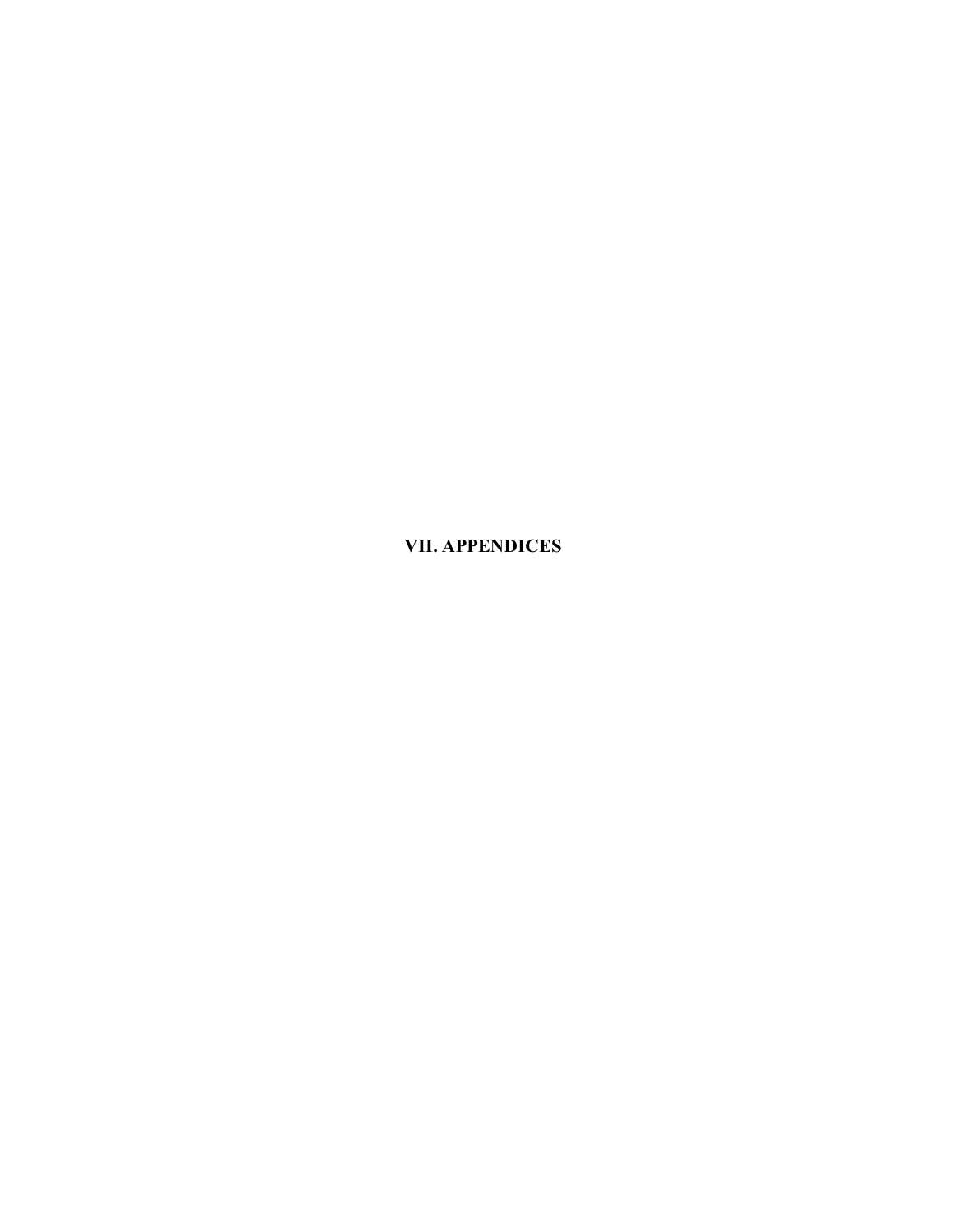# <span id="page-24-0"></span>**A.** Program Requirements

#### <span id="page-24-1"></span>**Eligible Activities**

In selecting eligible activities, communities should be aware that although an activity may be legally eligible under the federal statute and HUD regulations, it may not be competitive under OCR's evaluation criteria. An activity being considered for a State CDBG application should be compared against the evaluation criteria for that category before a decision is made to prepare an application. Below is an edited list of eligible activities identified at Section 105(a) of the Housing and Community Development Act of 1974, as amended and 24 CFR 570.482, as amended.

Additional information on eligible activities can be found at: [https://www.hudexchange.info/resource/2179/guide](https://www.hudexchange.info/resource/2179/guide-national-objectives-eligible-activities-state-cdbg-programs/)[national-objectives-eligible-activities-state-cdbg-programs/](https://www.hudexchange.info/resource/2179/guide-national-objectives-eligible-activities-state-cdbg-programs/)

- 1. Acquisition of real property;
- 2. Disposition of any real property acquired with CDBGfunds or its retention for public purposes;
- 3. Acquisition, construction, reconstruction, or installation of public works, facilities and site or other improvements;
- 4. Clearance, demolition,removal,reconstruction, and rehabilitation of buildings and improvements;
- 5. Public services, including but not limitedto those concerned with employment, crimeprevention, child care, health, drug abuse, education, energy conservation, welfare or recreation needs;
- 6. Code enforcement in deteriorated or deterioratingareas;
- 7. Removal of materialand architecturalbarriers which restrict the mobility and accessibility of elderly and handicapped persons;
- 8. Payments to housing owners for losses of rental income;
- 9. Assistance to institutions of higher education;
- 10. Payment of the non-Federal share required in connection with a Federal grant-in-aid program;
- 11. Relocation payments and displacement assistance;
- 12. Activities necessary to develop a comprehensive community development plan;
- 13. Payment of reasonable administrative costs;
- 14. Assistance including loans (both interim and long-term) and grants for activities which are carried out by public or private nonprofit entities;
- 15. Assistance to neighborhood-based nonprofit organizations, local development corporations, nonprofit organizations serving the development needs of the communities in non-entitlement areas to carry out a neighborhood revitalization or community economic development or energy conservation project;
- 16. Activities necessary to the development of energy use strategies;
- 17. Assistance to private, for-profit entities, when the assistance is appropriate to carry out an economic development project;
- 18. Provision of technical assistance to public or nonprofit entities;
- 19. Housing services;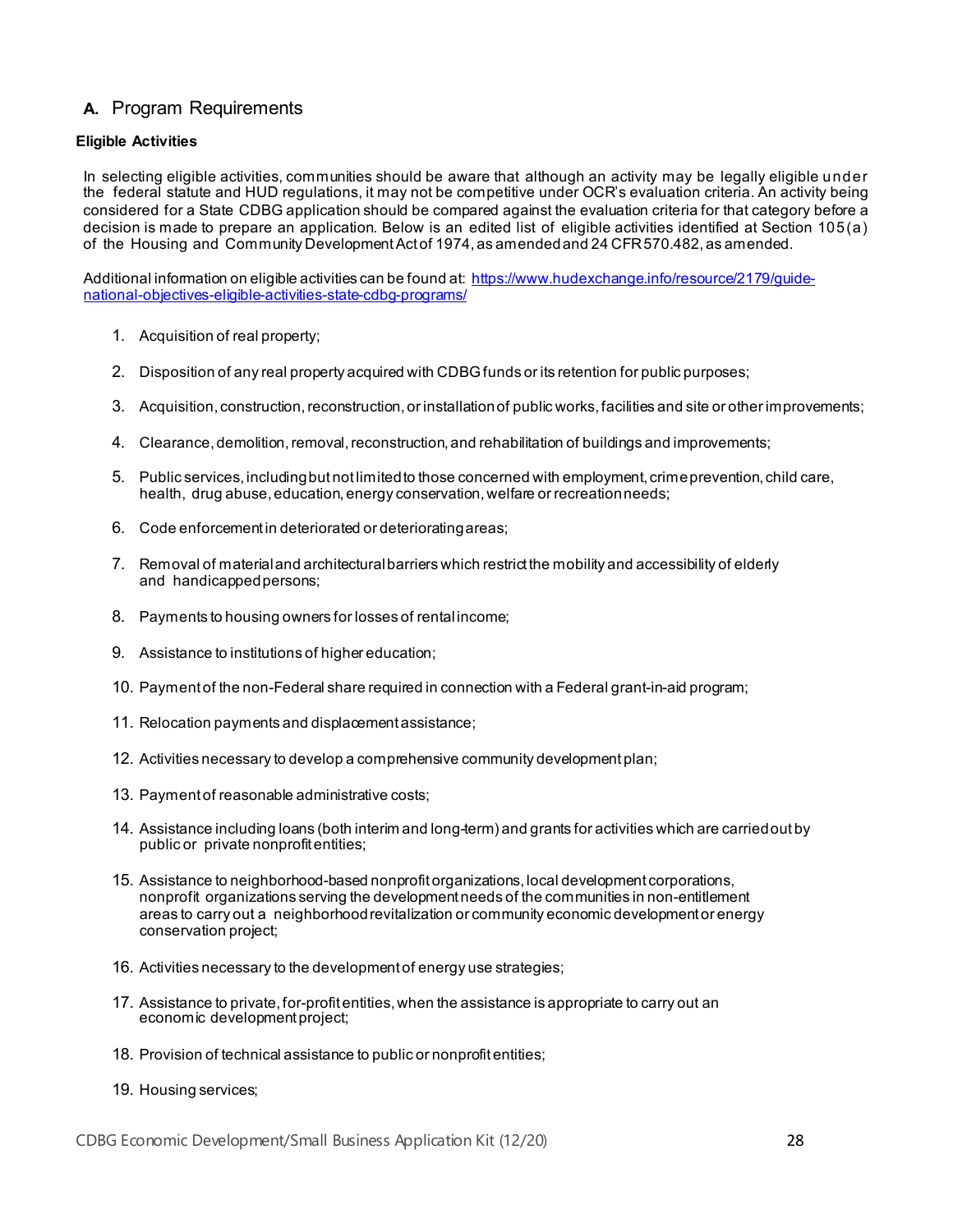- 20. Assistance to public and private organizations, agencies, and other entities (including nonprofit and forprofit entities) to facilitate economic development;
- 21. Activities necessary to make essential repairs and to pay operating expenses necessary to maintain the habitability of housing units acquired through tax foreclosure proceedings;
- 22. Provision of direct assistance to facilitate and expand homeownership;
- 23. Lead-based paint hazard evaluation and reduction; and
- 24. Special assessments.

#### <span id="page-25-0"></span>**Ineligible Activities**

- 25. Buildings, or portions thereof, used for the general conduct of government cannot be assisted with CDBG funds. This definition does not include such facilities as neighborhood service centers or special purpose buildings that may house services provided by government at decentralized locations. However, the removal of architectural barriers within public buildings to make them more accessible to elderly and handicapped persons is an eligible activity.
- 26. General government expenses, except for those costs directly attributable to administration of a local CDBG program and documented as such.
	- (a) The general rule is that the purchase of equipment with CDBG funds is ineligible. An exception is that compensation for the use of construction equipment through leasing, depreciation, or use allowances pursuant to OMB circulars A-87 or A-122, as applicable, for an otherwise eligible activity is an eligible use of CDBGfunds.
	- (b) The general rule is that any expense associated with repairing, operating or maintaining public facilities, improvements and services is ineligible. Specific exceptions are operating and maintenance expenses associated with public service activities,interim assistance and office space for program staff employed in carrying out the CDBG program.
	- (c) The general rule is that CDBG funds cannot be used for income payments for housing or any other purpose. Examples of ineligible income payments include: payments for income m aintenance; housing allowances, down payments and mortgage subsidies.One-time payments made on behalf of persons or families to meet emergency needs such as housing or essential utilities is not an incom e payment and is eligible.

#### <span id="page-25-1"></span>**Primary Objective**

The Primary Objective of the Community Development Block Grant Program is to benefit LMI persons. At least 70% of New York State's CDBG allocation must be allocated to activities, which meet the Primary Objective of benefitting LMI persons. For an activity to qualify as benefiting LMI persons, at least 51% of the persons benefiting from the activity must be LMI persons.

Applicants need to determinehow the National Objectiverequirement will be satisfied during the planning, implementing and documenting of CDBG projects. Each project must meet the Primary and National Objectives. When meeting the benefit to LMI persons National Objective,Applicants must ensure that moderate-income persons (80% of median income) are not benefitedto the exclusion of low-income persons (50% of median income).

#### <span id="page-25-2"></span>**National Objectives**

Each CDBG funded activity must meet one of three National Objectives:

- Benefit LMI persons;
- Aid in the prevention or elimination of slums or blight; or
- Meet community development needs having a particular urgency because existing conditions pose a serious and immediate threat to the health or welfare of the community and other financial resourcesare not available to meet such needs.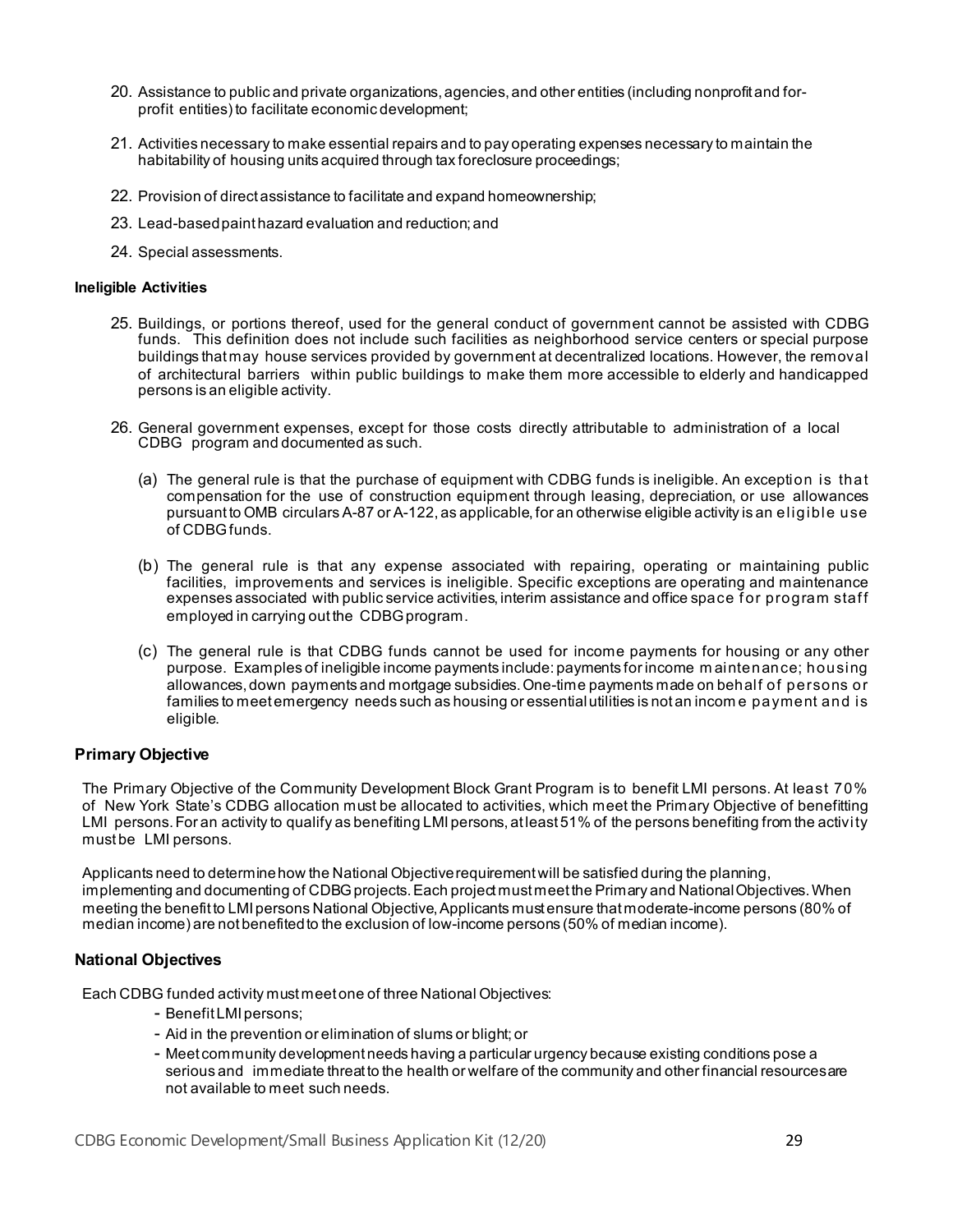#### <span id="page-26-0"></span>**Meeting the National Objectives**

Additional information on National Objective Compliance can befound at: <https://www.hudexchange.info/resource/2179/guide-national-objectives-eligible-activities-state-cdbg-programs/>

#### **Benefit to LMI persons**

For the purposes of meeting this National Objective, CDBG activities are divided into three main categories: Area Benefit, Limited Clientele, Direct Benefit including housing and job creation or retention. Each activity proposed must fall under one of the above categories in order to be considered for funding. Activities in these categories qualify under the LMI benefit National Objective in one of three ways: Area Benefit, Limited Clientele or Direct Benefit. The Applicant must determine under which category their project meets the requirement to serve at least 51% LMI persons.The following information will assistwith that determination.

#### **Area Benefit**

Activities that meet the Area Benefit are designed to serve needs in a geographic area that has a mix of income levels (i.e., a project which will benefit all the residents of the project area, regardless of incom e). Area benefit includes activities that do not have income eligibility requirements, but instead serve an entire geographic area. An activity proposed for an area wide project must also be clearly designed to meet identified needs of families in the area. **Under HUD regulations, an activity that serves an area that is not primarily residential in character cannot qualify as an Area Benefit activity.**

Applicants that propose to use CDBGfunds for Area Benefit activities mustprovide data to demonstrate that at least 51% of the persons who would benefit from CDBG assistance are LMI. Area benefit to LMI persons can be documented by the use of Census data or an income survey. For areas where Census data is not available, the Applicant must conduct a survey to prove LMI benefit. For activities in a target area where Census data is available, the Census Tract or Block Groups must match the area's boundaries in order to be valid. Otherwise, a survey must be conducted (e.g. using Census Tract data to substantiate compliance for water line replacement when everyone in the Census Tract would not be a beneficiary of the water line replacement).

#### **Direct Benefit**

Activities that are a Direct Benefit are designed to exclusively serve LMI persons. This method is used to determine the LMI benefit for activities that assist a specific known person or household. Activities that qualify under this benefit include residential rehabilitation or job creation activities. For exam ple, a Direct Benefit activity occurs when the community has income eligibility requirements that limit the benefits of the CDBG activity to only LMI families.

Documenting LMI benefit for Direct Benefit projects is relatively clear-cut since potential Recipients of CDBG assistance are screened for income eligibility with the use of the most current HUD income limits for the county in which the project is located. Visit <https://www.huduser.gov/portal/datasets/il.html> for the most recent HUD income limits.

#### **Limited Clientele**

Activities that meet the Limited Clientele benefit are activities that provide benefits to a specific group of persons rather than everyone in an area.The activity may benefit particular persons withoutregard to the area in which they reside, or it may be an activity that provides benefit on an area basis but only to a specific group of persons who reside in the area. In either case, at least 51% of the beneficiaries of the activity must be LMI persons. To qualify under this category, the activity must meet one of the following tests:

- Exclusively benefit a clientele who is generally presumed by HUD to be principally LMI persons. Abused children, elderly persons,battered spouses,homeless persons,adults meeting the Bureau of Census definition of "severely disabled adults", illiterate adults, persons living with AIDS, and migrant farm workers are presumed by HUD to be principally LMI.Activities that serve this group will be assumed to meet 51% LMI benefit unless the Applicant has surveyed the group to determine the actual benefit exceeds the assumed benefit of 51%; or
- Require information on family size and income so that it is evident that at least 51% of the clientele are persons whose family income does not exceed the LMI limit; or
- Be of such nature and location that it may be concluded that the activity's clientele will primarily be LMI persons; or

CDBG Economic Development/Small Business Application Kit (12/20) 30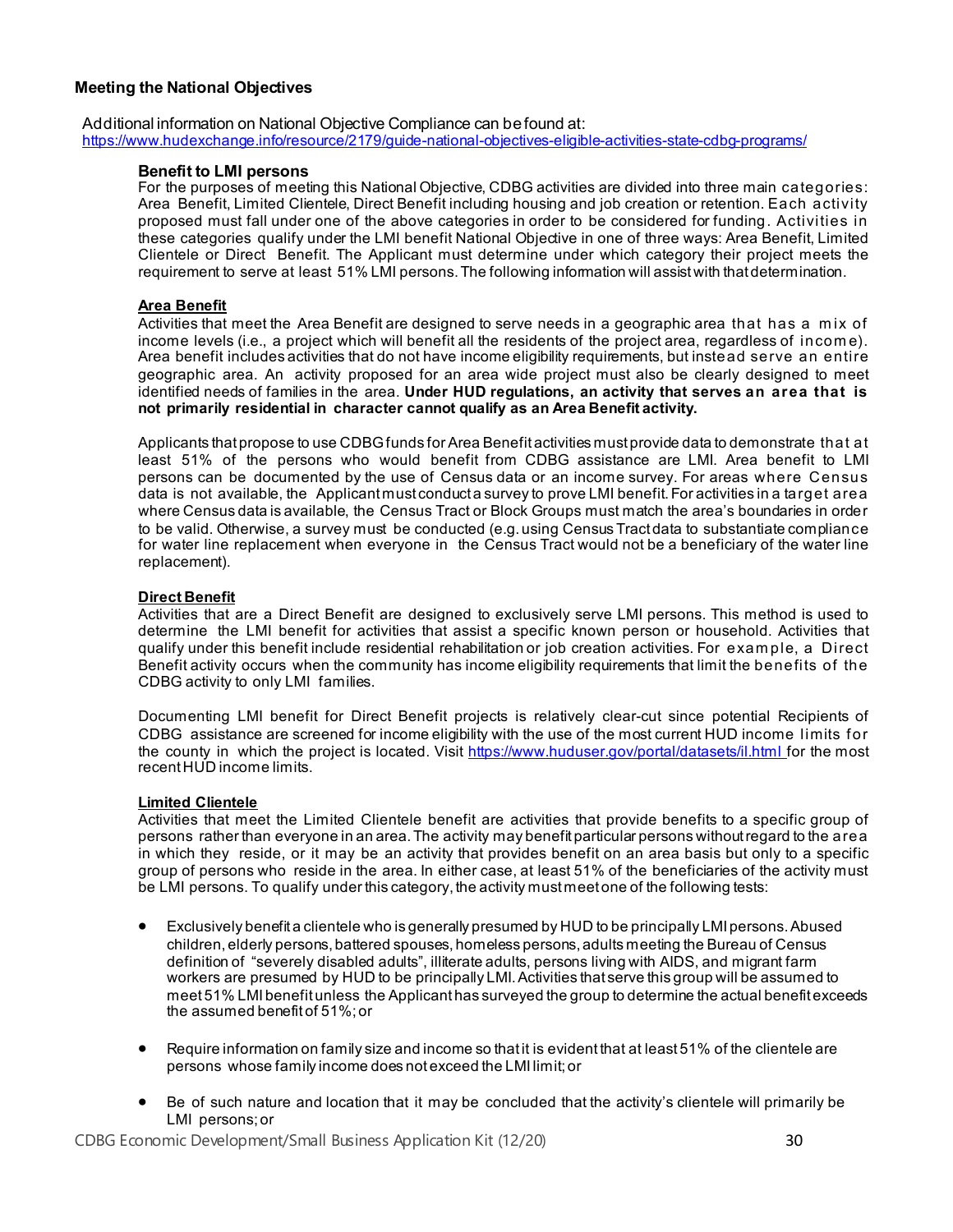- Be an activity that serves to remove material or architectural barriers to the mobility or accessibility of elderly persons or of adults meeting the Bureau of the Census' Current Population Reports definition of severely disabled, provide it is restricted, to the extent practicable, to the removal of such barriers by assisting:
	- $\checkmark$  The reconstruction of a public facility or improvement, or portion thereof, that does not qualify under the LMI area benefit criteria; or
	- $\checkmark$  The rehabilitation of a privately-owned nonresidential building or improvement that does not qualify under the L/M Income Area Benefit criteria or the LMI Jobs criteria; or
	- $\checkmark$  The rehabilitation of the common areas of a residential structure that contains more than one dwelling unit and that does not qualify under the LMI housing criteria.
- Be a microenterprise assistance activity carried out in accordance with the provisions of HCDA Section 105(a)(22) or 24 CFR 570.482(c) with respect to those owners of microenterprises and persons developing microenterprises assisted under the activity during each program year who are LMI persons.
- Be an activity designed to providejob training and placement and/or other employment support services, including, but not limited to, peer support programs, counseling, child care, transportation, and other similar services, in which the percentage of LMI persons assisted is less than 51% which qualifies under the Limited Clientelenational objectivein the following limited circumstance:
	- $\checkmark$  In such cases where such training or provision of supportive services assist businesses, and the only use of CDBGassistance is to provide job training and/or supportive services, and the proportion of the total cost of the services borne by CDBG funds is no greater than the proportion of the total number of persons benefitingfrom the services who are LMI.

Applicants that propose to use CDBG funds for Limited Clientele benefit activities must provide documentation demonstrating that the activity proposed meets one of the tests qualifying the activity as meeting the Limited Clientele criteria. Depending on the activity being proposed, the Applicant should provide documentation showing that the activity is designed to be used exclusively by a segment of the population presumed by HUD to be LMI persons; describing how the nature and the location of the activity establishes that it will be used predominately by LMI persons; showing the size and annual income of the family of each person receiving the benefit; showing that barriers to mobility or accessibility have been rem oved and how the barrier removal was restricted to the extent feasible to one of the particular cases authorized under this subcategory; or showing that the activity qualifies under special conditions regarding job services where less than 51% of the persons benefiting are LMI persons.

#### **Prevention and Elimination of Slum and Blight**

Activities meeting the slum and blight National Objective may involve the rehabilitation or removal of slums and blight in the physical, economic and/or social environments. Activities may address any serious conditions identified in the areas of residential, infrastructure, commercial or industrial facilities. The overall program proposed should resolve all need indicated. CDBG activities directed toward the National Objective of preventing or eliminating slums or blight are divided into two main categories: area basis and spot basis.

#### **Area Basis**

Activities meeting one or more of the following criteria, in the absence of substantial evidence to the contrary, will be considered to aid in the prevention or elimination of slums or blight:

The area delineated by the Applicant must meet the definition of a slum, blighted, deteriorated or deteriorating area under State or local law. Applicants must use the strictest definition to determine eligibility. The New York State General Municipal Law Article 18-C, S-970-c defines "Blighted area" as an area within a municipality in which one or more of the following conditions exist: (i) a predom inance of buildings and structures which are deteriorated or unfit or unsafe for use or occupancy; or (ii) a predominance of economically unproductive lands, buildings or structures, the redevelopment of which is needed to prevent further deterioration which would jeopardizethe economic wellbeing of the people.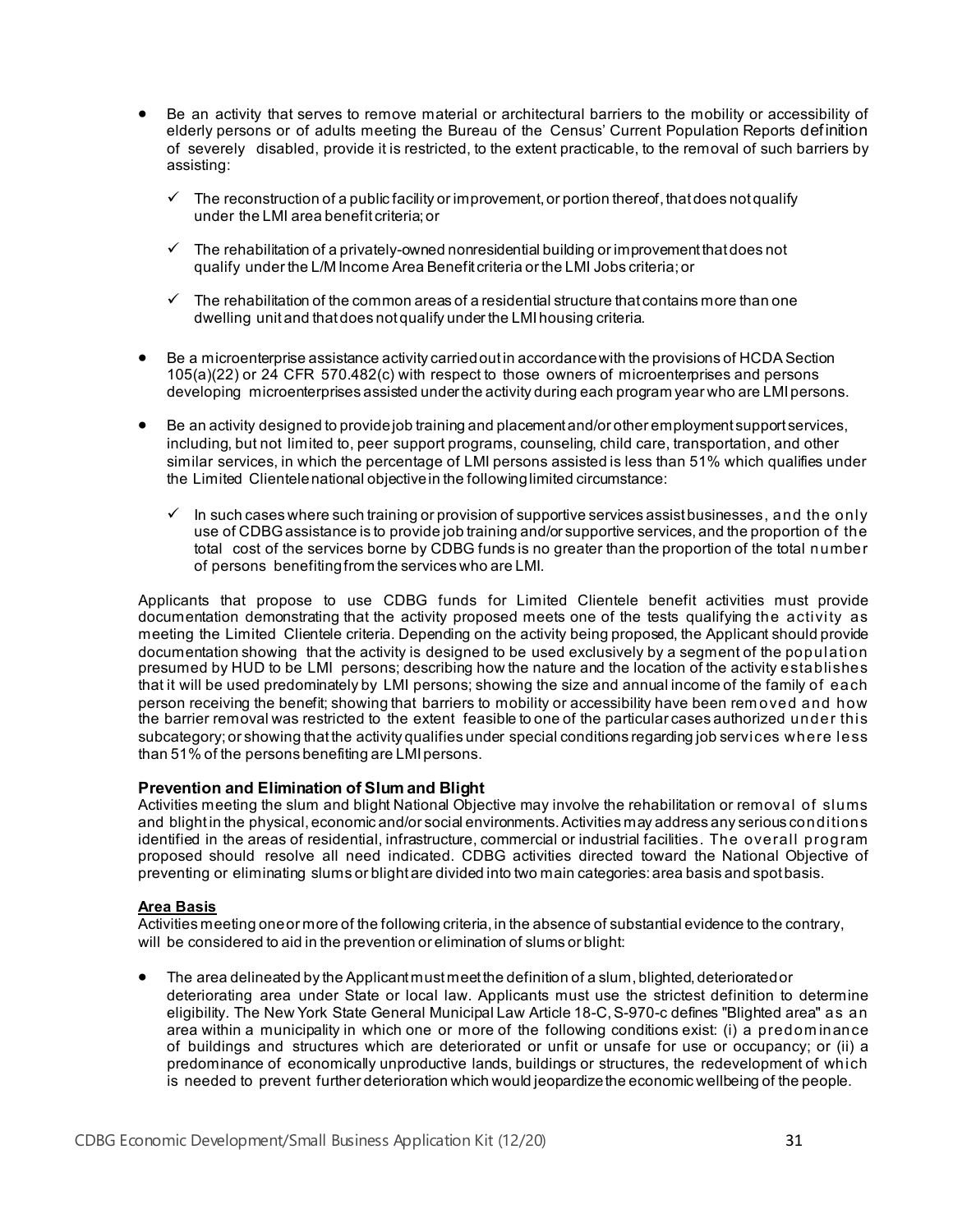- Throughout the area there are a substantial number of deteriorated or deteriorating buildings or the public improvements are in a general state of deterioration.
- The assisted activity addresses one or more of the conditions which contributed to the deterioration of the area. Rehabilitation of residential buildings carried out in an area meeting the above requirements will be considered to address the area's deterioration only where each such building rehabilitated is considered substandard before rehabilitation, and all deficiencies making a building substandard have been eliminated if less critical work on the building is also undertaken.

Applicants claiming the preventionand elimination of the slum and blight NationalObjective on an area basis must be able to document that, at the time of application, a majority of the buildings in the area are deteriorated or dilapidated and the area itself is blighted.

### **Spot Basis**

The elimination of specific conditions of blight or deterioration on a spot basis is designed to comply with the statutory objective for CDBGfunds to be used for the prevention of blight, on the premise that such action(s) serves to prevent the spread to adjacent properties or areas. To comply with this National Objective, an activity must be designated to eliminate specific conditions of blight or physical decay not located in a designated slum or blighted area and the activity mustbe limited to one of the following: acquisition, clearance, relocation, historic preservation, and/or rehabilitation of buildings, but only to the extent necessary to eliminate specific conditions detrimental to public health and safety. To be considered to be detrimental to public health and safety, a condition must pose a threat to the public in general.

Applicants claiming the prevention and elimination of the slum and blight National Objective on a spot basis must be able to document the specific conditions of blight or physical decay for the eligible activity, demonstrate the public health or safety threat to the public and show that the area in which the property is located is outside a slum or blighted area.

An activity that fails to meet one or more of the applicable tests for meeting a National Objective does not comply with CDBG rules.

#### <span id="page-28-0"></span>**B.** Citizen Participation

**\* Public hearings must be held in the same calendar year in which the application is submitted. Exceptions may be made for projects under board consideration in January. In those cases, OCR will accept hearings held in December of the previous year.**

The Federal Housing and Community Development Act"encourages citizen participation, with particular emphasis on participation by persons of LMI both in the preparation of CDBG applications and throughout the implementation of local CDBG projects. Specifically, the Act requires public hearings "to obtain the view of citizens on community development and housing needs" and on "proposed activities". Congress has mandated that the hearings "be held after adequate notice, at times and locations convenient to potential or actual beneficiaries, and with accommodation for the "handicapped". Therefore, public hearings should be held at a time and place convenient to the general public, with accommodations for persons with disabilities. For hearings where a significant number of non-English speaking persons can reasonably be expected to participate, the notice must also be in the appropriate language(s) and provision mustbe made for interpreters at the public hearing. Notice of public hearings should also be directed to persons of LMI or those persons who will benefitfrom or be affected by CDBGactivities and/or groups representing LMI persons.

Prior to submitting an application, Applicants must meet the citizen participation requirements at 24 CFR 570.486 and New York State's Citizen Participation Plan, as amended,which require Applicants to follow a citizen participation plan providing for a minimum of one public hearing (one in each jurisdiction of a joint application) prior to the subm ission of an application for funding, public availability of the application for inspection atthe municipal office(s), and one public hearing, if awarded, to be held during the administration of the grant to solicit comments on the effectiveness of the program's administration.The purpose of the citizen participations requirement is to:

- Provide for and encourage citizen participation, particularly by LMI persons who reside in slum or blighted areas and areas in which CDBGfunds are proposed to be used;
- Ensure that citizens will be given reasonable and timely access to local meetings, information, and records relating

CDBG Economic Development/Small Business Application Kit (12/20) 32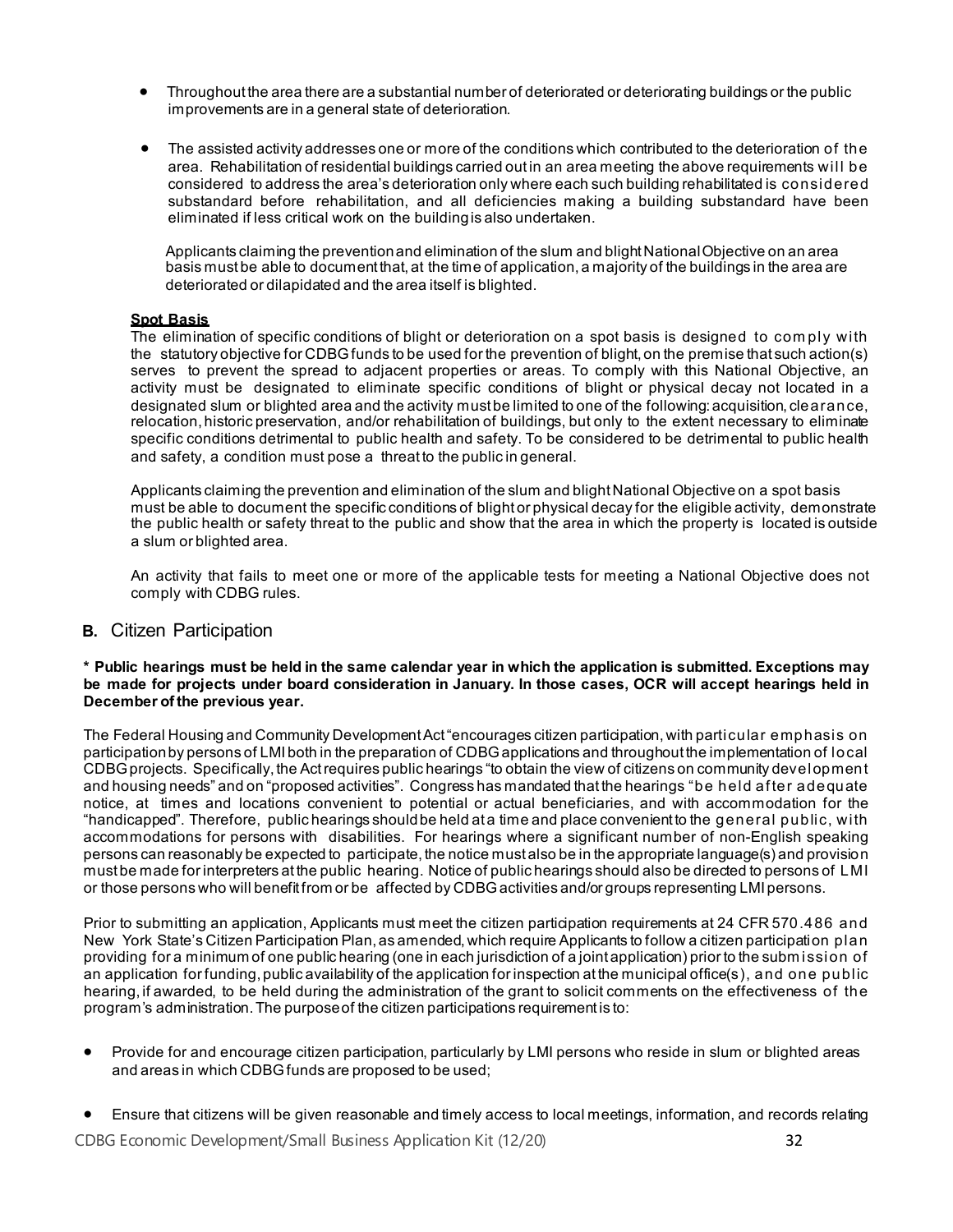to the proposed and actualuse of CDBG funds;

- Furnish citizens with information, including, but not limited to:
	- $\circ$  The amount of CDBG funds expected to be made available for the current fiscal year (including the grant and anticipated Program Income);
	- $\circ$  A listing of the activities to be undertaken with CDBG funds;
	- $\circ$  The estimated amount of CDBG funds proposed for activities that benefit LMI National Objective; and  $\circ$  The proposed CDBG activities likely to result in displacement and the municipality's anti-
	- The proposed CDBG activities likely to result in displacement and the municipality's antidisplacement and relocation plan required under 24CFR570.488;
	- $\circ$  The amount of funds awarded;<br> $\circ$  The types of activities funded: a
	- The types of activities funded; and
	- o Progress towards program goals and objectives.
- Provide technical assistance to group's representative of persons of LMI that request assistance in developing proposals in accordance with the procedures developed by the State. However, such assistance need not include providing funds to such groups;
- Obtain citizens' views and respond to proposals and questions. The public hearings should provide citizens with reasonable advance notice of, and an opportunity to comment on, proposed activities in an application to the State and on-going grant administration activities; and
- Provide citizens with reasonable advance notice of, and opportunity to comment on, proposed activities in an application to the State and, for grants already made, activities, which are proposed to be added, deleted or substantially changed from the application submitted to the State.

Applicants must comply with the following citizen participation requirements for **both hearings**:

- All hearings must also be conducted in accordance with the New York State Open Meetings Law
- The municipality must provide a minimum seven (7) day period between the publication of the hearing notice and the hearing itself. Note that the date of publication is day "zero."
- The hearing notice must be conspicuously posted in one or more public locations at least seventy-two (72) hours prior to the actual hearing. This may also be accomplished by posting to the municipal website
- The hearing must be conducted by a quorum of the legislative body of the municipality only, not by a sub recipient, department or arm of the applicant
- The notice for the hearing must specifically mention the municipality's intent to apply for NYS CDBG funds and the current program year
- At a minimum, public notices should contain the time and place of the hearing, offer accommodations for persons with disabilities and include an invitation to submit written comments and where to direct such comments.The notice must identify all activities that the Applicant may be applying for during current program year, which may include Housing, Public Infrastructure/Facilities, Economic Development, Microenterprise or Community Planning.Public notices should contain information about the amount of CDBG funds available and the types of activities eligible for CDBG funding and information about the proposed activities and the amount of funds being requested. Public notices for public hearings held during grant administration should contain information on the amount of CDBG funds awarded, the type(s) of activity(ies) funded, and the progress towards beneficiary goals and program objectives.
- For economic development projects, the initial hearing notice must name the business to be assisted
- Public hearings must be held in a location accessible to persons with disabilities and/or provide reasonable accommodations to allow all interested parties to participate
- The municipal resolution authorizing the public hearing, the hearing notice, affidavit of publication, list of attendees, hearing minutes, and evidence of conspicuous public posting must be included as an attachm ent to the application
- A copy of the application must be available for public inspection at the municipal office(s).

Templates for both public hearings can be found in Chapter 8 of the NYS CDBG Grant Administration Manual (GAM) here: https://hcr.ny.gov/community-development-block-grant-economic-development-program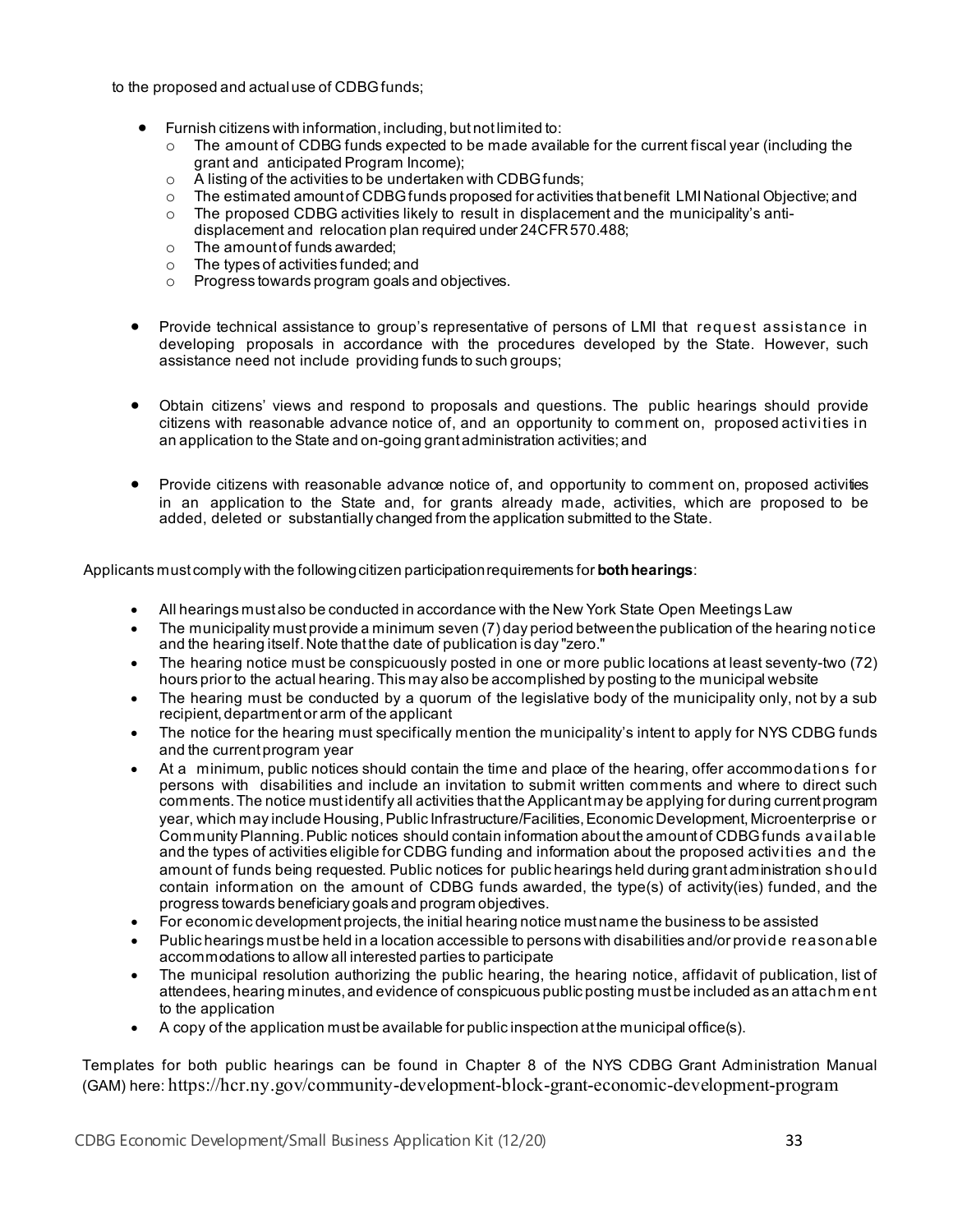# <span id="page-30-0"></span>**C.** Environmental Review

Environmental review procedures contained in 24 CFR Part 58 apply to this program. In addition, 24 CFR 58.22 provides guidance on limitation on activities pending clearance and 24 CFR 50.17 provides guidance on decision points for projects subject to environmental procedures. Under part 58, Recipients assume all of the responsibilities for environmental review, decision making and action pursuant to the National Environmental PolicyAct of 1969 and the State Environmental Quality Review Act (SEQR) and other provisions of law specified by the Secretary in 24 CFR part 58 that would apply to the Secretary were he or she to undertake such projects as federal projects.

### <span id="page-30-1"></span>**D.** Residential Anti-Displacement and Relocation

Applicants proposing activities that may involve displacement, permanent relocation or demolition or conversion of residential units occupied by low-income persons are responsible for complying with the regulations under the Uniform Relocation Actand Section 104(d) of the Housing and Community DevelopmentAct of 1974, as am ended. The Act requires displacement of persons which may occur as a result of activities assisted with CDBG funds be minimized. HUD regulations require that if any CDBG activity could result in displacement, Applicants mustadopt a plan for minimizing displacement of persons and mitigating any adverse effects of displacement on LMI persons.

Recipients of CDBG funds must provide reasonable benefits and relocation assistance to any person involuntarily and permanently displaced as a result of the use of CDBG funds to acquire or substantially rehabilitate property, including businesses. For projects that may entail the displacement of persons, the Applicant must replace all occupied and vacant, occupiable LMI dwelling units demolished or converted to use other than as LMI housing as a direct result of activities assisted with CDBG funds. In addition, HUD requires that Recipients provide reasonable benefits to persons displaced as a result of use of CDBG funds in cases which are not governed by the Uniform Relocation Act.

### <span id="page-30-2"></span>**E.** Labor Standards

Applicants must comply with all applicable federal and state labor standards as required by the Davis-Bacon Act and Article 8 of the New York State Labor Law. It is the Applicant's sole responsibility to fully understand and comply with the requirements of the labor laws that impact the activity being proposed prior to submitting an application. The impact of federal and/or state labor laws on the proposed activity must be reflected in the application for funding, particularly the cost of the project. Additional informationmay be obtained from [https://www.dol.gov/agencies/whd/fact](https://www.dol.gov/agencies/whd/fact-sheets/66-dbra)[sheets/66-dbra](https://www.dol.gov/agencies/whd/fact-sheets/66-dbra)

#### <span id="page-30-3"></span>**F.** Lead-Based Paint Requirements

The Residential Lead-Based Paint Hazard Reduction Act of 1992 amended the Lead-Based Paint Poisoning Act of 1971, which established the Federal lead-based paintrequirements. In 1999,HUD issued a lead-based paintregulation**,**  24 CFR Part 35, in response to the regulations effective September 15, 2000. The lead-based paint regulation defines new work practices that must be followed when dealing with lead-based paint in older structures and expands requirements to protect occupants and workers from lead-based paint hazards until lead hazard reduction work is completed.

Applicants must comply with the lead-based paint requirements implemented at 24 CFR part 35, if proposing activities involving residential properties or facilities, operated by the owner and commonly used by children under seven years of age, such as a child care center, purchased or rehabilitated in whole or partwith CDBG funds excluding:

- housing constructed on or after 1978;
- housing for the elderly or persons with disabilities, unless a child under 6 resides or is expected to reside in the housing;
- dwellings withoutbedrooms, i.e., efficiencies and military barracks;
- foreclosure sales;
- short-term leases of 100 days;
- renewal of leases where all information has been disclosed previously and where lessor has acquired no new information ("renewal"is defined under the regulations to "include both re-negotiation of existing lease terms and/or ratification of a new lease"); or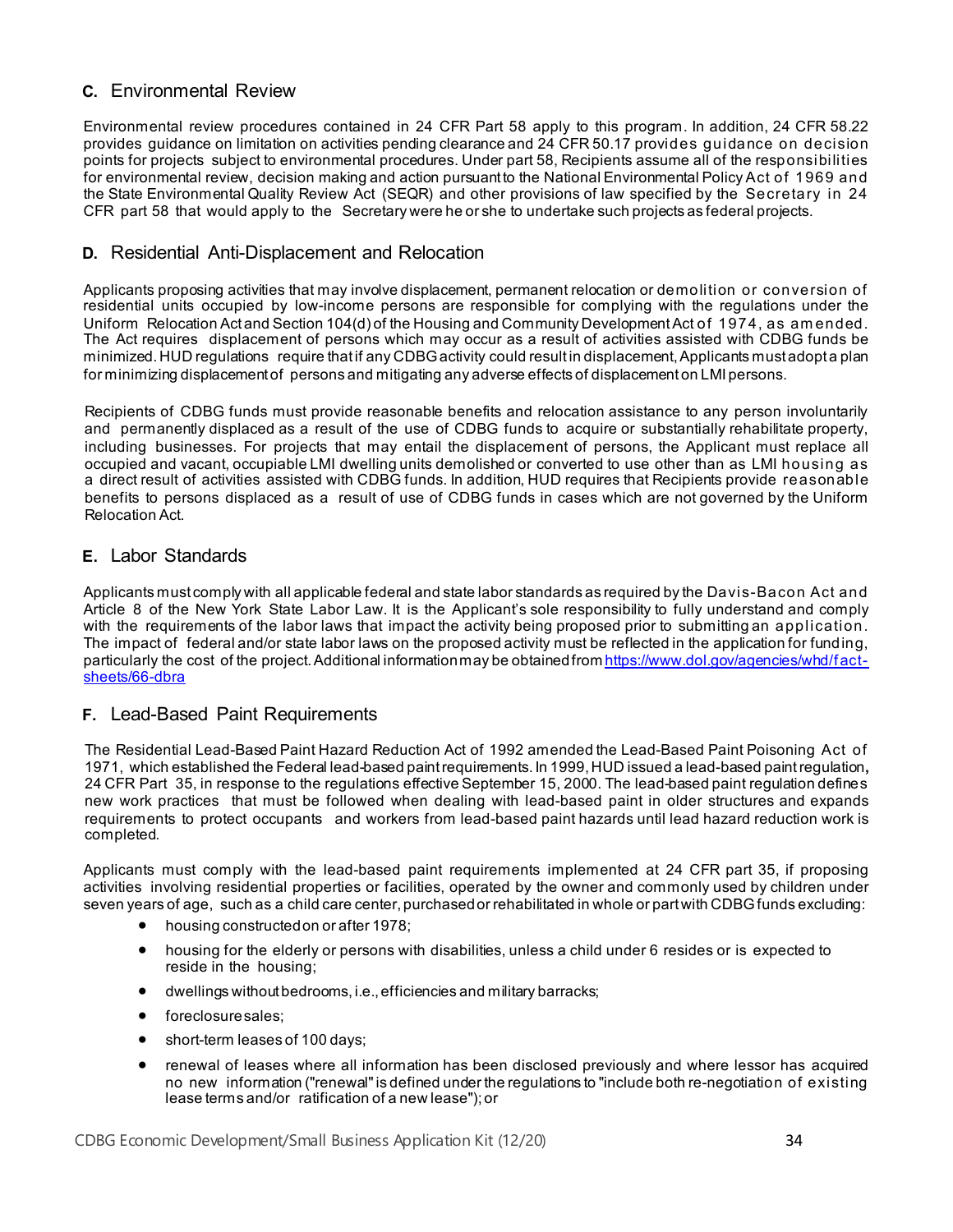• housing which has been inspected and found to be free of lead-based paint by a certified inspector.

Applicants are required to identify lead-based paint compliance in their application and outline their local plan for addressing lead-based paint hazards.

# <span id="page-31-0"></span>**G.** Affirmatively Furthering Fair Housing

Effective with the 2017 Community Development Block Grant (CDBG) funding cycle, any non-CFA full application for NYS CDBG funding assistance that is due on or after September 22, 2017, will be required to report whether within the past ten (10) years the applicant has been the subject of any housing discrimination proceeding before a federal, state and/or local adjudicatory body. The applicant shall:

- a. Provide the final disposition or indicate that the proceeding is pending.
- b. Applicants should also provide a brief description of the complaint and procedural history for cases that are pending or final administrative and/or court orders.

#### **Submit as one single upload, do not upload multiple documents.**

For **ALL** Recipients that are awarded NYS CDBG housing funding assistance based on full applications that are due on or after September 22, 2017, the Recipient will have a continuing obligation through the contract period to disclose within thirty (30) days to HCR's Fair and Equitable Housing Office if the municipality becomes the subject of any fair housing proceeding before a federal, state and/or local adjudicatory body, or if it receives a final disposition in a proceeding involving fair housing law claims.

#### **Affirmatively Furthering Fair Housing Checklist**

Recipients of federal funds have a duty to affirmatively further fair housing (AFFH) pursuant to the Fair Housing Act. New York State will monitor the efforts of local government grantees to satisfy, and certify their own duty to AFFH. In general, activities that AFFH should promote non-discrimination and ensure fair and equal access to housing opportunities for all. The Grant Administration Manual, Chapter 5 Section VII(E), provides additional information regarding fair housing obligations. To ensure compliance with the AFFH requirements the Recipient is required to:

- a. Display fair housing posters and distribute fair housing materials prepared by New York State, the municipality, US Department of Housing and Urban Development (HUD), or fair housing organizations to community residents, landlords, real estate professionals and lenders;
- b. Pass a fair housing resolution that demonstrates a "good faith effort" in complying with fair housing requirements. The fair housing resolution adopted by the Recipient must also be publicized and promoted within the community; and
- c. Designate a fair housing officer who is familiar with the fair housing regulation, have him or her trained on their duties and responsibilities as a fair housing officer, and, through means reasonably calculated to reach the community, publicize the existence of the fair housing officer as the primary point of contact for all fair housing related issues.

The Recipient shall provide to HCR's Office of Community Renewal within forty-five (45) days of the award of funds, the AFFH Checklist activities it will undertake. Additionally, the Recipient shall carry out the AFFH actions within one (1) year of the award of funds and provide to HCR's Office of Community Renewal proof of the activities undertaken as a record of the municipality's activities to satisfy its AFFH requirements.

In addition to the abovementioned required activities, the Recipient's AFFH Checklist should identify which of the below activities will also be undertaken. The below checklist does not include every fair housing activity that a municipality could or should undertake. It is however a good starting point of increasing community awareness, ensuring that clear procedures exist for addressing fair housing complaints, expanding the types of housing choice within the municipality, and generally providing all people with the opportunity to live in a community of their choice without discrimination.

If a Recipient intends to complete an action not included in the AFFH Checklist to satisfy one of the categories from the AFFH Checklist, it must apply to Fair and Equitable Housing Office (FEHO) for permission to do so. Questions related to fair housing obligations and/or the AFFH Checklist must be addressed to HCR's Fair and Equitable Housing Office at (518) 473-3089 o[r feho@nyshcr.org](mailto:feho@nyshcr.org).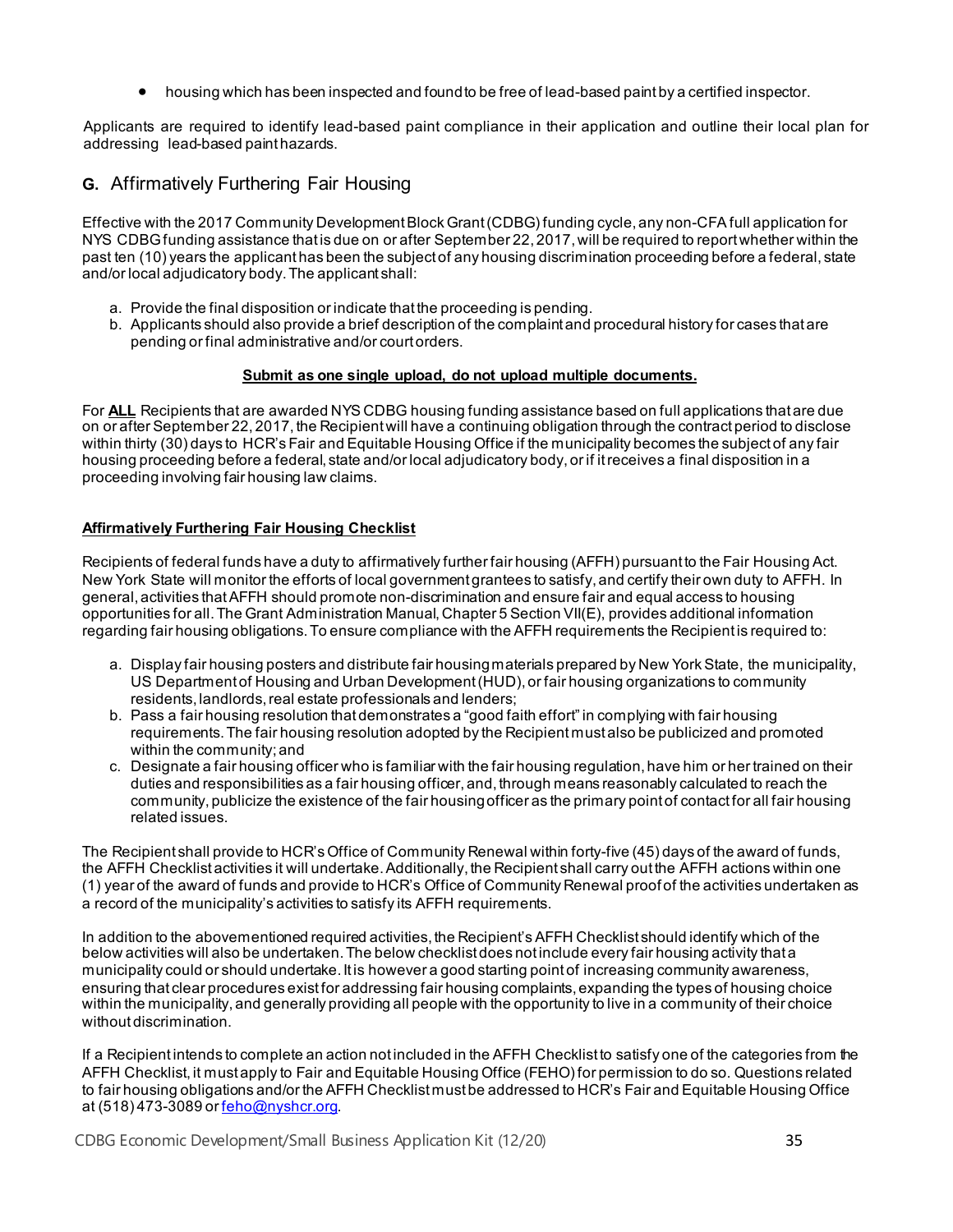Recipients must be prepared to begin reporting on efforts to Affirmatively Further Fair Housing on an annual basis. Reporting will occur on an annual basis through the OCR Annual Performance Report that is due in January of every year.

- *I. Encourage community input on fair housing matters*
	- 1. Hold an annual public meeting on fair housing. Provide to HCR an agenda, meeting notes, and reports concerning the steps that will be taken to address fair housing issues raised at these meetings. Include list of attendees/sign-in sheet, location and date.

#### *II. Ensure public policy affirmatively furthers fair housing*

- 1. Sponsor, or work with a community development/planning organization, rural/neighborhood preservation, or fair housing organization to conduct a survey to assess the community's housing needs, including barriers to fair housing choice.
- 2. Survey special housing needs of minorities and women to determine possible effects of discrimination.

#### *III. Promote fair housing education*

- 1. Elected officials, municipality staff in charge of planning, zoning, building, housing, community and economic development, and their third-party consultants attend a fair housing training program.
- 2. Expert provides a fair housing education and training program for real estate professionals, including developers, sales and rental agents, lenders, and property managers.
- 3. Conduct a meeting with financial institutions that serve the community to discuss the importance of providing financial assistance for housing in all geographic areas and to all residents in the community.

**Please note that the actions listed above represent the commitment of the Office of Community Renewal (OCR) to Affirmatively Further Fair Housing (AFFH), and supplement, but do not replace the responsibility of each grantee to AFFH as described in the CDBGGrant Administration Manual.**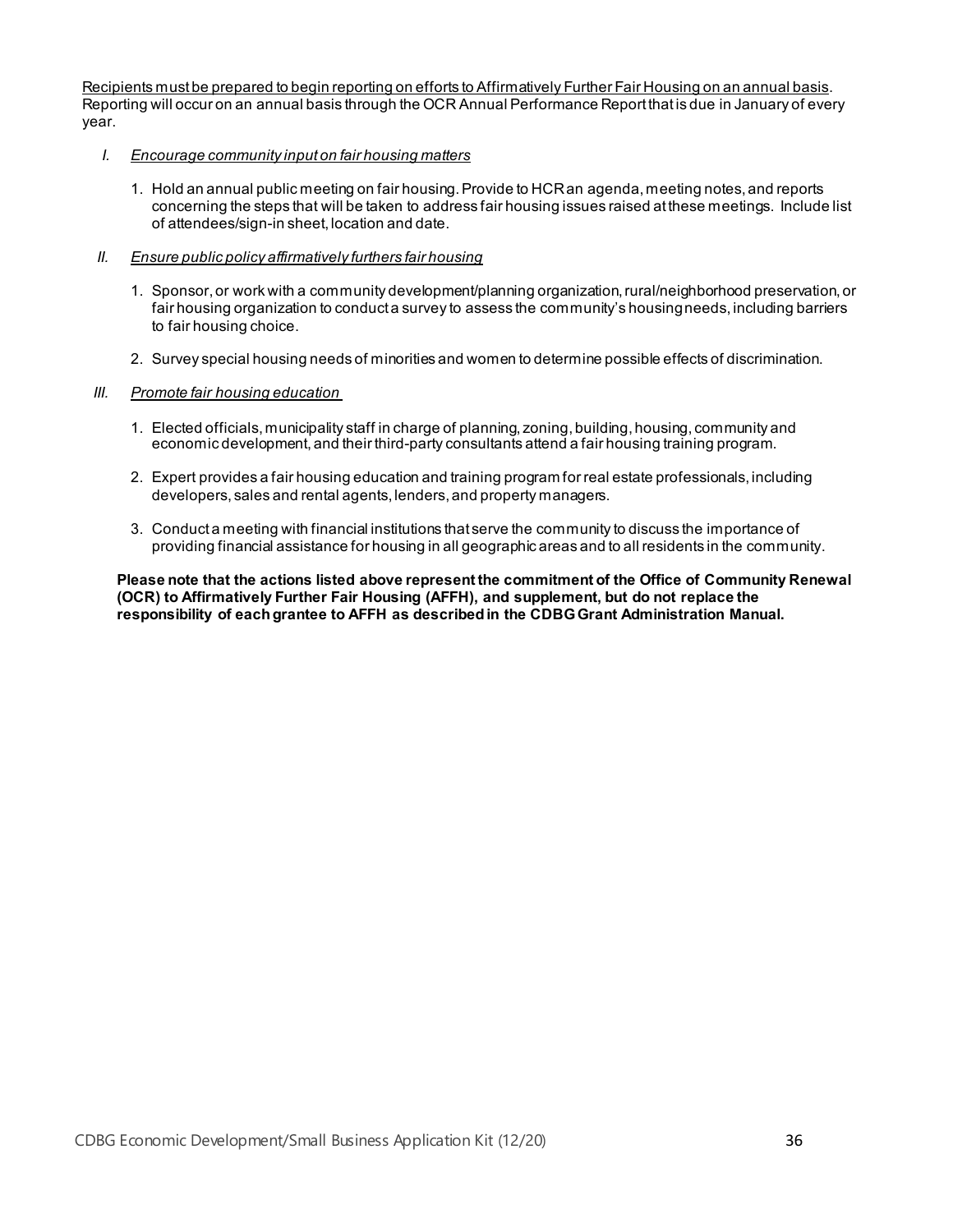# <span id="page-33-0"></span>**H.** Grant Administration and Program Delivery Costs

**Economic Development & Small Business:** Program delivery and grant administration costs combined **cannot exceed**\$16,000.

**Grant Administration Costs:** Generally, these are costs associated with salaries, wages, and related costs of the grant recipient's staff, the staff of local public agencies, or other staff engaged in program administration for the awarded grant. General operating expenses are ineligible for reimbursement from the grant funds. Examples of eligible administrative costs include:

- Providing local officials and citizens with information about the program;
- Preparing program budgets and schedules and amendments thereto;
- Developing systems for assuring compliance with program requirements;
- Costs associated with the Environmental Review Process for the overall program, including the release of funds;
- Preparing Requests for Proposals with consultants for grant administration or other consulting work, such as architectural or engineering services;
- Developing interagency agreements and agreements with sub recipients and contractors to carry out program activities;
- Monitoring program activities for progress and compliance with program requirements;
- Preparing reports and other documents for submission to the state regarding the grant;
- Coordinating the resolution of audit and monitoring findings;
- Evaluating program results against state objectives; and
- Managing or supervising persons whose primary responsibilities with regard to the program include such assignments as those described above;
- Costs incurred for official business travel in carrying out the program and administrative services performed under a third-party contract;
- Purchase of capital equipment, such as file cabinets, for grant administration;
- Training on CDBG grant administration requirements.

For more information concerning eligible administrative costs, applicants should read 24 CFR Subpart C 570.206.

**Program DeliveryCosts:** These are those costs that can be directly attributed to activities for delivery of specific proposed activities. These include in-house staff or third party costs.

For the Economic Development and Small Business Assistance programs, these activities can include:

- a. Marketing grant activities;
- b. Services verifying client eligibility;
- c. Providing educationor counseling to beneficiaries;
- d. Preparation of site specific environmental review and environmental assessment such as well testing or phase 1 archaeology;
- e. Preparation of loan closing documents, all costs associated with perfecting security, repayment processing, loan disbursement;
- f. Professional service fees including engineering and architectural fees requiredto deliver the program and review of project documentation, etc.
- g. Legal expenses related to construction such as temporary or permanent easements and filing fees;
- h. Any required building or regulatory permit or fees associatedwith regulatory compliance;
- i. Development of construction specifications, bid preparation and contracting;
- j. Labor standards compliance work including completion of required on-site employee interviews, verifyingand reviewing certified payrolls;
- k. Client/contractor troubleshooting;
- l. Any other professional services required to deliver the program;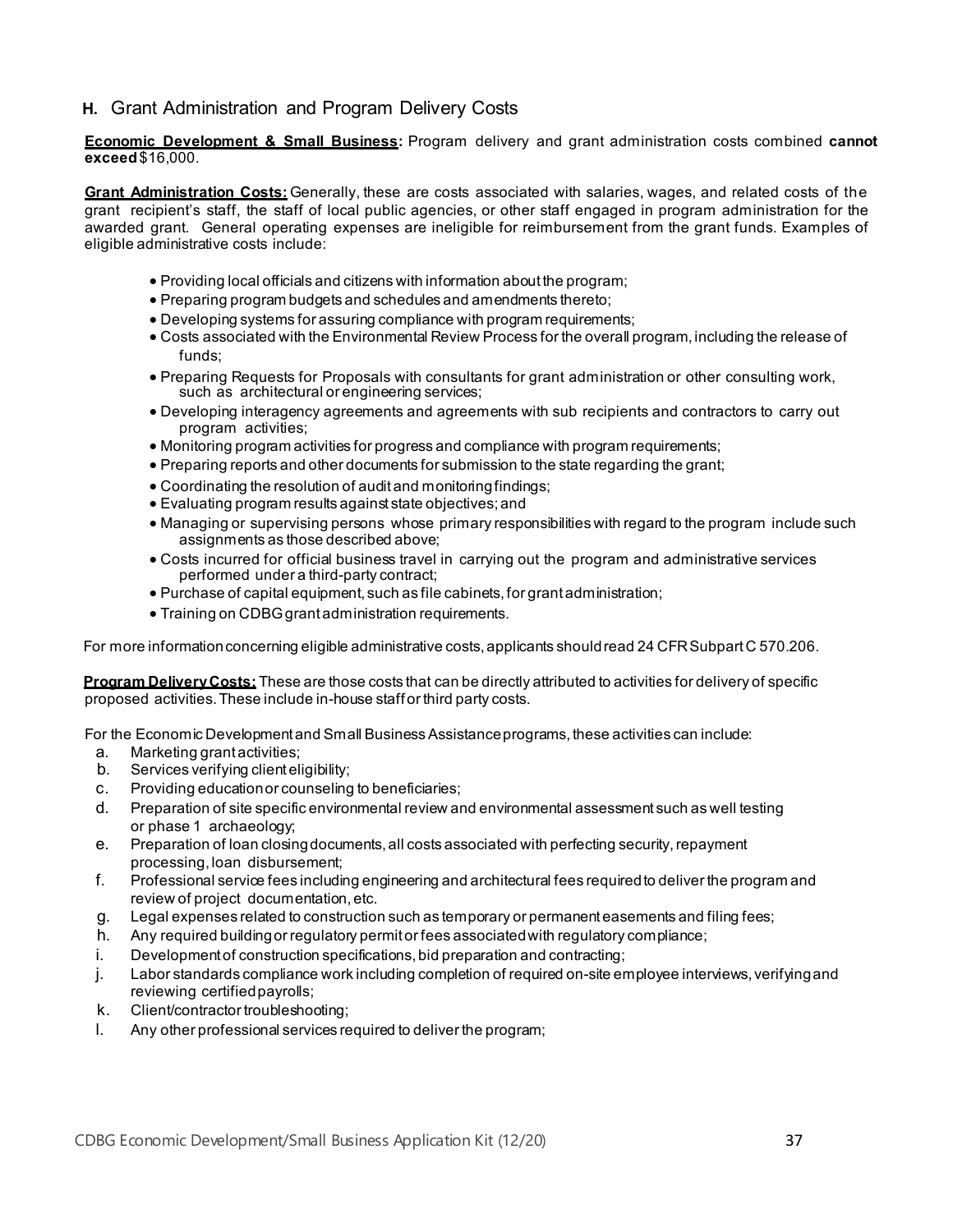## <span id="page-34-0"></span>**I.** Small Business Assistance Program Green Incentive Checklist

# **Applicant:**

#### **Business Name:**

**Instructions**: This green project criterion is designed to promotesustainability, energy conservation, public health, operational savings and green practices. By increasing resource efficiency and reducing environmental impacts, a project may be eligible for a 10% reduction in owner equity requirement. In order to certify the proposed project as eligible for this incentive, it must meet the minimum criteria in at least three (3) of the five (5) sections below. For a sectionto qualify, theproject must include a minimum of two (2) criteria.

The project may also qualify if the business model can be documented as innovative, and the project or business product or services reduces environmental impact and encourages sustainability.

| <b>Section A - Sustainable Sites</b> |                  |                                                                                      |
|--------------------------------------|------------------|--------------------------------------------------------------------------------------|
| N or N/A                             | Item             | Criteria                                                                             |
|                                      |                  |                                                                                      |
|                                      | 1.               | Transportation choices: Is project located in close proximity (within 0.5 mile) to   |
|                                      |                  | public transit services?                                                             |
|                                      | 2.               | Availability of existing infrastructure: Is project located on a site with access to |
|                                      |                  | existing roads, water, sewers, and other infrastructure within or contiguous to      |
|                                      |                  | existing development?                                                                |
|                                      | $\overline{3}$ . | Development patterns: Is project located in close proximity (within 0.5              |
|                                      |                  | mile) to community center or downtown district?                                      |
|                                      |                  |                                                                                      |
| <b>Section B - Water Efficiency</b>  |                  |                                                                                      |
|                                      |                  |                                                                                      |
| N or N/A                             | Item             | Criteria                                                                             |
|                                      | 1.               | Conservation: Will water conserving fixtures be installed?                           |
|                                      | $\overline{2}$ . | Landscaping: Will native trees and plants be selected in order to minimize           |
|                                      |                  | water usage and maximize energy efficiency?                                          |
|                                      | 3.               | Will water-permeable materials be used in 40% or more of walkways and 40% or         |
|                                      |                  | more of paved parking areas?                                                         |
|                                      |                  |                                                                                      |
|                                      |                  | <b>Section C - Energy and Atmosphere</b>                                             |
|                                      |                  |                                                                                      |
| N or N/A                             | Item             | Criteria                                                                             |
|                                      | 1.               | Will Energy Star appliances, and HVAC systems be utilized?                           |
|                                      | $\overline{2}$ . | Will energy efficient light fixtures be installed and daylight sensors or timers be  |
|                                      |                  | installed on outdoor lighting to maximize energy efficiency?                         |
|                                      | $\overline{3}$ . | Use of green power: Will at least 50% of the electricity be provided from            |
|                                      |                  | renewable sources?                                                                   |
|                                      |                  |                                                                                      |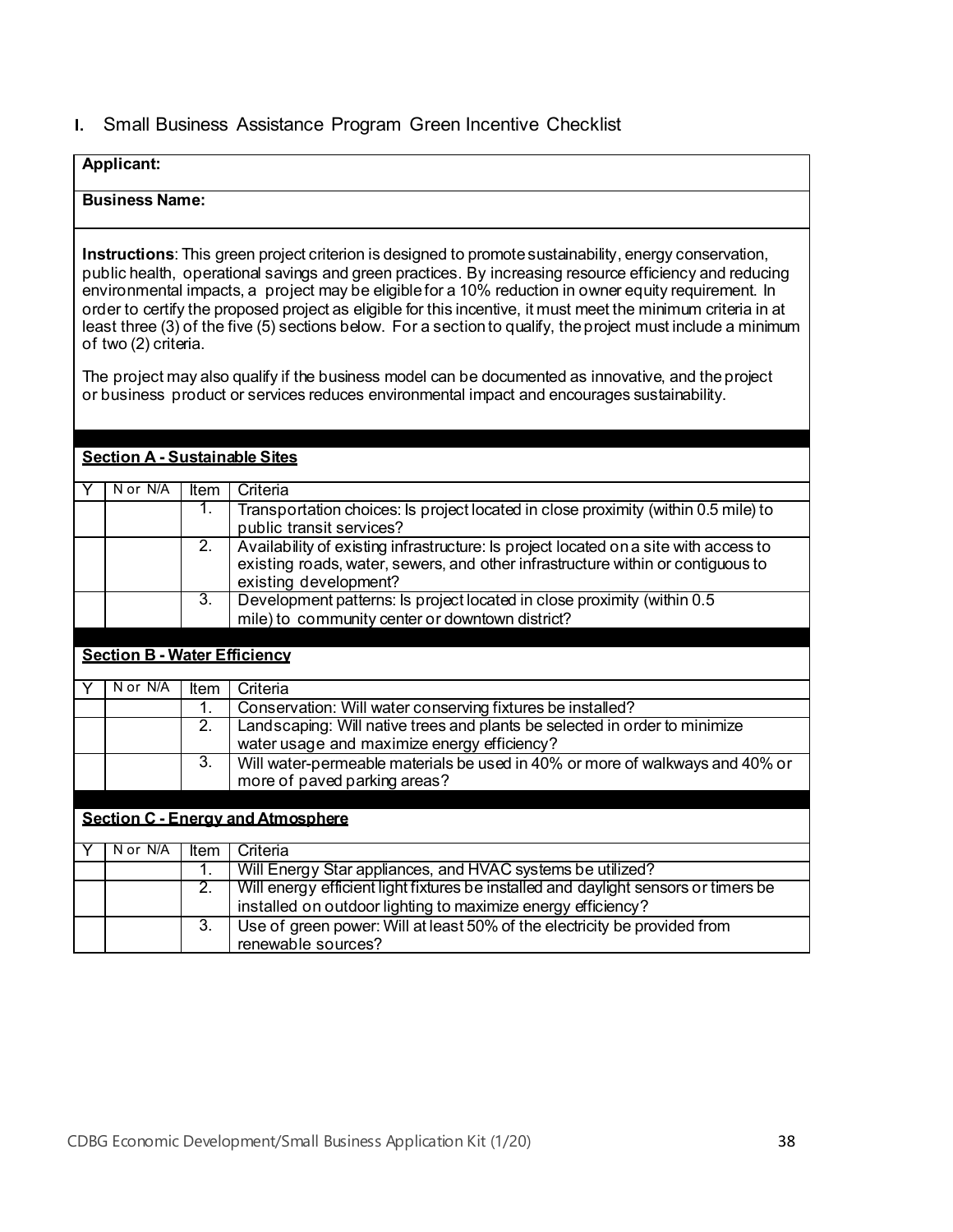| Section D - Materials and Resources (For each criteria provide a calculation or plan)              |          |                          |                                                                                 |
|----------------------------------------------------------------------------------------------------|----------|--------------------------|---------------------------------------------------------------------------------|
|                                                                                                    | N or N/A | Item                     | Criteria                                                                        |
|                                                                                                    |          | $\overline{1}$ .         | Recycled content material: Will project use 25% materials with recycled         |
|                                                                                                    |          |                          | content? Provide calculation for recycled content percentage based on cost or   |
|                                                                                                    |          |                          | value of recycled content in relation to total materials for the project.       |
|                                                                                                    |          | $\overline{2}$ .         | Materials reuse: Will project use salvaged, refurbished, or used furniture and  |
|                                                                                                    |          |                          | furnishings for at least 30% of the total furniture and furnishings budget?     |
|                                                                                                    |          | $\overline{3}$ .         | Regional materials: Will project use a minimum of 20% of the material and       |
|                                                                                                    |          |                          | products that are manufactured regionally within a radius of 500 miles?         |
|                                                                                                    |          |                          |                                                                                 |
| <b>Section E - Environmental Quality</b>                                                           |          |                          |                                                                                 |
|                                                                                                    | N or N/A | $\overline{\text{Item}}$ | Criteria                                                                        |
|                                                                                                    |          | 1.                       | Will project use lead-safe work practices during renovation, remodeling,        |
|                                                                                                    |          |                          | painting and demolition (for properties built before 1978)?                     |
|                                                                                                    |          | $\overline{2}$ .         | Will project utilize low-emitting materials: adhesives and sealants; paints and |
|                                                                                                    |          |                          | coatings; carpet systems; composite wood and laminate adhesives; systems        |
|                                                                                                    |          | $\overline{3}$ .         | Health and safety: Will the project address ergonomic hazards in the workplace? |
|                                                                                                    |          |                          |                                                                                 |
| Innovation                                                                                         |          |                          |                                                                                 |
| A project may qualify for a 10% reduction in the equity requirement if the project or business can |          |                          |                                                                                 |
| document an innovative, green approach.                                                            |          |                          |                                                                                 |
|                                                                                                    | N or N/A | Item                     | Criteria                                                                        |
|                                                                                                    |          | 1.                       | Is your project innovative? Does your proposed project or a portion of the      |
|                                                                                                    |          |                          | project have an environmental benefit beyond those listed in Sections A - E?    |
|                                                                                                    |          |                          | If so, attach a summary identifying the following: 1. The intent of the         |
|                                                                                                    |          |                          | proposed innovation, 2. The additional environmental benefit, and 3. The        |
|                                                                                                    |          |                          | proposed performance metrics to demonstrate the benefit to be received and      |
|                                                                                                    |          |                          | the approaches (strategies) used to meet the benefit.                           |
|                                                                                                    |          | $\overline{2}$ .         | Does the business provide a service or produce a product that significantly     |
|                                                                                                    |          |                          | reduces impact on the environment, promotes public health, conserves energy     |
|                                                                                                    |          |                          | and/or implements an innovative, green practice or technology? If so, attach a  |
|                                                                                                    |          |                          | summary describing the "innovation" and its impact.                             |

# **Certification**

As an applicant to the NYS CDBG Small Business Assistance Program, I do hereby attest that all of the responses to the above checklist will be carried out to the furthest extent possible. I understand that the project will be monitored for compliance with the above checklist. I further understand that if the project is selected as a NYS CDBG Green Project and does not meet the criteria proposed, the Office of Community *Renewal reserves the right torecapture 10% of the NYS CDBG award.*

Signature of Applicant Date

Signature of Business' Chief Executive Officer Date